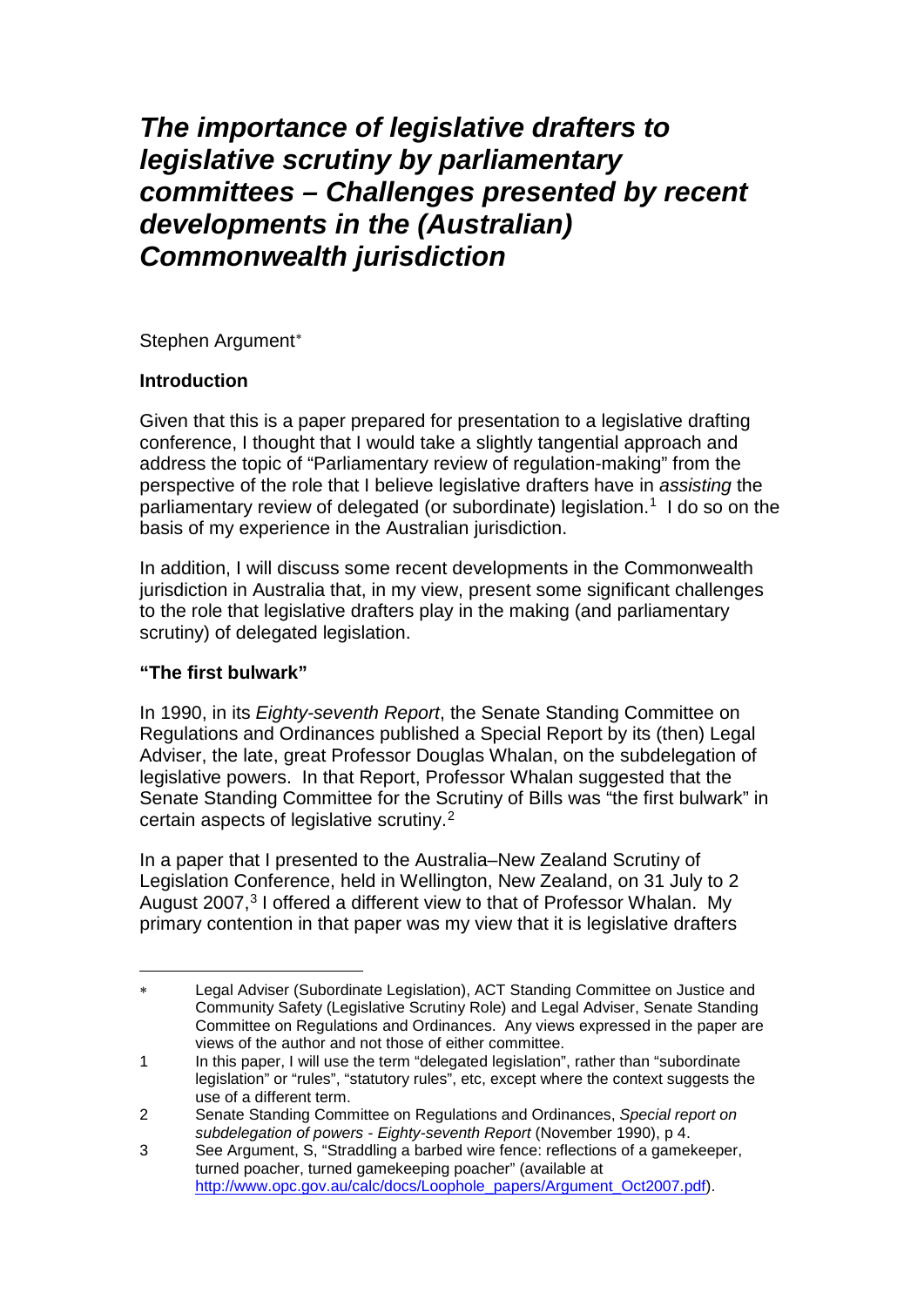(and, by that, I mean persons employed in the offices of Parliamentary Counsel and their equivalents) who are the first bulwark in legislative scrutiny.

In making that assertion, I conceded that it was neither a novel nor a revolutionary proposition. I noted, for example, that Miss Rowena Armstrong QC, (then) Victoria's Chief Parliamentary Counsel, told the Fourth Australasian and Pacific Conference on Delegated Legislation and First Australasian and Pacific Conference on the Scrutiny of Bills (held in Melbourne from 28 to 30 July 1993) that …

… it is certainly the very existence of the Parliamentary Committee that often gives the drafter the sanction that is needed – you know what the Committee will say if you try that one. $4$ 

The point to note here is not the role of the parliamentary committee but the fact that the legislative drafter would both refer to the committee and rely upon it for authority in advising client agencies that legislation might offend the legislative scrutiny principles that our various committees seek to uphold.

In the 2007 paper, I also noted that a similar point was made by the Commonwealth's (then) First Parliamentary Counsel, Mr Ian Turnbull QC, at a seminar held in 1991, to mark the tenth anniversary of the Senate Standing Committee for the Scrutiny of Bills. Mr Turnbull said:

I think it is safe to say that the provisions that get into Bills and that come before the Scrutiny of Bills Committee are the tip of the iceberg. I think that a far greater number that would have offended have not been put in Bills because we have advised the departments and the departments have had the sense to withdraw them. After all, when we say that the Scrutiny of Bills Committee does not like something, that is a very important weapon in our armoury.[5](#page-1-1)

Mr Turnbull's point was acknowledged by the (then) Deputy Chair of the Scrutiny of Bills Committee, Senator Amanda Vanstone, who thanked the Office of Parliamentary Counsel for its role in assigning "certain unwelcome legislative practices ... to the legislative equivalent of Siberia".<sup>[6](#page-1-2)</sup>

# **"The first bulwark" revisited – the 2011 paper**

<u>.</u>

I revisited the role of legislative drafters in relation to the work of legislative scrutiny committees<sup>[7](#page-1-3)</sup> for the purposes of a 2011 paper. $8$  In the light of the

<span id="page-1-0"></span><sup>4</sup> Armstrong, RM, "Drafting: Should delegated legislation be drafted by a specialist drafting office?", p 4.

<span id="page-1-1"></span><sup>5</sup> Turnbull, I, in "Ten years of Scrutiny – A seminar to mark the tenth anniversary of the Senate Standing Committee for the Scrutiny of Bills" (held on 25 November 1991 – available at http://www.aph.gov.au/Senate/Committee/scrutiny/10\_years/report.pdf), at p 62.

<span id="page-1-2"></span><sup>6</sup> Vanstone, A, in "Ten years of Scrutiny" (see note 5), at p 57.

<span id="page-1-3"></span><sup>7</sup> For convenience, in this paper, I use the term "legislative scrutiny committee" to refer to any parliamentary committee that undertakes a technical legislative scrutiny role.

<span id="page-1-4"></span><sup>8</sup> See Argument, S, "Of parliament, pigs and lipstick (Slight Return): A defence of the work of legislative scrutiny committees in human rights protection", Paper presented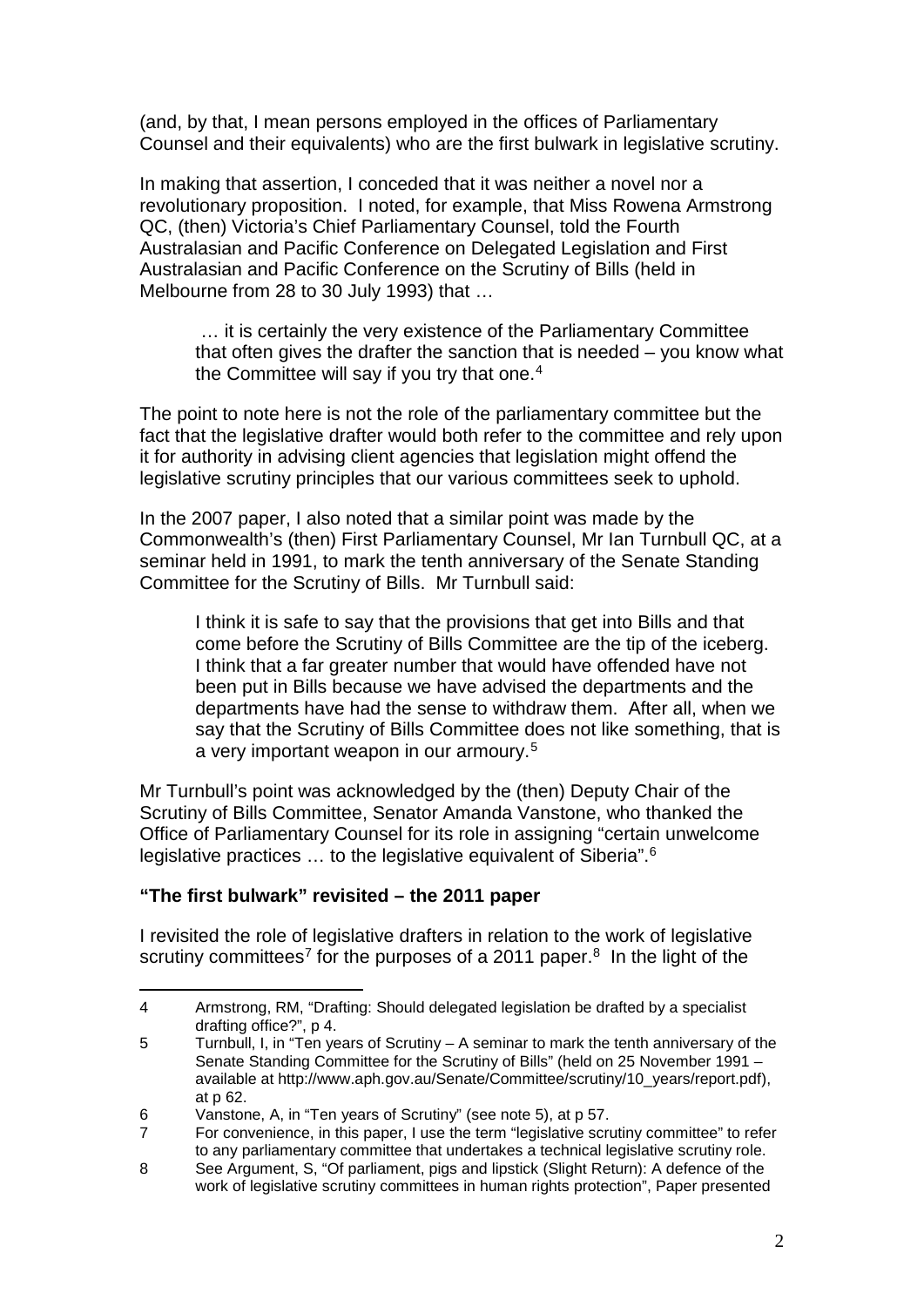views noted above being quite dated, I decided to explore the matter myself, by seeking the views of the parliamentary counsel in the various Australian jurisdictions.

Though there were some relatively minor caveats, the response of the various parliamentary counsel confirmed that the views of Ms Armstrong and Mr Turnbull still resonated with Australian drafting offices.

The Chief Parliamentary Counsel of Victoria, Gemma Varley, stated:

It is true to say that in Victoria drafters are very aware of the concerns of our Scrutiny of Acts and Regulations Committee [**SARC**] when we draft Bills and settle delegated legislation. We receive the SARC alert digests on Bills and discuss them at drafter's meetings and similarly discuss SARCs reports on delegated legislation. When settling drafting instructions for a Bill and in the course of drafting a Bill or settling regulations, we pass on to instructing departments matters about which SARC may raise concerns. SARC has produced practice notes for explanatory memoranda and other matters which we disseminate to Departments. Section 17 of the *Parliamentary Committees Act 2003* sets out SARC's functions. SARC has a significant function in reporting on the impact of legislation on human rights conferred by the Victorian Charter of Human Rights and Responsibilities. In addition to this, SARC has had for many years a role of reporting on the impact of legislation on rights and freedoms and we paid close attention to its pre-Charter reports as well.<sup>[9](#page-2-0)</sup>

It is important to note that Ms Varley then added:

This does not mean that provisions that impact adversely on rights and freedoms will never be drafted. It means that if a provision is to have an adverse impact it should be the result of informed policy-making, taking into account the Charter and the concerns that SARC is likely to raise.[10](#page-2-1)

Walter Munyard, the Parliamentary Counsel for Western Australia, indicated that he generally agreed with the views of Ms Armstrong and Mr Turnbull. He then stated:

Clearly drafters wishing to dissuade instructors from requiring them to write law that offends against legal principle will often resort to the threat of unfavourable comment when the legislation comes before parliament.

Committees play an important part in identifying and reporting to the House offensive provisions. The WA parliament has a Joint Standing Committee on Delegated Legislation and sometimes refers Bills to a

<u>.</u>

to 2011, AIAL National Administrative Law Forum, 21-22 July 2011 (available at [http://www.aial.org.au/NationalForum/ANFIndex.html\)](http://www.aial.org.au/NationalForum/ANFIndex.html).

<span id="page-2-1"></span><span id="page-2-0"></span><sup>9</sup> E-mail to the author, dated 29 June 2011.<br>10 E-mail to the author dated 29 June 2011

E-mail to the author, dated 29 June 2011.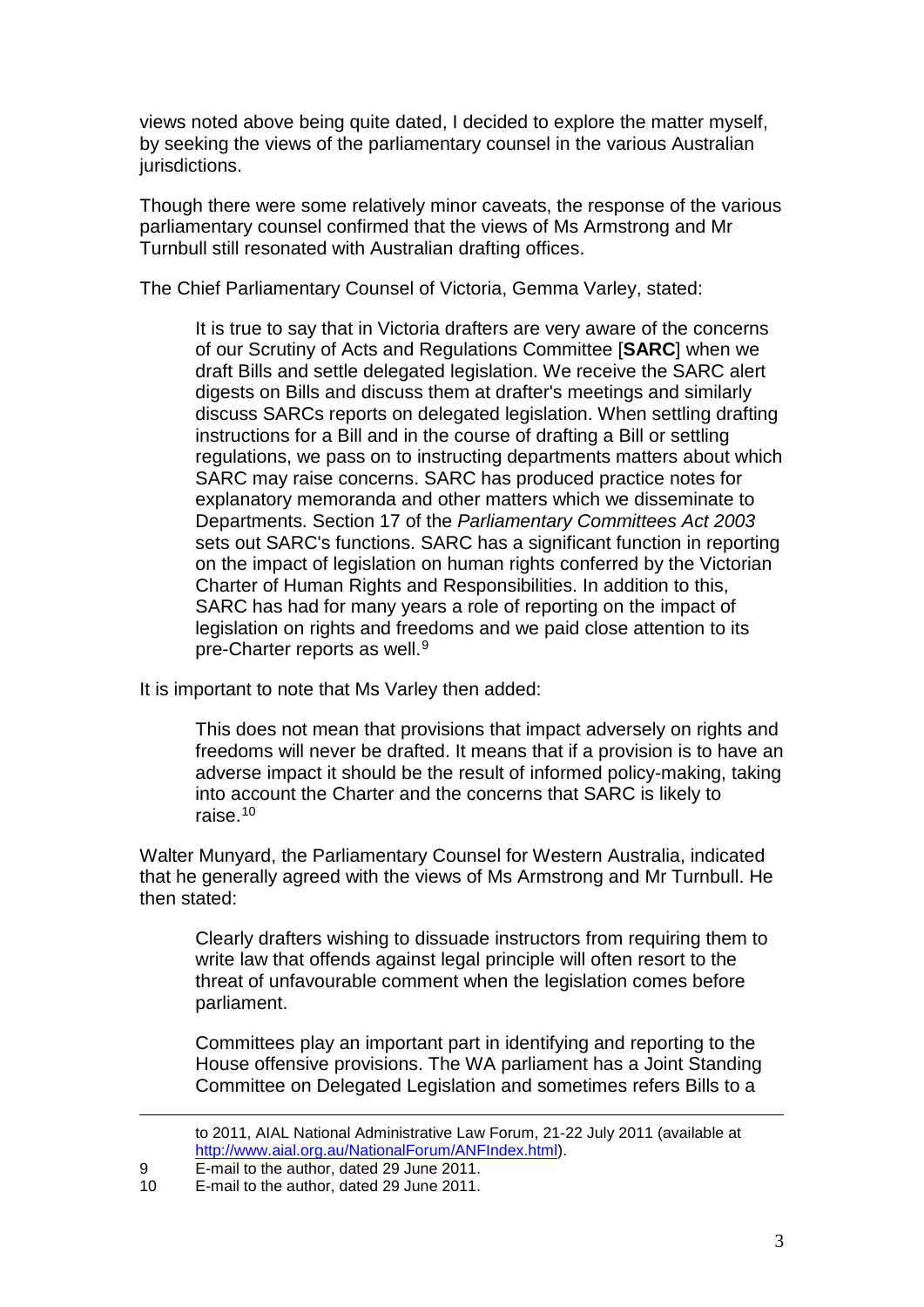Legislation Committee for scrutiny. National scheme legislation is automatically referred to a Uniform Legislation and Statutes Review Committee of the Legislative Council.[11](#page-3-0)

Mr Munyard also adds an important rider to the general point:

Inevitably [the Parliamentary Counsel's Office] does not always agree with points taken by a parliamentary committee, but the potential for adverse comment from a committee can be useful to influence the policy that draft legislation must reflect.

Where the balance lies between respecting civil rights and pursuing legitimate policy objectives that might require transgressing those rights is obviously a matter of policy. However, a part of a drafter's role is to suggest less invasive means of achieving the client's policy objective.

Parliamentary committees often work under difficult time constraints and with limited resources. I am not sure that their critics make sufficient allowance for that.<sup>[12](#page-3-1)</sup>

Finally, the Commonwealth's First Parliamentary Counsel, Peter Quiggin, stated:

I think that it is hard to untangle the policy of the Government and the approach of the Scrutiny of Bills Committee on many issues. By this I mean that the policies of the Government on review of decisions, protections where powers are granted and other issues (mainly administered by [the Attorney-General's Department]) often mirror those of the Committee. Consequently, when we draft with "one eye to the relevant committee", we also are drafting with one eye to the relevant Department responsible for the whole of Government policy.[13](#page-3-2)

The point that Mr Quiggin makes above is an important one (and echoes a point made by both Ms Varley and Mr Munyard). While it may be the case that legislative drafters draft "with one eye on the relevant parliamentary committee", I would never mean to suggest that legislative drafters draft only in terms of what is likely to please or displease the relevant committee. Clearly, the instructions of the client agency (and the policies of the Government) are the legislative drafter's primary responsibility. Legislative drafters may advise a client agency that "this will probably not go down well with the parliamentary committee" but, equally, legislative drafters might advise "if you go about it this way then you'll have to put up a good explanation, as the parliamentary committee will not like it". In my view, this is all about legislative drafters providing good client service. It's about advising client agencies about the pros and cons of different approaches and about

-

<span id="page-3-0"></span><sup>11</sup> E-mail to the author, dated 27 April 2011.

<span id="page-3-1"></span><sup>12</sup> E-mail to the author, dated 27 April 2011.

<span id="page-3-2"></span><sup>13</sup> E-mail to the author, dated 27 April 2011.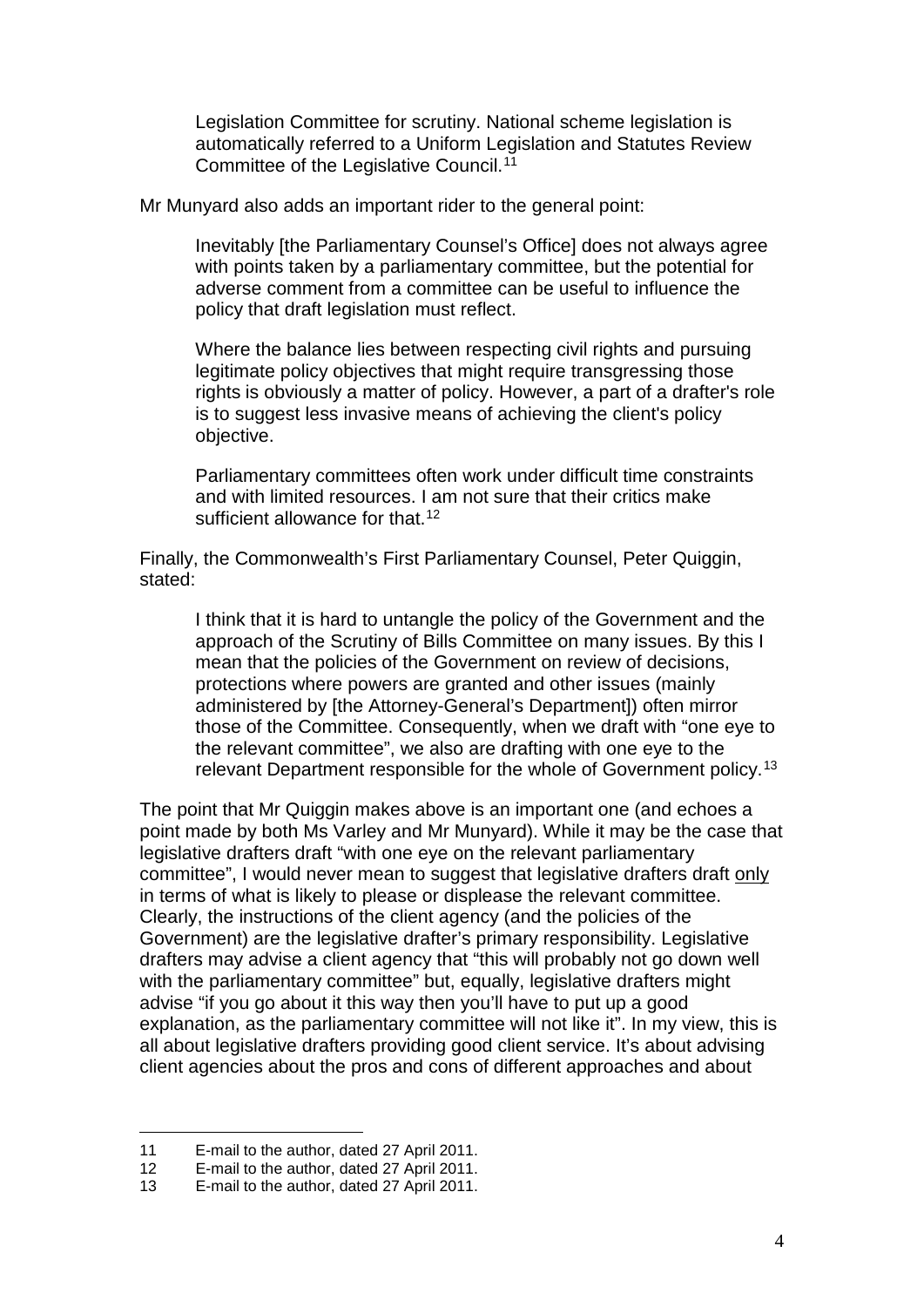alerting client agencies about the potential pitfalls of certain options (as well as offering suggestions about how those potential pitfalls might be managed).

Turning to matters of practicality, Mr Quiggin added:

You may be interested to know that there are 19 references to the Senate Scrutiny of Bills Committee in our Drafting Directions and most of these are alerting drafters to issues that the Committee is likely to raise.

We also get copies of the Alert Digests and the Reports loaded on to our internal network so that drafters have access to them. When they arrive in the office, one of our staff sends an email that lists the Bills that have been commented upon.<sup>[14](#page-4-0)</sup>

# **The Queensland Premier's views**

Without wishing to labour this point, I would also like to draw attention to some views that, coincidentally, were expressed by the (then) Premier of Queensland, the Hon Anna Bligh MP, at the time of my 2011 paper, in the context of a submission to the Queensland Scrutiny of Legislation Committee's Review of the meaning of "fundamental legislative principles" in the *Legislative Standards Act 1992* (Qld):

The work of the [Scrutiny of Legislation Committee] in advising Parliament about the operation of FLPs [fundamental Legislative principles] in legislation makes a critical contribution to the quality of Queensland legislation. The [Scrutiny of Legislation Committee's] role corresponds with [the Office of the Queensland Parliamentary Counsel]'s functions of advising its clients on the operation of the FLPs, as part of OQPC's [Office of the Queensland Parliamentary Counsel's] role of ensuring the Queensland statute book is of the highest standard under section 7 (j) of the [*Legislative Standards Act 1992*].

OQPC draws considerable value from the high quality research carried out by the [Scrutiny of Legislation Committee] in relation to legal issues relevant to FLP issues arising in legislation. The [Scrutiny of Legislation Committee] frequently deals with new or emerging rights and obligations issues, for example, rights relating to information and privacy. It is frequently the case that research carried out by the [Scrutiny of Legislation Committee], and opinion on new and emerging issues developed by the [Scrutiny of Legislation Committee], is the only source of legal or associated research directly on a legislative issue that is easily accessible to drafters and instructing officers. This research feeds directly into the training given by OQPC to its drafters and into advice given by OQPC drafters to OQPC's clients. It is also considered directly by instructing officers.

<span id="page-4-0"></span><sup>14</sup> E-mail to the author, dated 27 April 2011. The Office of Parliamentary Counsel drafting directions are available at [http://www.opc.gov.au/about/draft\\_directions.htm.](http://www.opc.gov.au/about/draft_directions.htm) -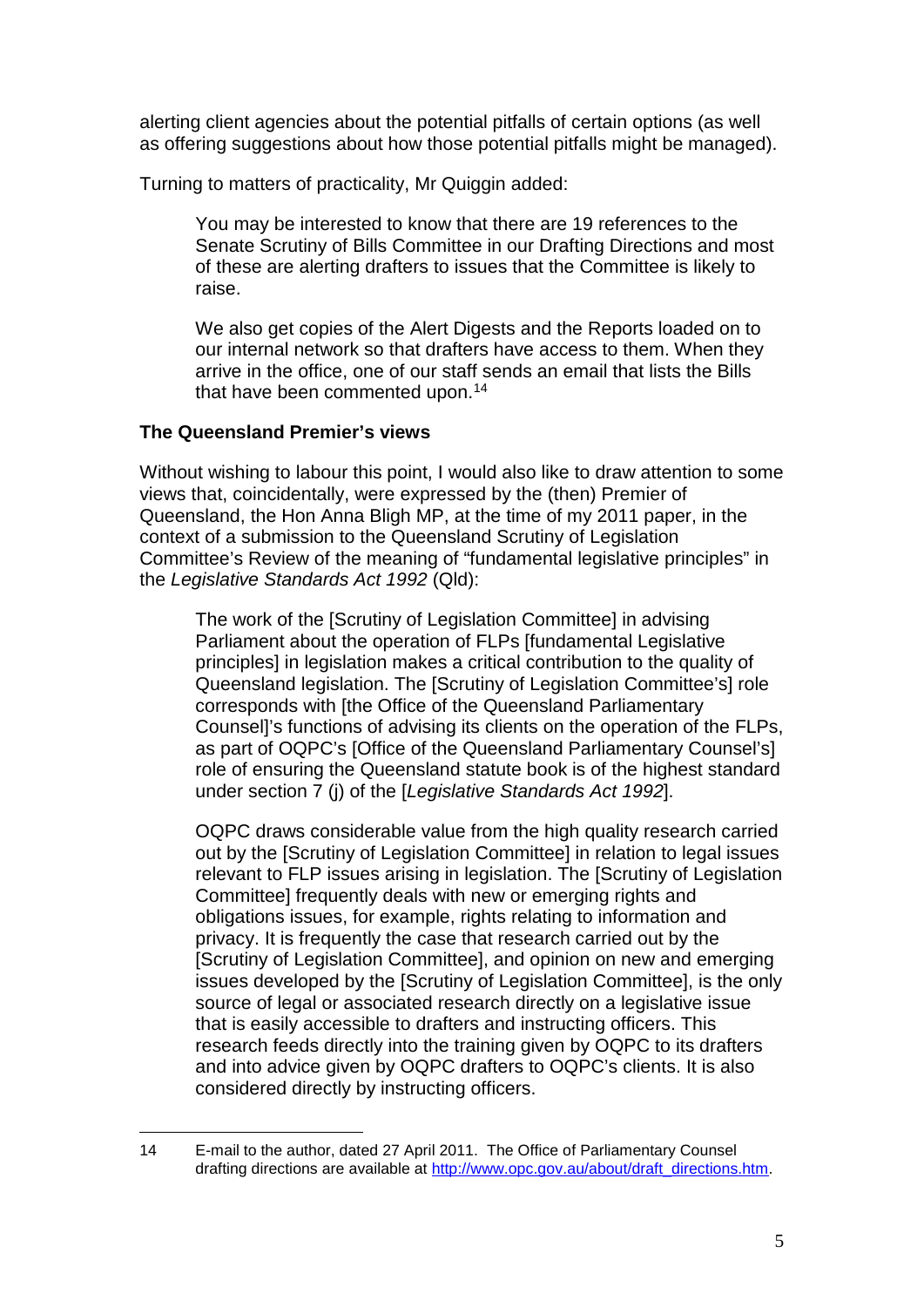The work of the [Scrutiny of Legislation Committee] has a high level of acceptance by OQPC drafters and instructing officers (both for Government legislation and Private Members' Bills), despite the fact that the [Scrutiny of Legislation Committee] membership and governments change. This means that the [Scrutiny of Legislation Committee's] work has an ongoing direct beneficial effect on the development of legislation, and ultimately on the quality of legislation being passed by the Parliament.

The general reports produced by the [Scrutiny of Legislation Committee] on frequently occurring FLP topics are of particular value to OQPC, which considers that it would be valuable if more of these general reports were produced, as a 'clearing house' for the large number of individual [Scrutiny of Legislation Committee] comments.

The [Scrutiny of Legislation Committee's] report on Henry VIII clauses is an example of how a general report can provide a vital guide for ongoing convenient reference, eliminating the need to refer to a multitude of past individual committee comments. OQPC suggests that general reports might facilitate a more in-depth examination of serious issues arising from the general flow of legislation over a period.

The current FLP system is almost 2 decades old. This means there are literally hundreds comments in the [Scrutiny of Legislation Committee's] Alert Digests and Legislation Alerts that relate to particular ongoing issues as they arise in a multitude of circumstances.

OQPC monitors these comments on an ongoing basis and believes they deserve to be generally analysed and synthesised into general commentary that can be used in the development of legislation.[15](#page-5-0)

As an interesting side-note, I note that the Queensland Scrutiny of Legislation Committee was abolished in 2011 and its functions taken over by the various subject-matter parliamentary committees.<sup>[16](#page-5-1)</sup>

# **The role of the legislative drafter**

<u>.</u>

So, at least up to 2011, there seems to be a consensus that legislative drafters have an important role in relation to the work of legislative scrutiny committees. But is there an explanation for this? It is useful to consider (in more general terms) the role of the legislative drafter.

In 2005, the current Commonwealth First Parliamentary Counsel, Mr Peter Quiggin PSM, made the following statement about the role of a

<span id="page-5-0"></span><sup>15</sup> Submission to Scrutiny of Legislation Committee Review of the meaning of "fundamental legislative principles", dated 29 April 20ll (available at [http://www.parliament.qld.gov.au/documents/committees/SLC/2010/FundamentalLeg](http://www.parliament.qld.gov.au/documents/committees/SLC/2010/FundamentalLegPrinciples/submissions/Sub07-QldGovt.pdf) [Principles/submissions/Sub07-QldGovt.pdf\)](http://www.parliament.qld.gov.au/documents/committees/SLC/2010/FundamentalLegPrinciples/submissions/Sub07-QldGovt.pdf), pages 3-4.

<span id="page-5-1"></span><sup>16</sup> *Parliament of Queensland (Reform and Modernisation) Amendment Act 2011*(see [https://www.legislation.qld.gov.au/Bills/53PDF/2011/ParlQReformB11Exp.pdf\)](https://www.legislation.qld.gov.au/Bills/53PDF/2011/ParlQReformB11Exp.pdf).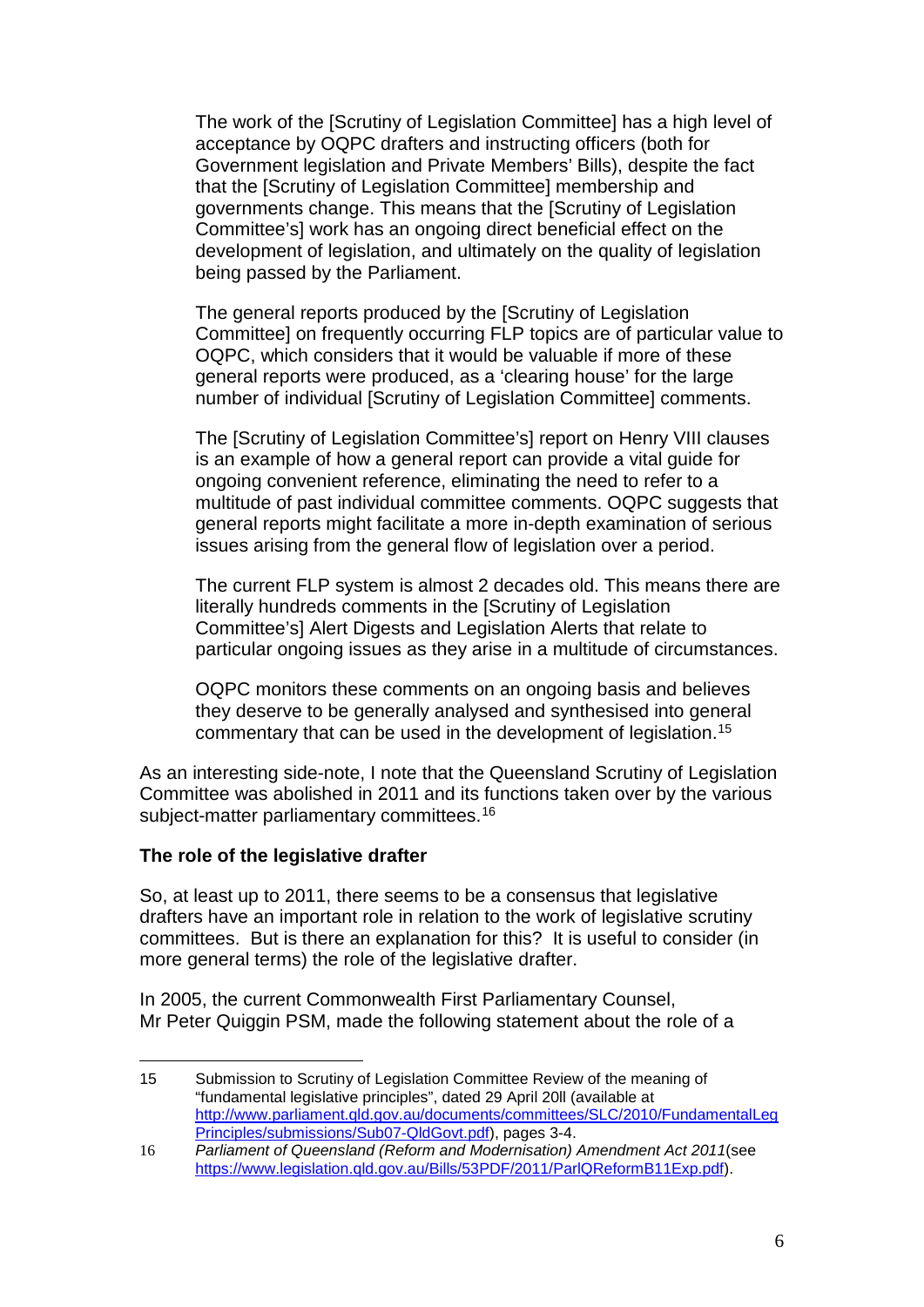legislative drafter to a Commonwealth Association of Legislative Counsel conference in London:

3 The core function of a drafter is to draft legally effective, clearly expressed legislation that best achieves the instructors' policy intentions and does so, as far as possible, within the timetable set down by the government.

4 It is worthwhile articulating the parameters within which an Australian Commonwealth drafter works:

The drafter's role is collaborative—the drafter is expected to work with the instructing area to analyse policy, flesh out alternatives and resolve problems.<sup>[17](#page-6-0)</sup>

Speaking in 1991, one of Mr Quiggin's predecessors, Mr Turnbull, said (of legislative drafters):

We are boffins of a sort. Our primary role is to put into legal effect the policy proposals of the Government, and this means that we have no role whatsoever in the formulation of policy. We are part of the Executive described by Senator Vanstone but we are rather a part of the Executive with a difference. As we have no say in the formulation of policy, we tend to adopt possibly a more objective approach to the making of law.

Mr Turnbull then went on to say:

However, we do regard it as part of our role to advise on the legal principles that are involved in legislation. In particular, since the arrival of the Scrutiny of Bills Committee, we regard it as our duty to advise the departments on the Scrutiny of Bills Committee's principles and also the way in which the Committee interprets those principles. At the end of the day, if we have given this advice and the department still wants to go ahead with a provision which we think may be criticised by the Committee, we are bound by the decision of the department, as our function really is to put into legislative form what they want. The result of this, anyway, is that in practice the Scrutiny of Bills Committee and Parliamentary Counsel work together for the same ends, but we do have different points of view.<sup>[18](#page-6-1)</sup>

I will say some more about Mr Turnbull's "working together" point below.

While Mr Turnbull's comments were directed specifically at the role of legislative drafters in the Commonwealth Office of the Parliamentary Counsel in relation to the work of the Scrutiny of Bills Committee, I believe that it is uncontroversial to say that this applies to legislative drafters of both primary

<span id="page-6-0"></span><sup>17</sup> Quiggin, P, "Training and development of legislative drafters", paper presented to the Commonwealth Association of Legislative Counsel conference in London, September 2005. <u>.</u>

<span id="page-6-1"></span><sup>18</sup> Turnbull, I, in "Ten years of Scrutiny" (see note 5), at p 59.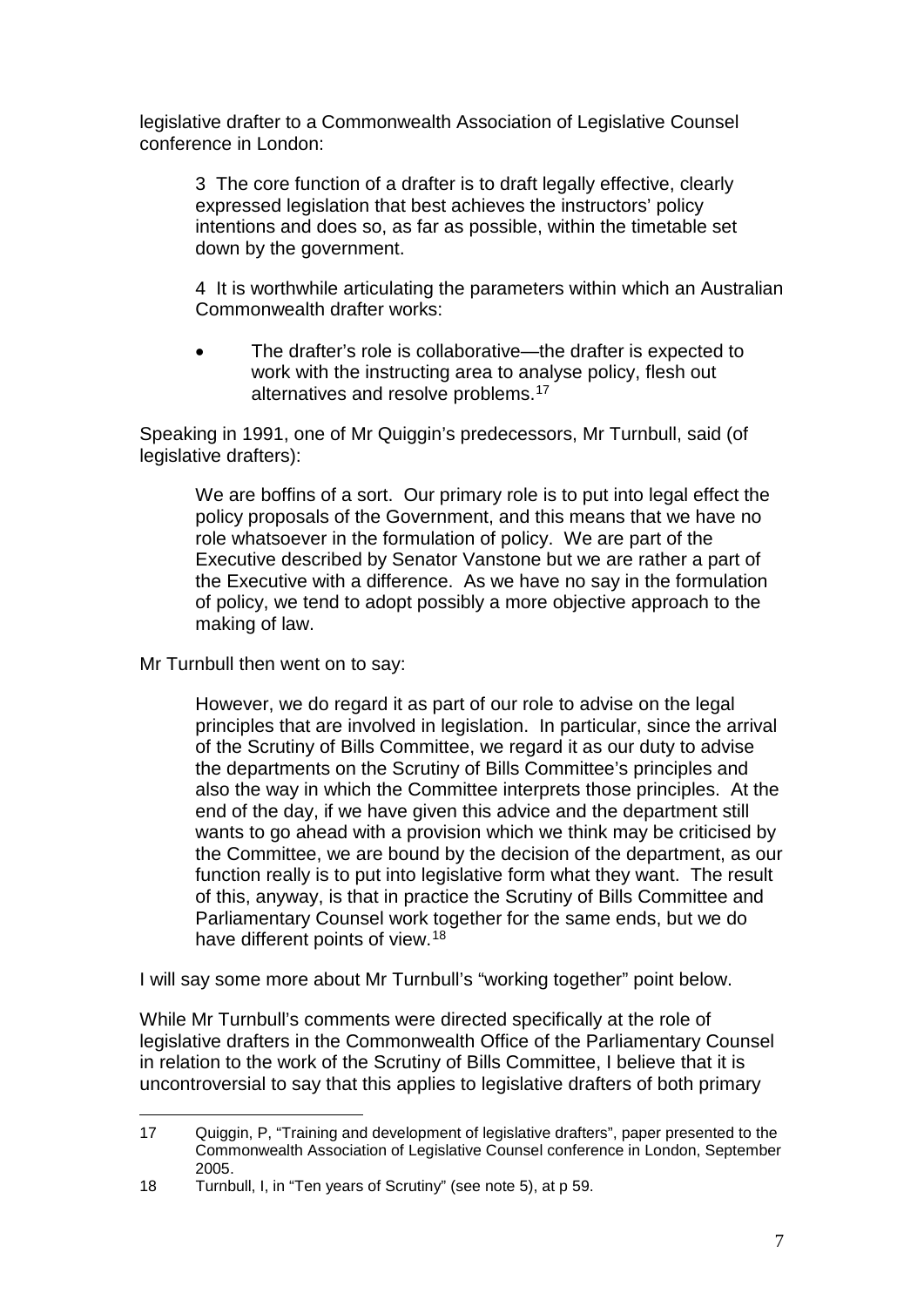and delegated legislation in the various Australia jurisdictions in which legislative scrutiny committees operate. It is a fact of life that any legislative drafter worth his or her salt will warn their clients against the potential difficulties for provisions that are likely to attract attention from a legislative scrutiny committee.

Indeed, that is my experience as both a legislative drafter and as an instructor of legislative drafters. In my experience as an instructor, I received (literally) hundreds of comments from legislative drafters about the likelihood of particular provisions attracting the attention of one or other of the Senate's legislative scrutiny committees. If anything, I found legislative drafters to raise matters out of an abundance of caution.

My experience as a legislative drafter is relatively slight (ie only 6 years). However, that experience leads me to say that, in my experience, drafting manuals and check-lists highlight the work of the various legislative scrutiny committees and the kinds of issues that are likely to attract comment and that legislative drafters are required to consider legislative scrutiny committee issues in their drafting. I can also say (based on my experience of the dark art of legislative drafting) that discussion of the role of legislative scrutiny committees is a key component in the training of legislative drafters.

None of this is new or revolutionary. It is common sense. It is about legislative drafters doing what they can to assist in putting into legal effect the Government's policy proposals. Dare I say, it's about *good client service*??

# **"Working together"**

As foreshadowed above, I would like to pick up on Mr Turnbull's point about legislative drafters and legislative scrutiny committees working together. These comments relate to my role with the ACT Committee, rather than my role as a legislative drafter for the Commonwealth.

When I gave the 2007 paper, I had only just become a legislative drafter, in what was then known as the Office of Legislative Drafting and Publishing (**OLDP**). At that time, I was both a drafter of delegated legislation in one jurisdiction (the Commonwealth) and a scrutineer of delegated legislation in another jurisdiction (the ACT). This initially felt quite odd. Within the first few weeks of starting work at the OLDP, one of my new colleagues put it slightly better. They suggested to me that I must feel "schizophrenic". Oddly, my immediate reaction was that, in fact, I *didn't* feel schizophrenic at all. On reflection, I realised that this was because, to a large extent, the ultimate goal of both roles was essentially the same: to produce "better" legislation.

That seems like common sense. Even now. But I wonder whether, in fact, that is the case.

# **"Better" legislation"**

What do I mean when I refer to "better" legislation? From a legislative scrutiny perspective, I mean legislation that does not offend against the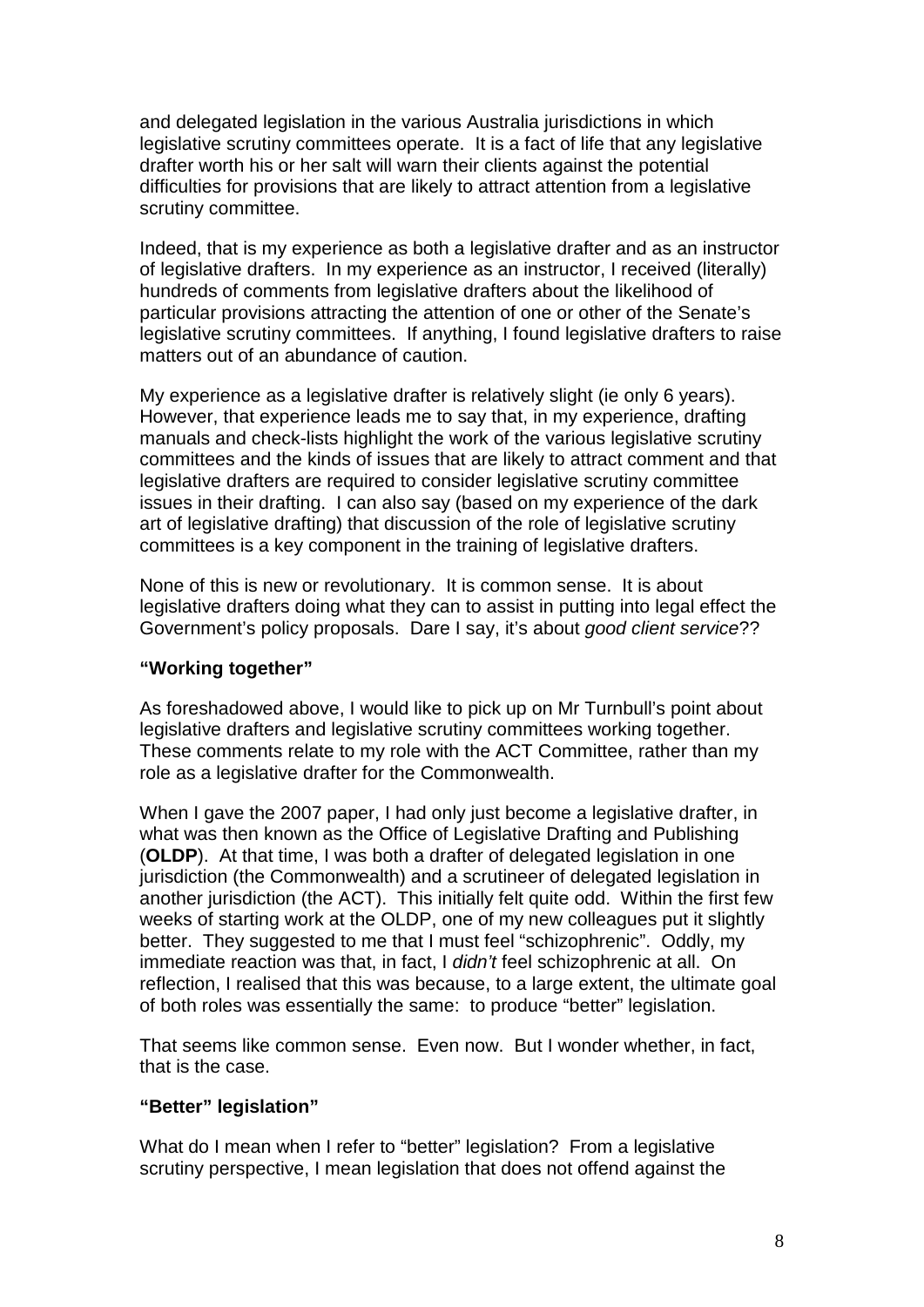principles of the relevant legislative scrutiny committee. Taking the ACT Committee's scrutiny of delegated legislation as an example, the ACT Committee considers whether such legislation:

- is in accord with the general objects of the Act under which it is made;
- unduly trespasses on rights previously established by law;
- makes rights, liberties and/or obligations unduly dependent upon non-reviewable decisions; or
- contains matter which in the opinion of the Committee should properly be dealt with in an Act of the Legislative Assembly.

The ACT Committee also considers whether any explanatory statement or explanatory memorandum associated with legislation and any regulatory impact statement meets the technical or stylistic standards expected by the ACT Committee.

As to the delegated legislation itself, however, surely it is in everyone's interests if delegated legislation is in accordance with the general objects of the Act under which it is made. Indeed, part of a legislative drafter's responsibility is to draft only legislation that is within the relevant legal limitations. If legislation is not "within power", there is always the potential for the delegated legislation to be found to be invalid. "Better" delegated legislation, therefore, is within the general objects of the Act under which it is made.

Similarly, it is in everyone's interests that delegated legislation not trespass unduly on rights previously established by law. While departments and agencies might not have quite the same interest in this issue as the Committee, a failure to pay heed to this principle might also be a potential basis for delegated legislation being found to be invalid, particularly in jurisdictions (such as the ACT) with a Human Rights Act or equivalent. [19](#page-8-0) So "better" legislation des not interfere unduly with existing rights.

In the same vein, legislation that makes rights, liberties, etc unduly dependent on non-reviewable decisions runs the risk of challenge in the courts, on the basis that the legislature could not possibly have intended that decisions in relation to significant rights, etc were not subject to review. So it is "better" that review is provided for.

It is a bigger stretch for me to make an argument about legal validity and the term of reference that relates to matters that are more appropriately dealt with in primary legislation. That said, from a legitimacy perspective (at least), surely it is "better" for all concerned if problematic initiatives are dealt with in primary legislation, rather than delegated legislation, if only because, if the

<span id="page-8-0"></span><sup>19</sup> See the decision of the ACT Supreme Court in *SI bhnf CC v KS bhnf IS* [2005] ACTSC 125 (2 December 2005), in which Higgins CJ (among other things) used the ACT's *Human Rights Act 2004* to determine the proper limits of certain legislation*.* -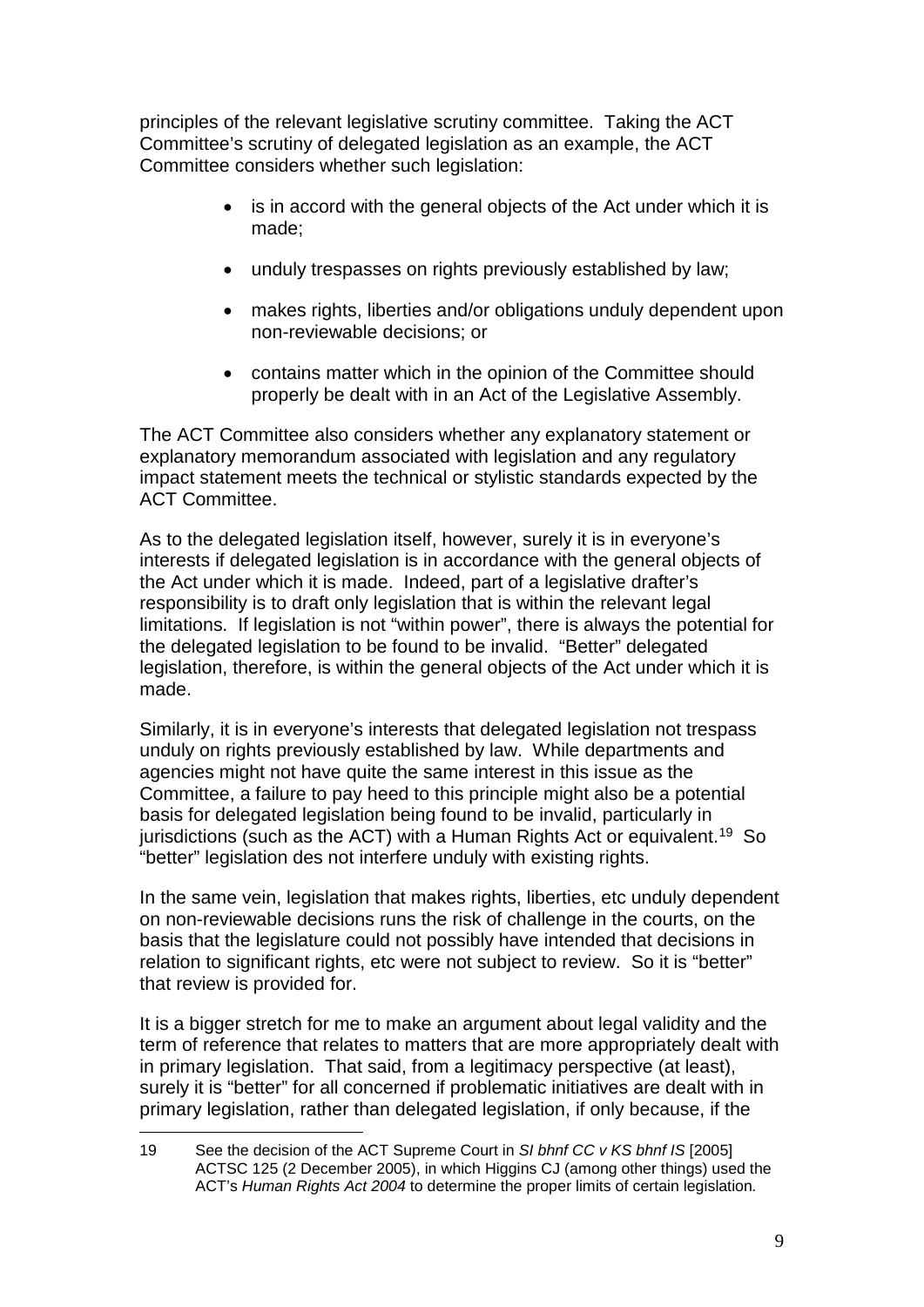legislation is challenged, those defending the validity of the legislation can point to the *Hansard* and argue that, in fact, the legislature did intend to make legislation with that effect.

These elements of "better" legislation are not inconsistent with what a legislative drafter is trying to achieve. From a legislative drafter's perspective, "better" legislation is legislation that is within power (and that does not get challenged in the courts) and does its job, preferably in a way that everyone can understand. There is (of course) the added imperative that legislation not get slowed down or tripped-up by comments from a legislative scrutiny committee. The real point, however, is that (in my view) legislative drafters do not want their legislation queried by a legislative scrutiny committee as much because they do not want to risk the legal consequences mentioned above as because they do not wish to attract the ire of a committee.

So, in my view, legislative drafters and legislative scrutiny committees are working towards the same general goals.

# **Legislative drafters and the courts**

In researching the 2011 paper, I was heartened by the Federal Court of Australia's (apparent) recognition of the role of legislative drafters in ensuring that legislation is drafted in accordance with "fundamental principles".

In *Evans v State of New South Wales*, [20](#page-9-0) the Full Federal Court (French, Branson and Stone JJ) considered a challenge to regulations made by the NSW Government in the context of the World Youth Day held in Sydney in 2008. The challenge was based on arguments that (among other things) the regulations in question interfered with fundamental rights and freedoms.

The Full Federal Court stated (at [68]):

It is an important principle that Acts be construed, where constructional choices are open, so as not to encroach upon common law rights and freedoms. That principle dates back to the statement in *Potter v Minahan* (1908) 7 CLR 277 in which O'Connor J, quoting from the fourth edition of Maxwell PB, *On the Interpretation of Statutes* (Sweet & Maxwell, London, 1905) (at 304):

It is in the last degree improbable that the legislature would overthrow fundamental principles, infringe rights, or depart from the general system of law, without expressing its intention with irresistible clearness; and to give any such effect to general words, simply because they have that meaning in their widest, or usual, or natural sense, would be to give them a meaning in which they were not really used.

<span id="page-9-0"></span><sup>20</sup> [2008] FCAFC 130 (15 July 2008). <u>.</u>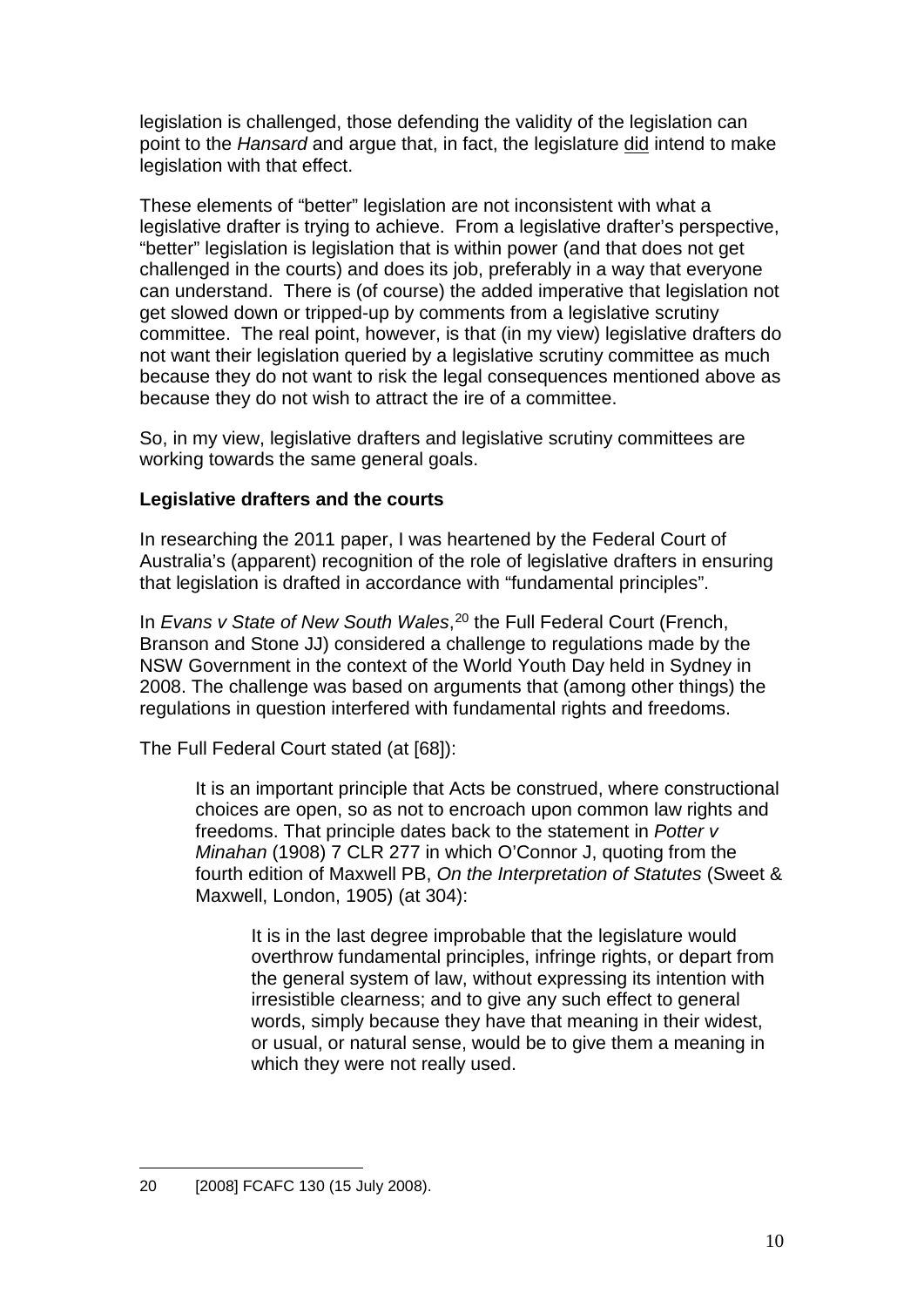See also *Bropho v State of Western Australia* (1990) 171 CLR 1 at 18 and *Coco v R* (1994) 179 CLR 427. In the latter case the High Court said (at 437):

The courts should not impute to the legislature an intention to interfere with fundamental rights. Such an intention must be clearly manifested by unmistakeable and unambiguous language. General words will rarely be sufficient for that purpose if they do not specifically deal with the question because, in the context in which they appear, they will often be ambiguous on the aspect of interference with fundamental rights.

Having set out this background to the approach of the courts to laws that interfere with "fundamental principles", the Full Federal Court stated (at [70]):

… we observe that the legislature, **through the expert parliamentary counsel who prepare draft legislation**, may be taken to be aware of the principle of construction in *Potter* 7 CLR 277 and later authorities such as *Bropho* 171 CLR 1 and *Coco* 179 CLR 427, and the need for clear words to be used before long established (if not "fundamental") rights and freedoms are taken away. [emphasis added]

This suggests to me that at least the Federal Court appreciates the role of legislative drafters in the protection of "fundamental principles".

I will return to the relevance of the views of the courts in relation to the work of legislative drafters later in this paper.

### **A development in Australia – the use of "legislative rules" in preference to regulations**

I turn now to a recent development in the Commonwealth jurisdiction in Australia that I believe presents some new challenges to the scrutiny of delegated legislation by legislative scrutiny committees.

Early in 2014, the Minister for Industry made the Australian Jobs (Australian Industry Participation) Rule 2014. The Rule was made under section 128 of the *Australian Jobs Act 2013*. It was first considered by the Senate Standing Committee on Regulations and Ordinances (**Senate Committee**), to which I am the Legal Adviser, in the context of its *Delegated legislation monitor No. 2 of 2014*, where the Senate Committee stated:

#### *Prescribing of matters by 'legislative rules'*

The committee notes that this instrument relies on section 128 of the *Australian Jobs Act 2013*, which allows for various matters in relation to that Act to be prescribed, by the minister, by 'legislative rules'. While the explanatory statement (ES) for the instrument does not address the issue, as far as the committee can ascertain this is a novel approach to the prescribing of matters in Commonwealth legislation, insofar as Acts usually provide for matters to be prescribed, by the Governor-General,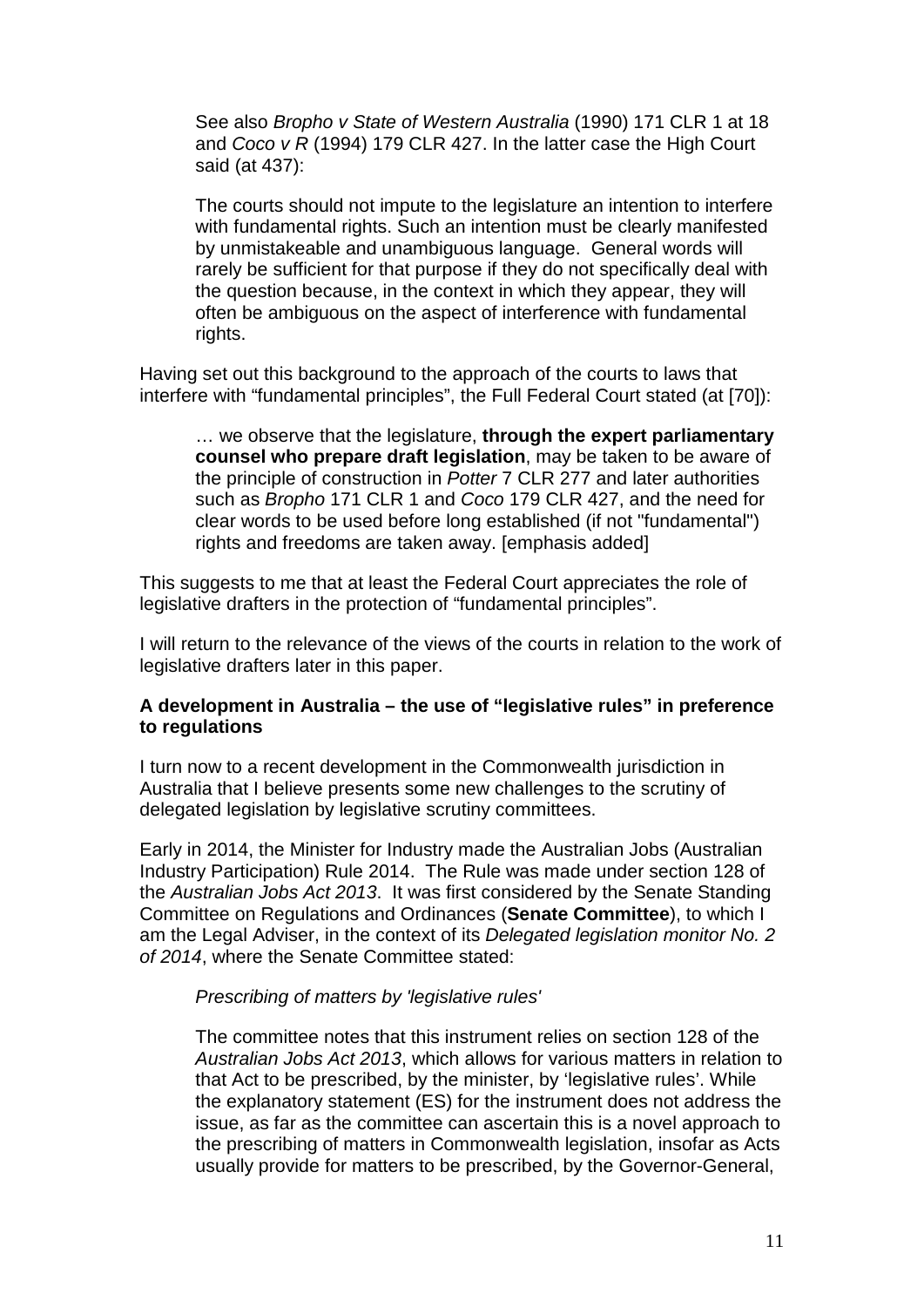by 'regulation'. The committee notes that the latter approach to prescribing matters is consistent with the definition in section 2B of the *Acts Interpretation Act 1901*, which provides that, in any Act, 'prescribed' means 'prescribed by the Act or by regulations under the Act'. This being so, the committee is uncertain as to whether the prescription of matters by 'legislative rules' is also consistent with the *Acts Interpretation Act 1901*.

More generally, the committee notes that the making of regulations is subject to the drafting and approval requirements attached to the Office of Parliamentary Counsel and Executive Council, respectively. To the extent that these requirements may be taken as an additional layer of scrutiny in the prescribing of matters by regulation, it is not clear whether these requirements will also apply to legislative rules and, if not, what the ramifications may be for both the quality of, and level of scrutiny applied to, such instruments. **The committee therefore requests further information from the Minister for Industry**.[21](#page-11-0)

It is useful to provide some background information at this point.

Frist, since 1904 (when a definition of "prescribed" was introduced into the *Acts Interpretation Act 1901*), Australian legislation had operated on the basis that Acts allowed for certain things to be "prescribed" by regulations made under the Act. Indeed, the use of "prescribed" was read (by me, at least!!) as meaning "prescribed *by the regulations*".

Second, it is important to note that regulations have always been drafted by the relevant Commonwealth drafting office<sup>[22](#page-11-1)</sup> at no charge to the instructing agency.

# **FPC's first response to the Senate Committee's concerns**

# *Not novel*

<u>.</u>

The Minister for Industry responded to the Senate Committee's initial comment in a letter dated 18 March 2014. The letter included a detailed response from the First Parliamentary Counsel (**FPC**), Mr Quiggin.[23](#page-11-2) Among

<span id="page-11-1"></span><span id="page-11-0"></span><sup>21</sup> Available at [http://www.aph.gov.au/~/media/Committees/Senate/committee/regord\\_ctte/mon2014/](http://www.aph.gov.au/%7E/media/Committees/Senate/committee/regord_ctte/mon2014/pdf/n02.pdf) [pdf/n02.pdf,](http://www.aph.gov.au/%7E/media/Committees/Senate/committee/regord_ctte/mon2014/pdf/n02.pdf) at pp 1-2. 22 It is not appropriate to go into a detailed history of the drafting of Commonwealth legislation for this paper. Briefly, until 1973, regulations were drafted by the Office of Parliamentary Counsel (**OPC**). In 1973, the responsibility for drafting regulations was transferred to the Attorney-General's Department. The relevant area of the department eventually became the Office of Legislative Drafting and then, in 2005, the Office of Legislative Drafting and Publishing (**OLDP**). In 2012, the functions of OLDP were transferred back to OPC. For a more detailed history of OPC, see Meiklejohn, C, *Fitting the Bill: A History of Commonwealth Parliamentary Drafting* (Office of Parliamentary Counsel, 2012). 23 The letters are reproduced in *Delegated legislation monitor No. 5 of 2014* (available at

<span id="page-11-2"></span>[http://www.aph.gov.au/~/media/Committees/Senate/committee/regord\\_ctte/mon2014/](http://www.aph.gov.au/%7E/media/Committees/Senate/committee/regord_ctte/mon2014/pdf/no5.pdf) [pdf/no5.pdf\)](http://www.aph.gov.au/%7E/media/Committees/Senate/committee/regord_ctte/mon2014/pdf/no5.pdf), at pages 77-7).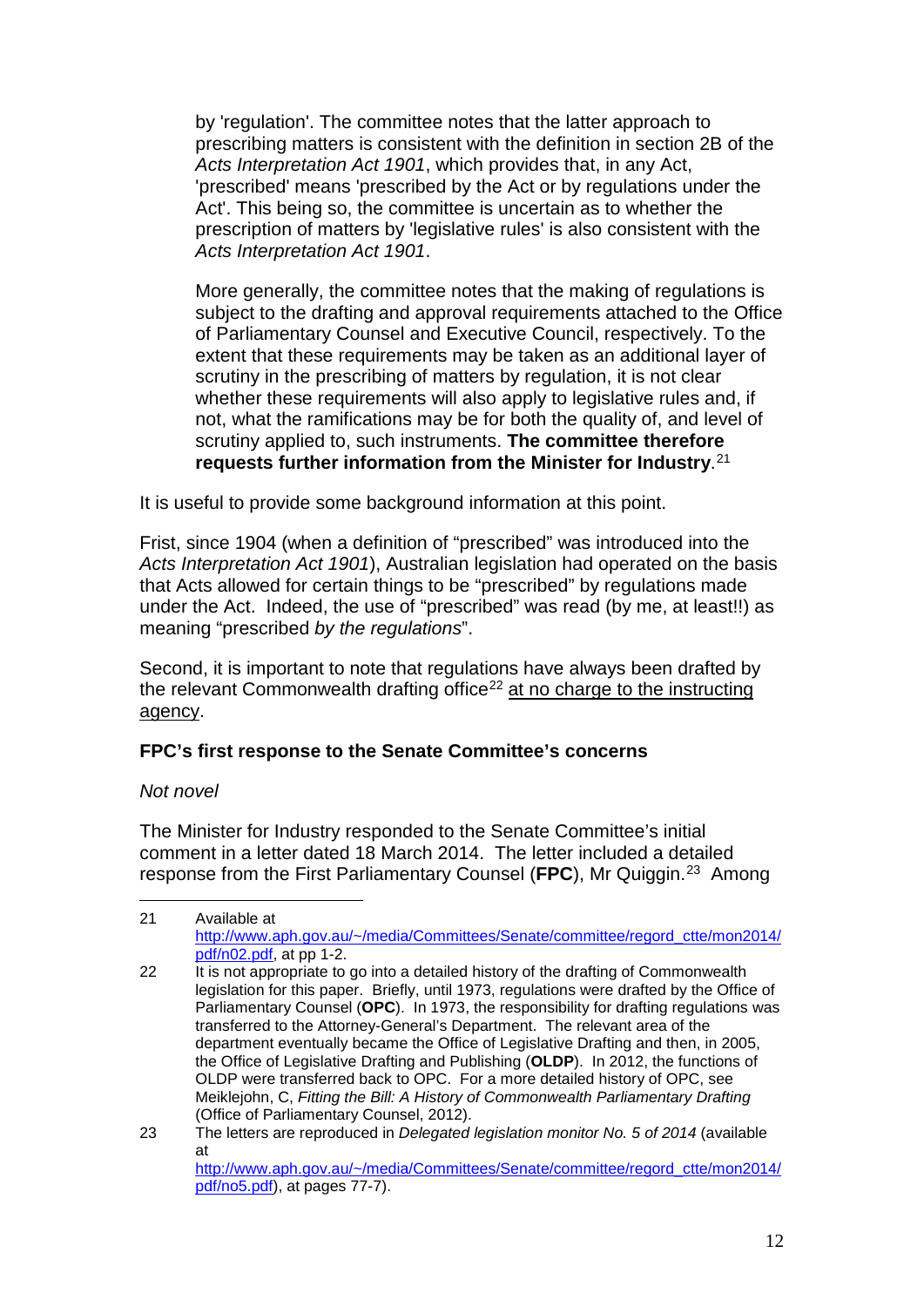other things, the FPC letter took issue with the characterisation of the new approach as "novel" and referred to various previous Acts that, in his view, demonstrated the fact that the approach was "not novel" (see paragraphs 3 to 6 and 12 of the FPC response).

*Relevance of the definition of "prescribed" in the Acts Interpretation Act*

On the issue of the definition of "prescribed", the FPC response stated (at paragraphs 7 and 8):

There is no legislative principle or practice that requires the word "prescribe" to be used only in relation to regulations. The definition of "prescribed" in section 2B of the *Acts Interpretation Act 1901* (the AIA) is a facilitative definition that was intended to assist in the shortening of Acts. However, current legislative drafting practice is to rely on the definition sparingly (even for regulations) because the definition appears not to be widely known by users of legislation, it has no application to the making of instruments apart from regulations and can be uncertain in its application. Under the definition matters can be prescribed by the Act itself or by regulations under the Act.

Thus, prescription of matters by legislative rules is not inconsistent with the AIA. The definition simply does not apply to rules or other types of instruments other than regulations.

#### *Resources issue*

Importantly, the FPC response also stated (at paragraph 9):

Since the transfer of a subordinate legislation drafting function from the Attorney-General's Department to OPC in 2012, OPC has reviewed the cases in which it is appropriate to use legislative instruments (as distinct from regulations). OPC does not have the resources to draft all Commonwealth subordinate legislation, nor is it appropriate to do so.

The FPC response went on to say (at paragraph 10):

OPC's view is that some types of provisions should be included in regulations and be drafted by OPC as the Commonwealth's principal drafting office, unless there is a strong justification for prescribing those provisions in another type of legislative instrument. These include the following types of provisions:

- (a) offence provisions;
- (b) powers of arrest or detention;
- (c) entry provisions;
- (d) search provisions;

<u>.</u>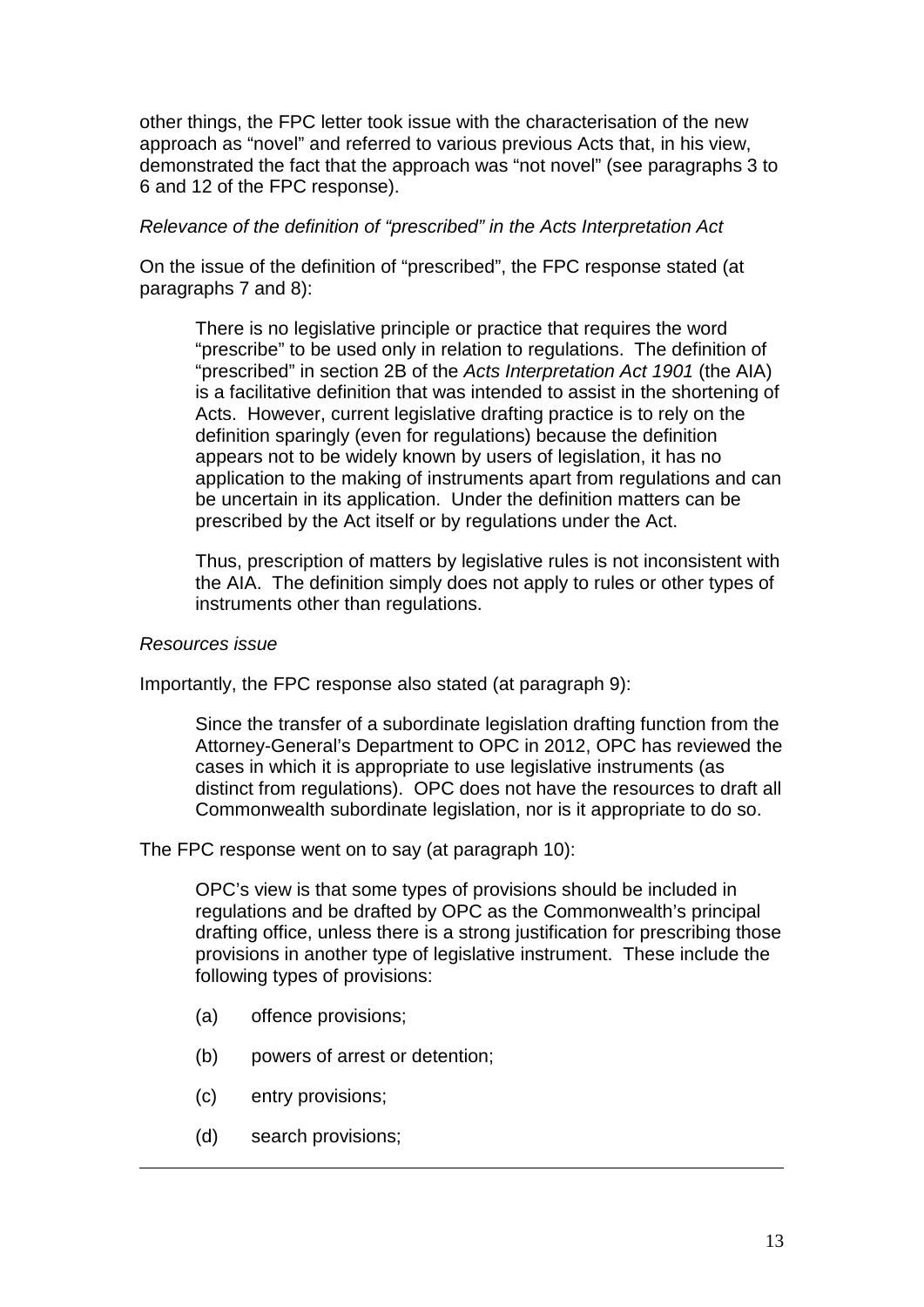(e) seizure provisions.

Then, the FPC response stated (at paragraph 11):

OPC's view is that it should use its limited resources to best effect and focus its resources in drafting subordinate legislation that would most benefit from its drafting expertise. Further details about OPC's approach are set out in Drafting Direction 3.8, which is available on OPC's website at [https://www.opc.gov.au/about/draft\\_directions.htm.](https://www.opc.gov.au/about/draft_directions.htm)

If I could interpose a personal view at this point, there is a logical aspect of the "limited resources" issue that perplexes me. FPC states that he is (in effect) seeking to do less drafting within his officer because he has a resources issue. But the unavoidable effect of what he is doing is to push additional work on to agencies that themselves have resources issue (ie because of budget cuts across the Commonwealth public service). I find it difficult to understand how this can have other than a negative effect on the drafting of delegated legislation in the Commonwealth.

# *FPC's responsibilities under the Legislative Instruments Act*

The FPC response by mentioning FPC's responsibilities under the *Legislative Instruments Act 2003* (**Legislative Instruments Act**). After referring to a series of recent Acts in which the legislative rules approach had been used, FPC stated (paragraph 13):

OPC's approach is consistent with the *Legislative Instruments Act 2003*  (the LIA) and the First Parliamentary Counsel's functions and responsibilities under the LIA. Under the LIA all disallowable legislative instruments are subject to the same high-level Parliamentary scrutiny. Also, under the LIA the First Parliamentary Counsel's responsibility to encourage high standards in drafting of legislative instruments applies to all legislative instruments and not just regulations.

It is relevant to note at this point that (without mentioning the provision specifically) FPC is presumably referring to his obligations under section 16 of the Legislative Instruments Act which provides:

# **16 Measures to achieve high drafting standards for legislative instruments**

- **(1)** To encourage high standards in the drafting of legislative instruments, the First Parliamentary Counsel must cause steps to be taken to promote the legal effectiveness, clarity, and intelligibility to anticipated users, of legislative instruments.
- **(2)** The steps referred to in subsection (1) may include, but are not limited to:
	- (a) undertaking or supervising the drafting of legislative instruments; and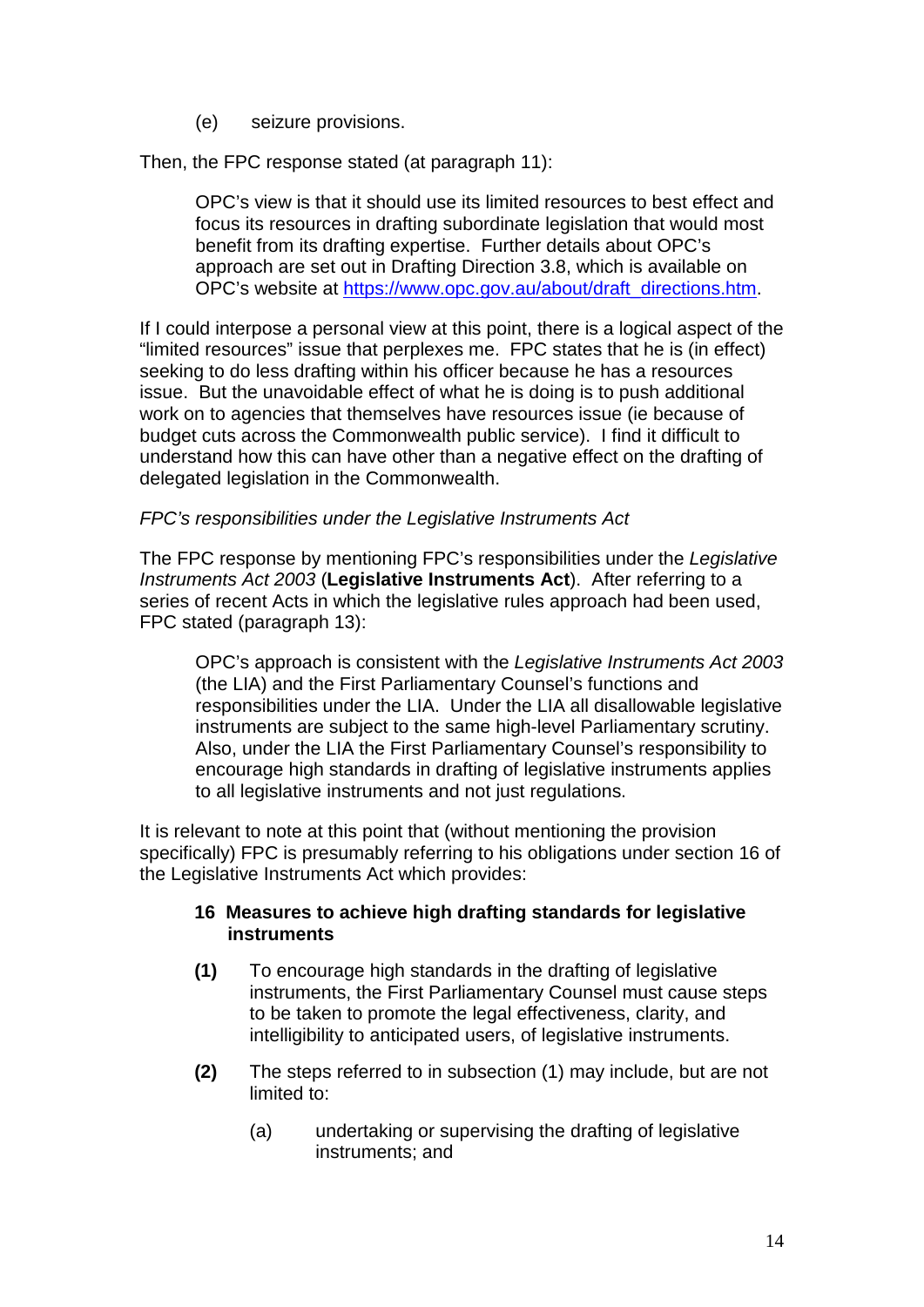- (b) scrutinising preliminary drafts of legislative instruments; and
- (c) providing advice concerning the drafting of legislative instruments; and
- (d) providing training in drafting and matters related to drafting to officers and employees of Departments or other agencies; and
- (e) arranging the temporary secondment to Departments or other agencies of APS employees performing duties in the Office of Parliamentary Counsel; and
- (f) providing drafting precedents to officers and employees of Departments or other agencies.
- **(3)** The First Parliamentary Counsel must also cause steps to be taken:
	- (a) to prevent the inappropriate use of gender-specific language in legislative instruments; and
	- (b) to advise rule-makers of legislative instruments that have already been made if those legislative instruments make inappropriate use of such language; and
	- (c) to notify both Houses of the Parliament about any occasion when a rule-maker is advised under paragraph (b).

The FP response concludes by stating (at paragraph 14):

Whether particular legislative rules are drafted by OPC is a matter for agencies to choose. OPC will continue to be available, within the limits of its available resources, to draft (or assist in the drafting of) legislative rules for agencies as required. In this respect legislative rules are in no different position to other legislative instruments that are not required to be drafted by OPC.

The issues mentioned above set the framework for the discussion with the Senate Committee that followed.

#### **The Senate Committee's response**

The Senate Committee responded to FPC's first response in its *Delegated legislation monitor No. 5 of 2014*.

#### *Not novel?*

In response to the "not novel" issue, the Senate Committee contrasted the approach taken in section 128 of the *Australian Jobs Act 2013* with the "traditional" approach in Australian legislation, under which regulation-making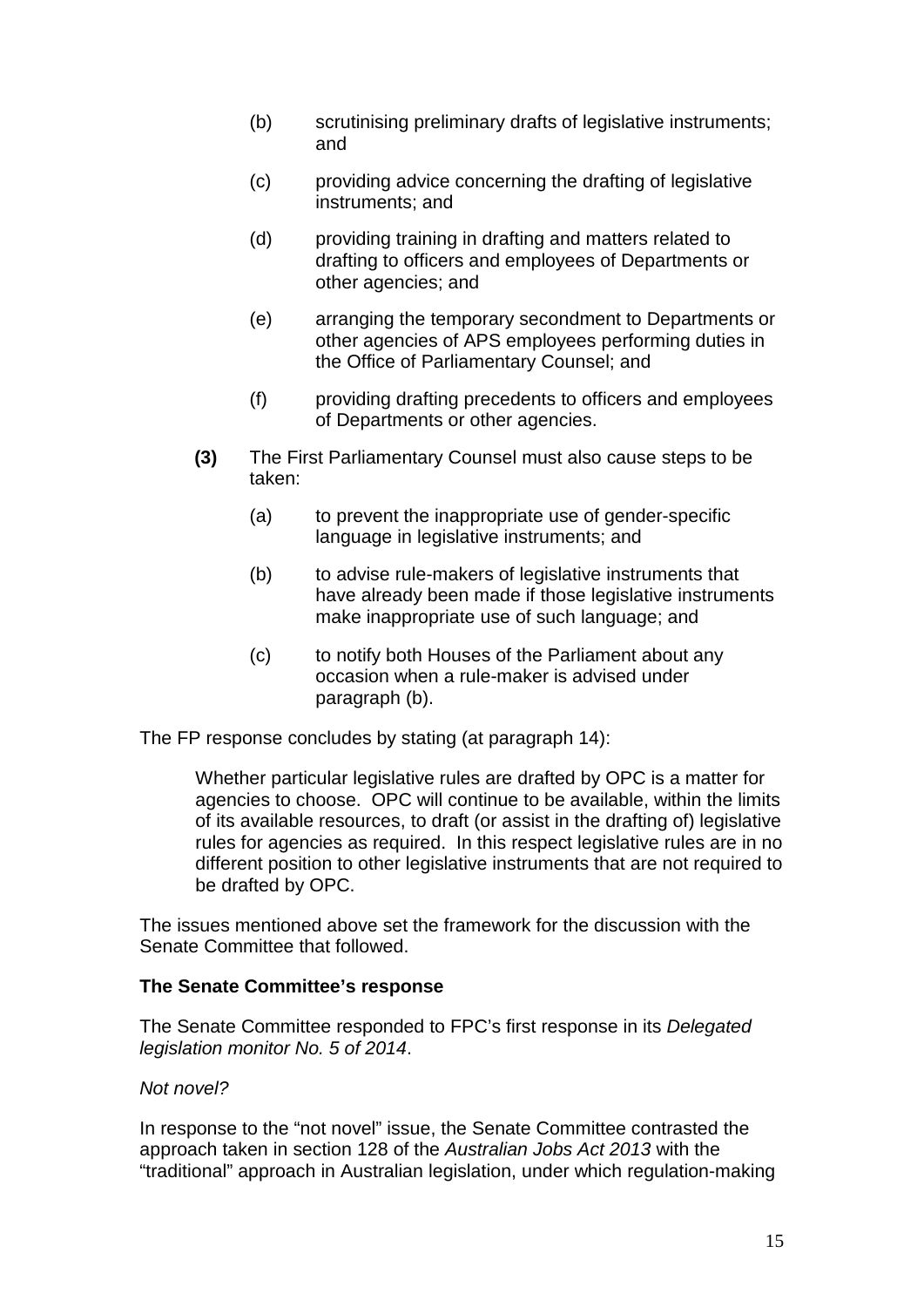powers were set broadly, in terms of prescribing what was "required or permitted" or "necessary or convenient" for carrying out or giving effect to the Act, while the power to make non-regulations legislative instruments was generally expressed by reference to specific functions. The Senate Committee stated (at page 2):

In the committee's view, the broadly-construed regulation-making power may be contrasted with the usually more specific or constrained provisions allowing for the making of other types of instruments. However, in the present case, section 128 of the *Australian Jobs Act 2013* provides:

> The Minister may, by legislative instrument, make rules (legislative rules) prescribing matters:

- (a) required or permitted by this Act to be prescribed by the legislative rules; or
- (b) necessary or convenient to be prescribed for carrying out or giving effect to this Act

# Further, **the** *Australian Jobs Act 2013* **does not contain a regulation-making power. The committee notes that the broadlyexpressed power to make legislative rules in the** *Australian Jobs Act 2013* **therefore effectively replaces the regulation-making power**. [emphasis added]

The fact that the Australian Jobs Act did not contain a regulation-making power was a significant issue for the Senate Committee. It went on to state (at page 3):

With this context, the committee notes that many of the examples referred to by FPC appear to be distinguishable from this broad power to make legislative rules in the absence of a regulation-making power. A number of these may be distinguished on the basis that:

- the relevant instrument-making power is not expressed in as broad a manner in which the legislative-rule making power is expressed in the present case (for example, they are limited to matters 'required or permitted' by the Act, but not to things 'necessary or convenient');
- the rule-making power is complemented by the inclusion of a broadly defined regulation-making power expressed in the usual terms; and
- the rule-making power is constrained by being permitted only in relation to specific parts or subdivisions of the relevant Act (or to specific items).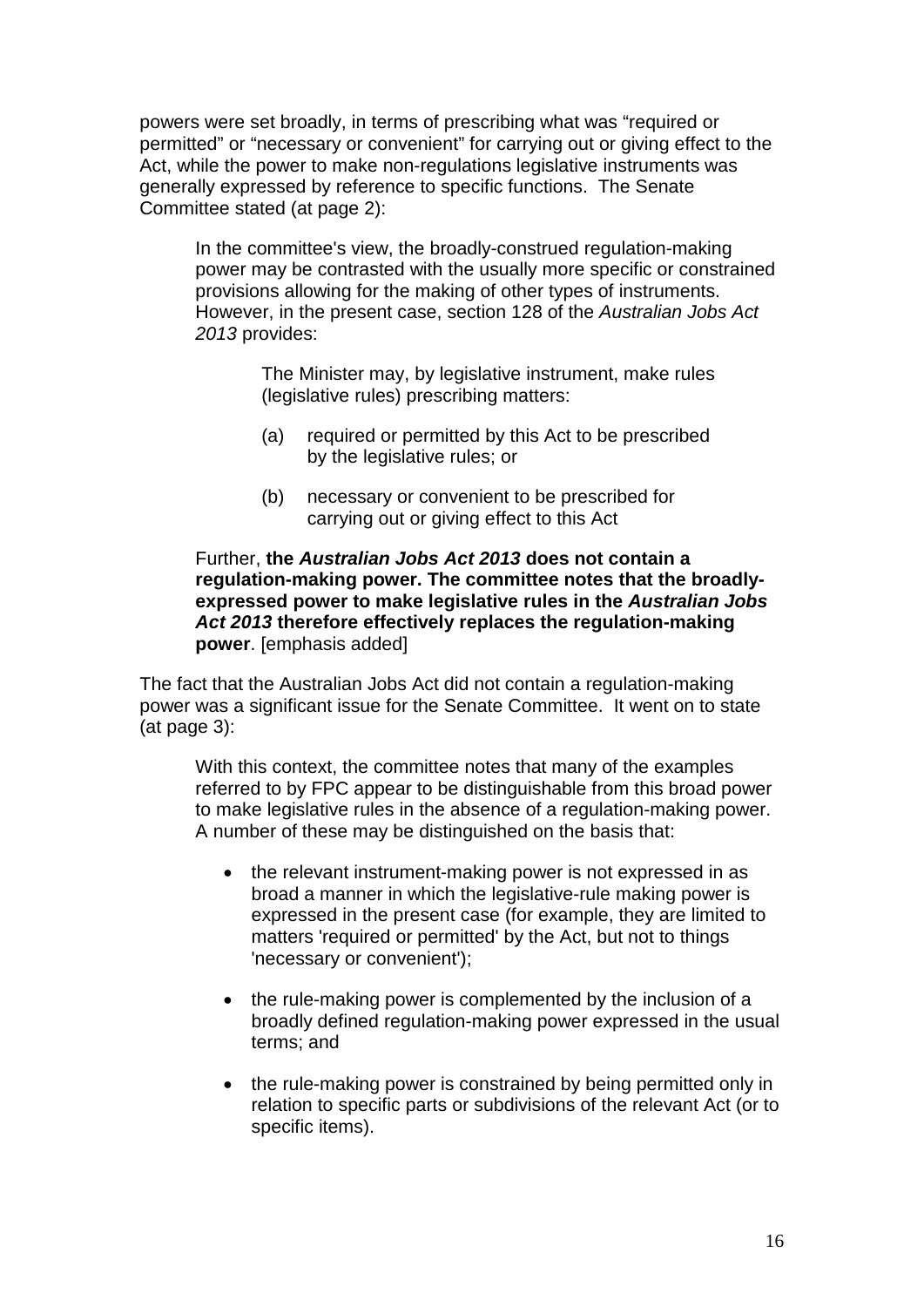However, with the exception of the *Income Tax Assessment Act 1997*, the committee notes that seven of the remaining eight examples listed in paragraph 12 provide analogous powers to the legislative rulemaking power in the *Australian Jobs Act 2013*. That is, the following Acts provide for a broad rule-making power that appears to take the place of a general power to make regulations:

- *Asbestos Safety and Eradication Agency Act 2013*;
- *Australia Council Act 2013*;
- *Australian Jobs Act 2013*;
- *International Interests in Mobile Equipment (Cape Town Convention) Act 2013*;
- *Public Governance, Performance and Accountability Act 2013*;
- *Public Interest Disclosure Act 2013*; and
- *Sugar Research and Development Services Act 2013*.

The committee notes that these Acts are all dated 2013 and, according to FPC's advice, were drafted 'since the transfer of the subordinate legislation drafting function to the Office of Parliamentary Counsel in 2012'.

The Senate Committee also picked up on FPC's reference to Drafting Direction 3.8:

In light of the above, the committee considers that FPC's advice tends to confirm the view that the provision for a broadly-expressed power to make legislative rules in place of the regulation-making power is a novel approach, employed in the drafting of Acts only since 2013. Further, **the committee notes that on 6 March 2014 (subsequent to the committee's initial comments on this matter), OPC circulated revised Drafting Direction No. 3.8, which included the addition of extensive instruction on the use of 'general instrument-making powers' of this kind**. The committee notes that Drafting Direction No. 3.8 appears to confirm the inclusion of such powers in delegated legislation as a novel approach. It states:

> It has long been the practice to include general regulation making powers in Acts.

More recently, an approach has been taken to adapt that practice for other legislative instruments. [emphasis added]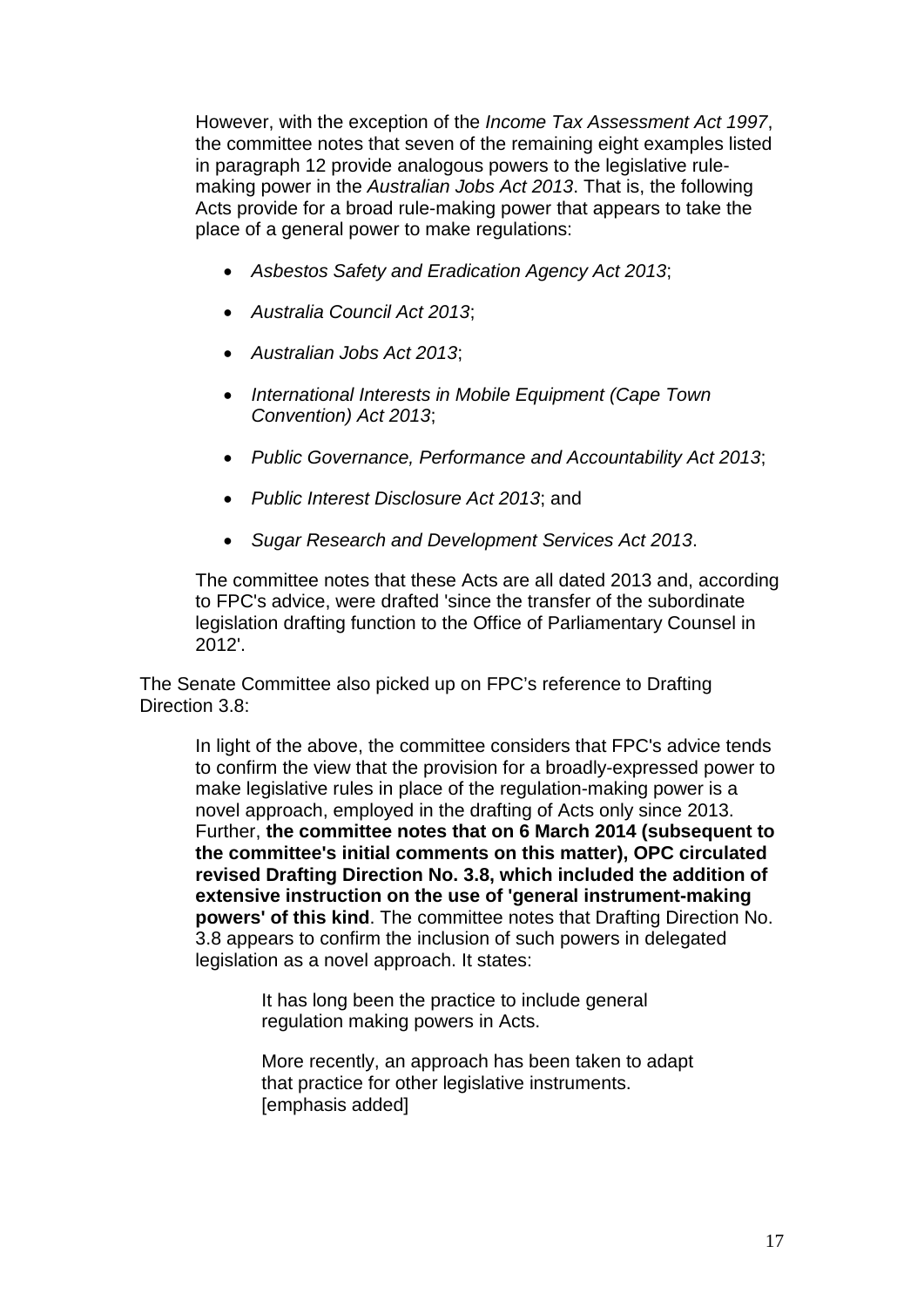The Senate Committee then turned to a new issue – the fact that, in its assessment, the inclusion of a general rule-making power in Acts was something of a surprise. The Senate Committee stated (at page 4):

With the exception of the *Public Governance, Performance and Accountability Act 2013* (PGPA Act), the committee is not aware of any reference to the inclusion of a general rule-making power in place of the regulation-making power in the explanatory memorandums (EMs) for these Acts. The EM for the PGPA Act stated (p. 58):

> Using rules, rather than regulations, as the form of legislative instrument is consistent with current drafting practice. The Office of Parliamentary Counsel reserves the use of regulations to a limited range of matters that are more appropriately dealt with in regulations made by the Governor-General than in an instrument made by some other person. Matters in this category include offence provisions, powers of arrest or detention, entry provisions and search or seizure provisions. The rules will be legislative instruments subject to disallowance by Parliament and will sunset under the provisions of the LI Act.

The Senate Committee went on (at page 4):

In the committee's view, the EMs for these Acts did not provide a sufficient opportunity for the Parliament to identify and consider the potential consequences of the introduction of a general rule-making power in place of the regulation-making power. The committee's current inquiries seek to provide that opportunity.

While the committee acknowledges that agencies must seek to best use often limited resources, the committee considers that what appears to be a potentially significant change or addition to the use of the general regulation-making power should not be effected solely through agency policy.

This comment had the effect of opening up a new line of discussion, which is discussed further below. The point to note, however, is that the new approach had not been directly raised with the Senate in any meaningful way, prior to its introduction. In all the circumstances, this would appear to have been a less-than-optimal way of introducing the new approach.

#### *Resources issue*

On what might loosely be described as the "resources" issue, the Senate Committee sought to pursue with FPC the particular issue of the likely effect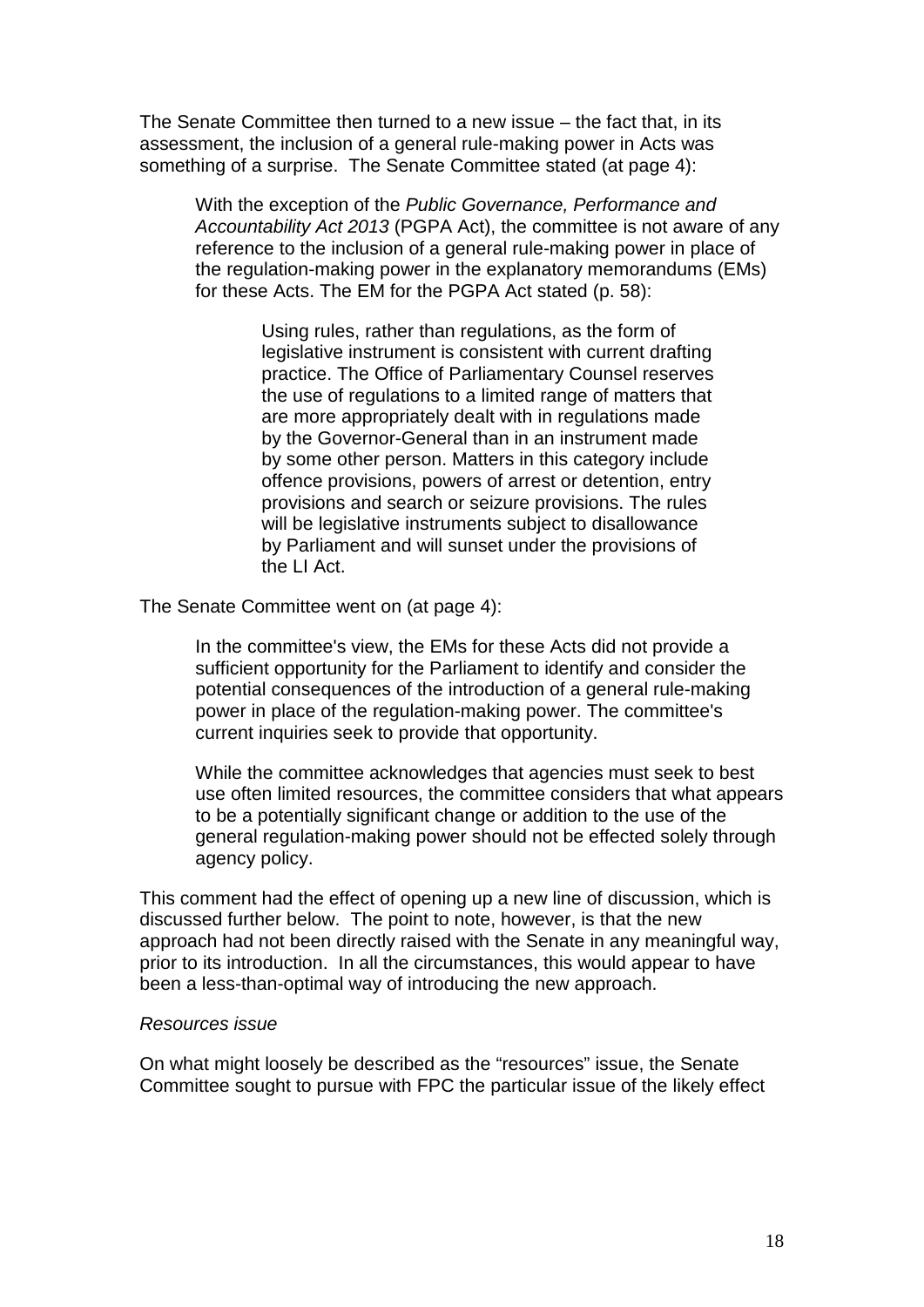of the new approach on the quality, etc of drafting. The Senate Committee stated (at page 4):

#### *Ramifications for the quality and scrutiny of legislative rules*

The committee notes that the broader thrust of its comments on the prescribing of matters by the general instrument-making power relate to the ramifications of this approach for the quality and level of executive and Parliamentary scrutiny applied to such instruments.

FPC's advice notes that instruments made under the general instrument-making making power may now be drafted by agencies (unlike regulations, which are required to be drafted by OPC). OPC may, however, draft or assist agencies 'within the limits of available resources'. In the committee's experience, regulations are characterised by the highest drafting standards, and it seems unlikely that agencies are equipped to achieve the same standards in the drafting of instruments under the general instrument-making power. In particular, the committee notes that regulations may be lengthy and complex, covering a range of matters as permitted by the general power on which they are based. Given this, the Parliament's ability to scrutinise instruments that are of a similar character, but not drafted, and subject to only limited oversight, by OPC, may be adversely affected where the highest standards are not maintained.

The Senate Committee then sought the Minister for Industry's advice in relation to the following questions (at page 5):

- Regarding FPC's advice that 'some types of provisions should be included in regulations and be drafted by OPC [without] strong justification for prescribing those provisions in another type of legislative instrument', in the event that such provisions are required for the Acts listed on page 3 above, how will the required measures be introduced in the absence of a regulation-making power?
- Will the drafting of complex and lengthy instruments by departments and agencies based on the general instrument-making power achieve the same levels of quality and accuracy as achieved by OPC in its drafting of regulations?
- What is the minister's understanding of the fundamental or original reason for requiring regulations to be drafted by OPC and made by the Governor-General? Do such requirements ensure higher standards in such instruments by mandating greater executive responsibility and scrutiny?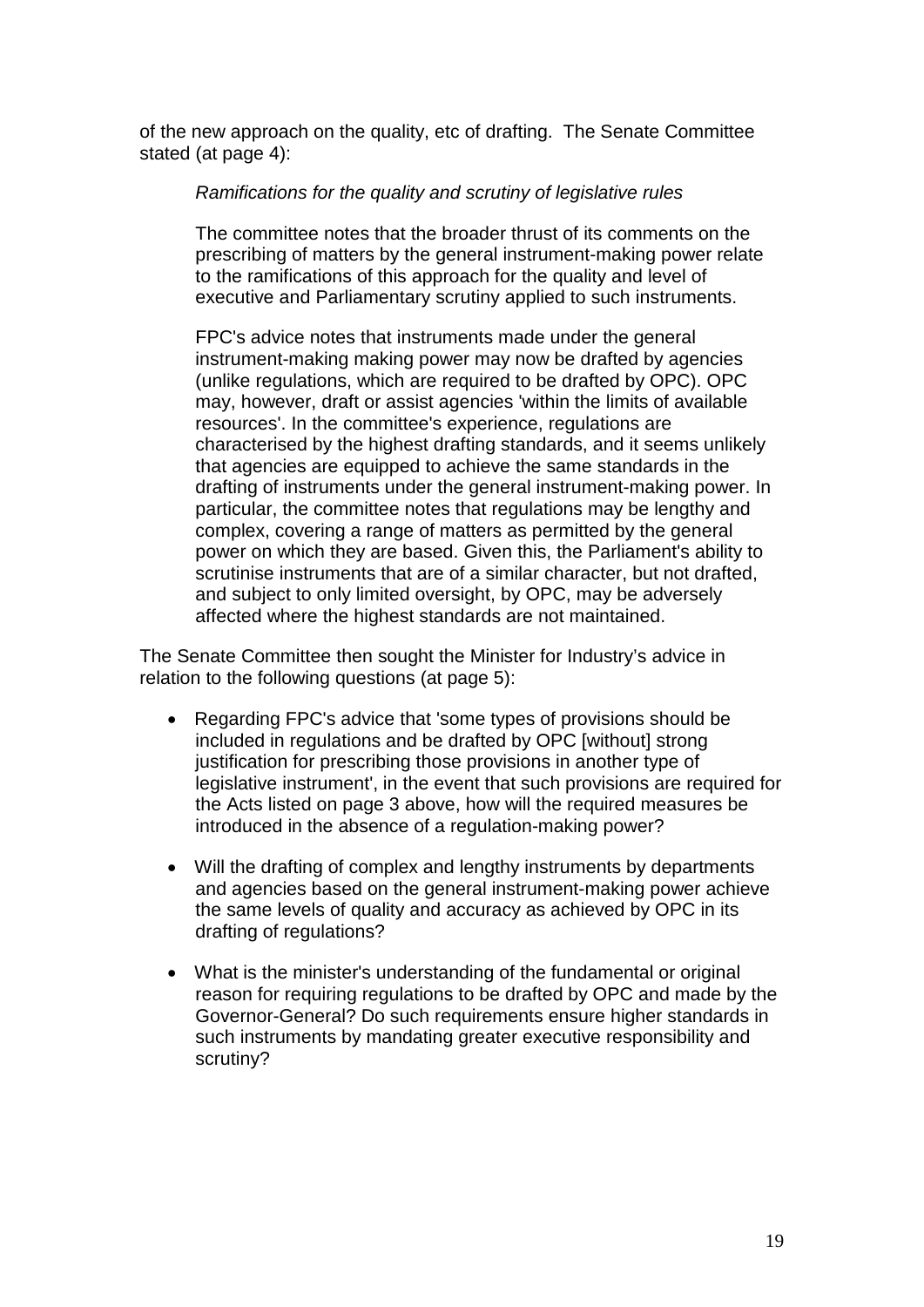# **FPC's second response to the Senate Committee's concerns**

The Minister for Industry next responded to the Senate Committee in a letter dated 5 June 2014.<sup>[24](#page-19-0)</sup> Again, the also response included a detailed response from FPC. In addition, however, the Minister's covering letter also opened up a new issue. The Minister stated:

> I am concerned that the Rule, which serves an essential function has become the vehicle by which the Committee is exploring OPC's drafting practice of including a rule-making power in primary legislation as opposed to the more traditional regulation-making power. In particular, I note that the Committee has taken the step of having moved a notice of motion to disallow the Rule, notwithstanding the Committee's queries do not relate to the substance of the Rule itself, but rather to the underlying power authorising the making of the instrument.

The Senate Committee had, indeed, moved a "protective" notice of motion in relation to the Rule. [25](#page-19-1)

# **The Senate Committee's response to the second FPC response**

In *Delegated legislation monitor No. 6 of 2014*, the Senate Committee responded to the Minister's comment (at pages 10 to 11):

In relation to the minister's view that the matters in question 'cannot be resolved in the context of scrutiny of this rule', the committee notes that the question of whether the Parliament regards the new general rulemaking power as appropriate to the exercise of the Parliament's delegated legislative powers goes fundamentally to the committee's institutional role and the principles which inform its operation.

-

<span id="page-19-0"></span><sup>24</sup> The letters are reproduced in *Delegated legislation monitor No. 6 of 2014* (available at [http://www.aph.gov.au/~/media/Committees/Senate/committee/regord\\_ctte/mon2014/](http://www.aph.gov.au/%7E/media/Committees/Senate/committee/regord_ctte/mon2014/pdf/no6.pdf) [pdf/no6.pdf\)](http://www.aph.gov.au/%7E/media/Committees/Senate/committee/regord_ctte/mon2014/pdf/no6.pdf) at pages 61 to 73.

<span id="page-19-1"></span><sup>25</sup> For "protective" notices of motion, *Odgers' Australian Senate Practice*, 13th Edition (2012), states: "Giving notices of motions to disallow indicates concern about the delegated legislation in question, and these are known colloquially as protective notices of motion, in that they protect the right of the committee, and of any senator, to move disallowance if it is subsequently decided that this is appropriate. Such concern is often allayed by further explanatory material from the minister or an undertaking to amend the legislation. Where the committee's concerns are met, the notice of motion to disallow is withdrawn (although it may be taken over by another senator). There are some occasions where the responsible minister does not satisfy the committee and the motion to disallow proceeds. Frequently a protective notice of motion is withdrawn on the basis of undertakings from a minister to take action addressing the matters causing concern, usually by amending the legislation in question." (see [http://www.aph.gov.au/About\\_Parliament/Senate/Powers\\_practice\\_n\\_procedures/odg](http://www.aph.gov.au/About_Parliament/Senate/Powers_practice_n_procedures/odgers/chap1516) [ers/chap1516\)](http://www.aph.gov.au/About_Parliament/Senate/Powers_practice_n_procedures/odgers/chap1516).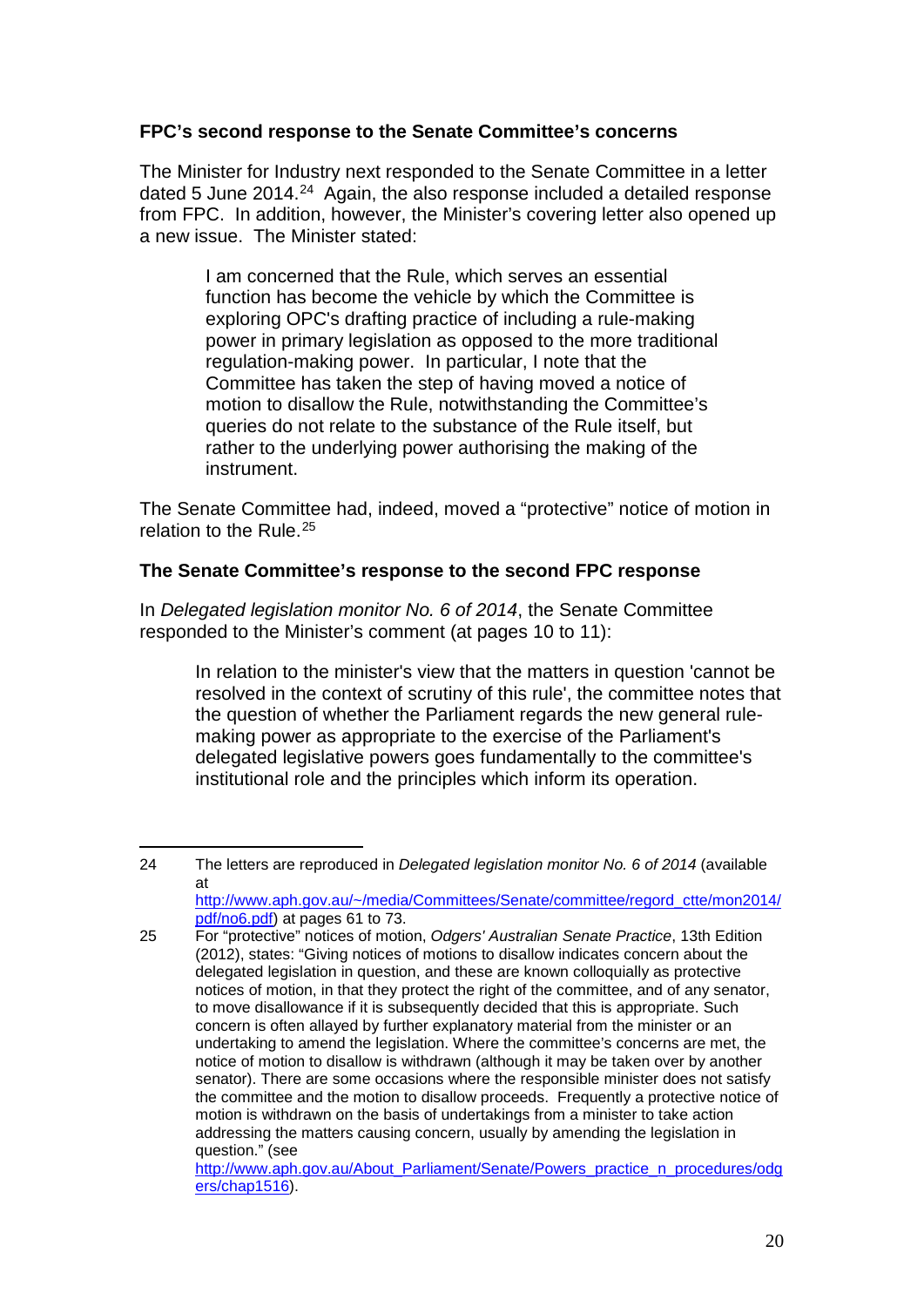The delegation of the Parliament's legislative power to executive government involves a 'considerable violation of the principle of separation of powers, the principle that laws should be made by the elected representatives of the people in Parliament and not by the executive government'. This principle is effectively preserved through the committee's work scrutinising delegated legislation, and the power of the Parliament to disallow delegated legislation.

In accordance with this critical role, the committee's scrutiny principles are 'interpreted broadly to include every possible deficiency in delegated legislation affecting parliamentary propriety and personal rights'.

It follows from this understanding of the committee's role, and the powers and procedures through which it operates, that the committee could make no practical distinction between the substance and form of the rules if it were to conclude that the general rule-making power did not accord with the committee's scrutiny principles, in relation to the proper exercise and oversight of the Parliament's delegated powers by the executive.

More generally, the committee notes that, notwithstanding its concerns in relation to the current instrument, recent bills for proposed Acts continue to make provision for a general-rule making power. The management of risk attendant on use of the general rule-making power while the committee's concerns remain unresolved is a consideration falling outside the scope of the committee's scrutiny functions. [footnotes – to *Odgers' Australian Senate Practice* – omitted]

I simply note that, for anyone familiar with the work of such committees, this response should be unsurprising.

The Minister's covering letter aside, FPC's second response is more than twice the length of the first response and deals with the relevant issue in significantly more detail. I do not propose to repeat the detail of the second response but simply note the following elements of the response.

#### *"Tied work"*

In the second response, FPC acknowledges that the drafting of legislative instruments that are to be made or approved by the Governor-General are, under the *Legal Services Directions 2005*, "tied work". This means (in essence) that the drafting can only be undertaken by OPC (see paragraph 7 of the second response). Though not explicitly acknowledged in the second FPC response, the work in question must be carried out without cost to the instructing agency.

The second FPC response goes on to state (at paragraph 11):

The reasons that the drafting of these instruments is tied to OPC under the Legal Services Directions is that they are made or approved by the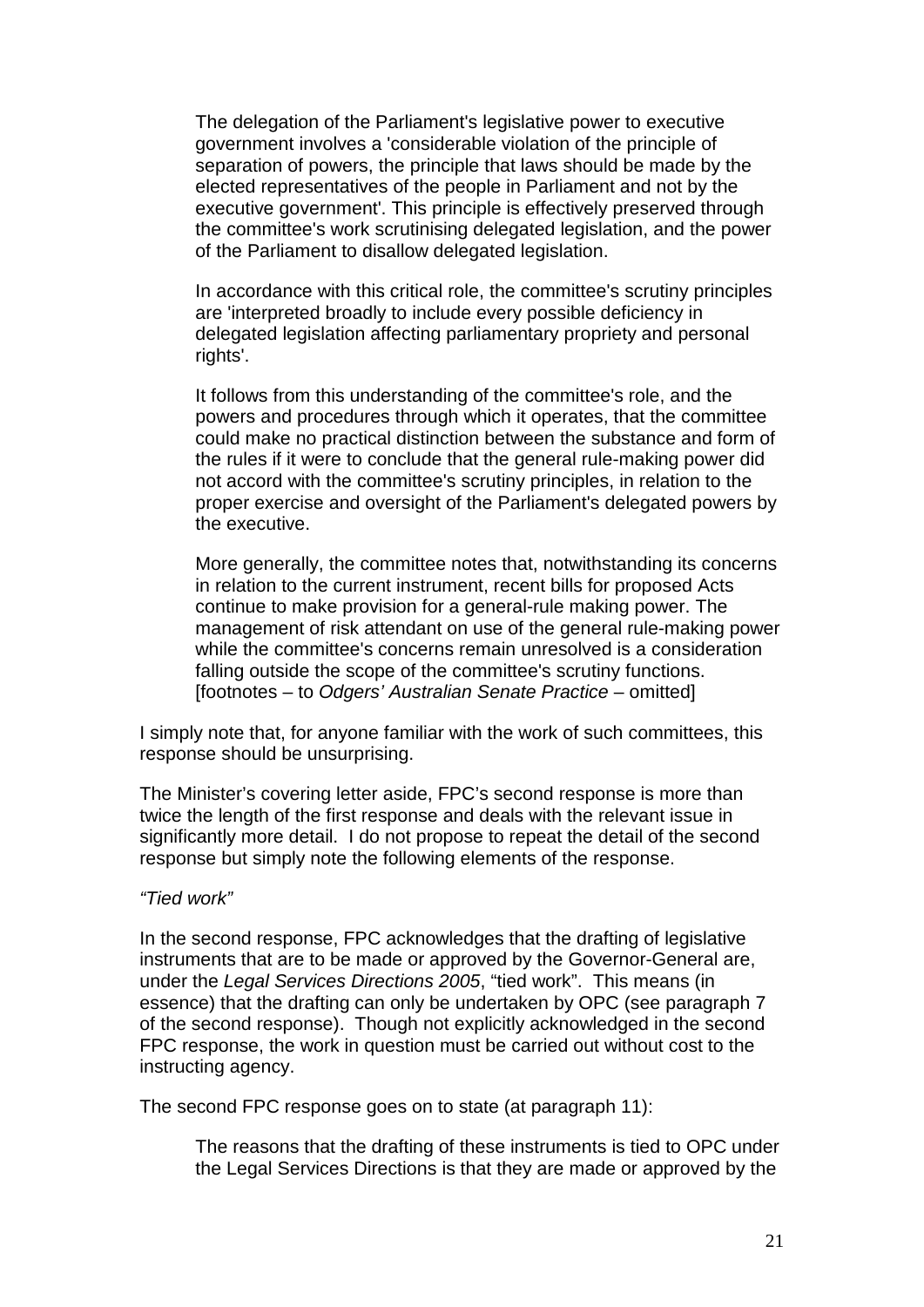Governor-General and not by another rule-maker, rather than because of their content.

### *Section 16 of the Legislative Instruments Act*

In the second response, FPC specifically refers to his responsibilities under section 16 of the Legislative Instruments Act. He then goes on to state (at paragraphs 15 and 16):

I am also required to manage the affairs of OPC in a way that promotes the proper use of the Commonwealth resources that OPC is allocated (see section 44 of the *Financial Management and Accountability Act 1997*), including resources allocated to the drafting of subordinate legislation.

I consider that [Drafting Direction] 3.8 is an appropriate response to these responsibilities in relation to the drafting of Commonwealth subordinate legislation.

#### *Volume of legislative instruments*

At paragraph 17 of the second response, FPC gives some figures in relation to the volume of legislative instruments. I will discuss these figures in more detail below. However, FPC concludes by stating (at paragraph 18):

As mentioned in my previous letter, OPC does not have the resources to draft all Commonwealth subordinate legislation, nor is it appropriate for it to do so.

#### *Division of material between regulations and legislative instruments*

At paragraphs 24 to 25 of the second response, FPC addresses the issue of the division of material between regulations and legislative instruments, stating:

Before the issue of [Drafting Direction] 3.8, the division of material between regulations and other legislative instruments seems largely to have been decided without consideration of the nature of the material itself. This has resulted in the inclusion of inappropriate material in regulations and the inclusion of material that should have been professionally drafted in other instruments.

If I can interpose a personal view here, this seems like an odd thing (or, perhaps, a brutally honest thing) for someone who is responsible for the office that drafts the legislation that allocates material between regulations and other legislative instruments to say.

The response goes on:

This in turn has meant that the resources of OPC and the Federal Executive Council [which advises and supports the Governor-General in the making of regulations, etc] have been taken up with matter that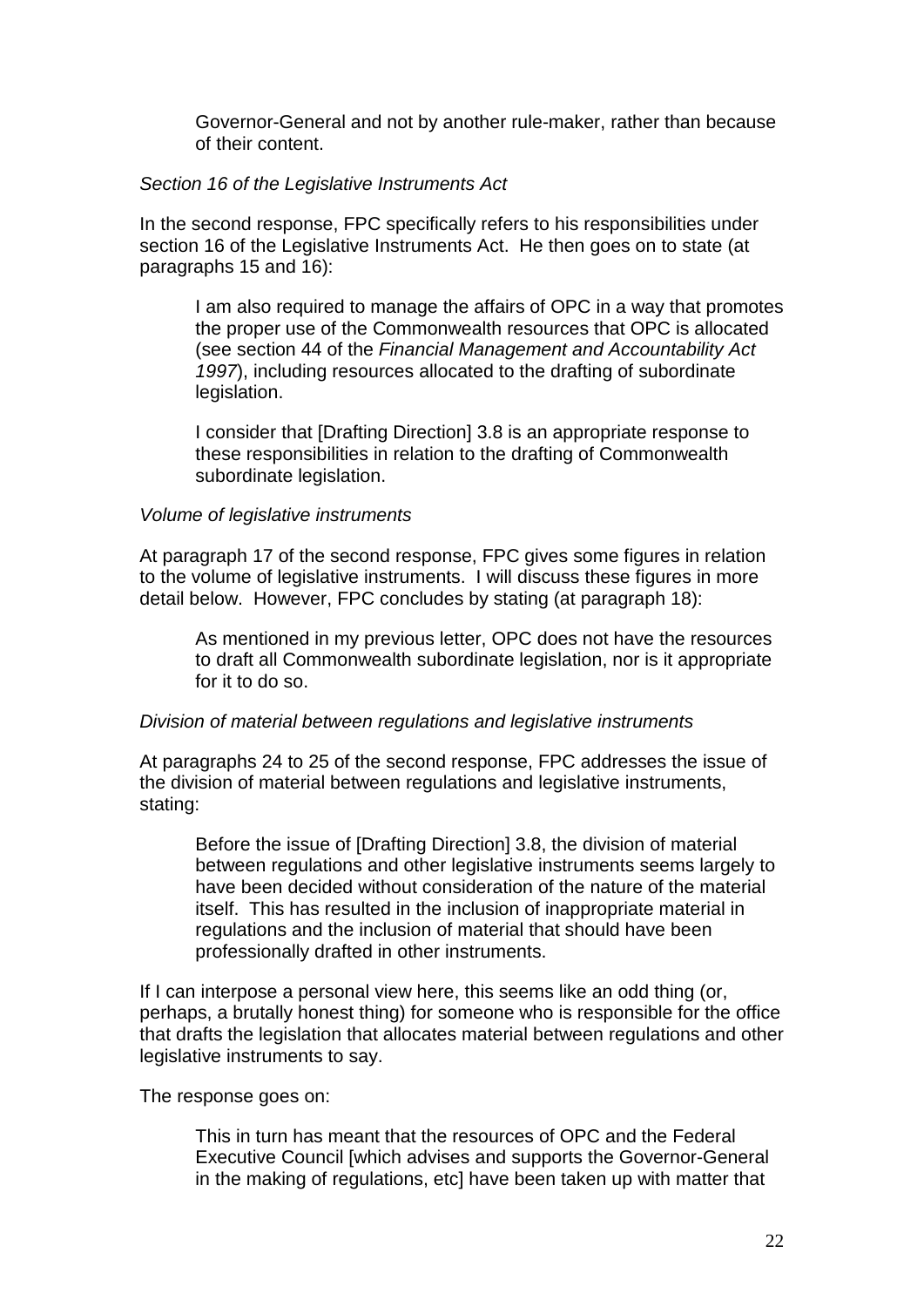are presently inappropriately included in regulations, while more significant matters have been drafted in other instruments outside of OPC.

[Drafting Direction] 3.8 addresses this matter by outlining the material that should (in the absence of a strong justification to the contrary) be included in regulations and so drafted by OPC and considered by the Federal Executive Council. I would welcome any views that the Committee may have on the appropriate division of material between regulations and other legislative instruments and would be happy to review [Drafting Direction] 3.8 to take into account any views the Committee may have.

*Quality and accuracy of drafting of instruments not tied to OPC*

At paragraph 33, the second FPC response states:

I remain of the view that OPC's drafting approach to instrument-making powers is measured and appropriate and will, over time, raise standards in the drafting of legislative instruments and support the ability of the executive and Parliament to scrutinise instruments appropriately.

At paragraph 39, the second FPC response then addresses a question posed by the Senate Committee. The question is:

• Will the drafting of complex and lengthy instruments by departments and agencies based on the general instrument-making power achieve the same levels of quality and accuracy as achieved by OPC in its drafting of regulations?

The second FPC response stated:

The quality and accuracy of the drafting of an instrument not tied to OPC under the Legal Services Directions is a matter for the responsible agency (and the rule-maker). As discussed above, in my view, the approach taken in [Drafting Direction] 3.8 will contribute to raise the standard of legislative instruments overall.

I simply note that no information is provided in the second FPC response as to how this raising of standards is going to be achieved.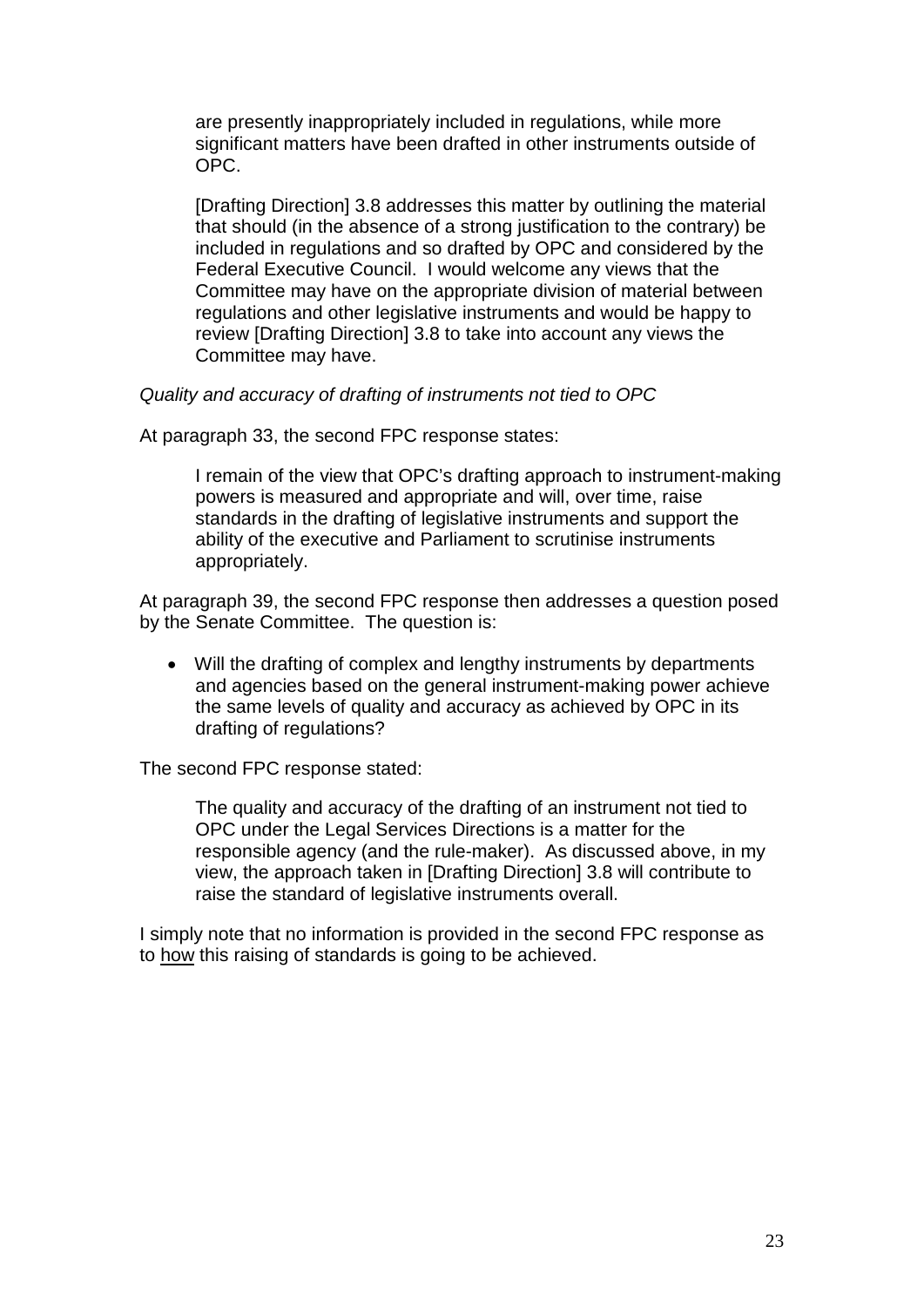### **The Senate Committee's response to the second FPC response**

The Senate Committee responded to the second FPC response in its *Delegated legislation monitor No. 6 of 2014*. [26](#page-23-0) The Senate Committee stated (at page 19):

The committee notes the advice of FPC that, where provisions that should continue to be included in regulations (according to the recent OPC drafting directions relating to the use of legislative rules) are required, 'it would be necessary to amend the Act to include a regulation-making power that expressly authorises the provisions'.

However, the committee notes that there is no absolute requirement for such matters to be included in regulations, and it is unclear how, and by whom, decisions will be made regarding whether or not there is a 'strong justification' for not including such matters in regulations. The committee notes that the stated effect of implementing legislative rules is to make agencies and departments responsible for the drafting of such instruments; and that FPC has previously advised that OPC will draft or assist agencies only 'within the limits of available resources'. The committee considers that, on its face, the new arrangement carries a significant risk that drafting standards may suffer, and that matters will be improperly included in rules. This is particularly so given FPC's advice that 'requiring regulations to be drafted by OPC and made by the Governor-General provides for higher drafting standards and an additional level of executive scrutiny'.

The committee notes that, to the extent that the implementation of the general rule-making power leads to a diminution in the quality of drafting standards, there is likely to be a corresponding increase in the level of scrutiny required to be applied by the Parliament. Such an outcome would effectively fracture the longstanding requirement of direct executive control of, and responsibility for, the standards of drafting in relation to the exercise of the broadly expressed power delegated by the Parliament to the executive.

The committee notes FPC's general assurance that ceding responsibility for the drafting of significant instruments to departments and agencies (unless provided to OPC as billable work) will enable OPC to 'take steps' to 'contribute to raise [sic] the standard of legislative instruments overall'. However, in the committee's view, it is incumbent on FPC to properly substantiate how, in practice, such outcomes will be achieved with OPC drafting fewer such instruments and providing only limited oversight to agencies and departments.

-

<span id="page-23-0"></span><sup>26</sup> Available at [http://www.aph.gov.au/~/media/Committees/Senate/committee/regord\\_ctte/mon2014/](http://www.aph.gov.au/%7E/media/Committees/Senate/committee/regord_ctte/mon2014/pdf/no6.pdf) [pdf/no6.pdf.](http://www.aph.gov.au/%7E/media/Committees/Senate/committee/regord_ctte/mon2014/pdf/no6.pdf)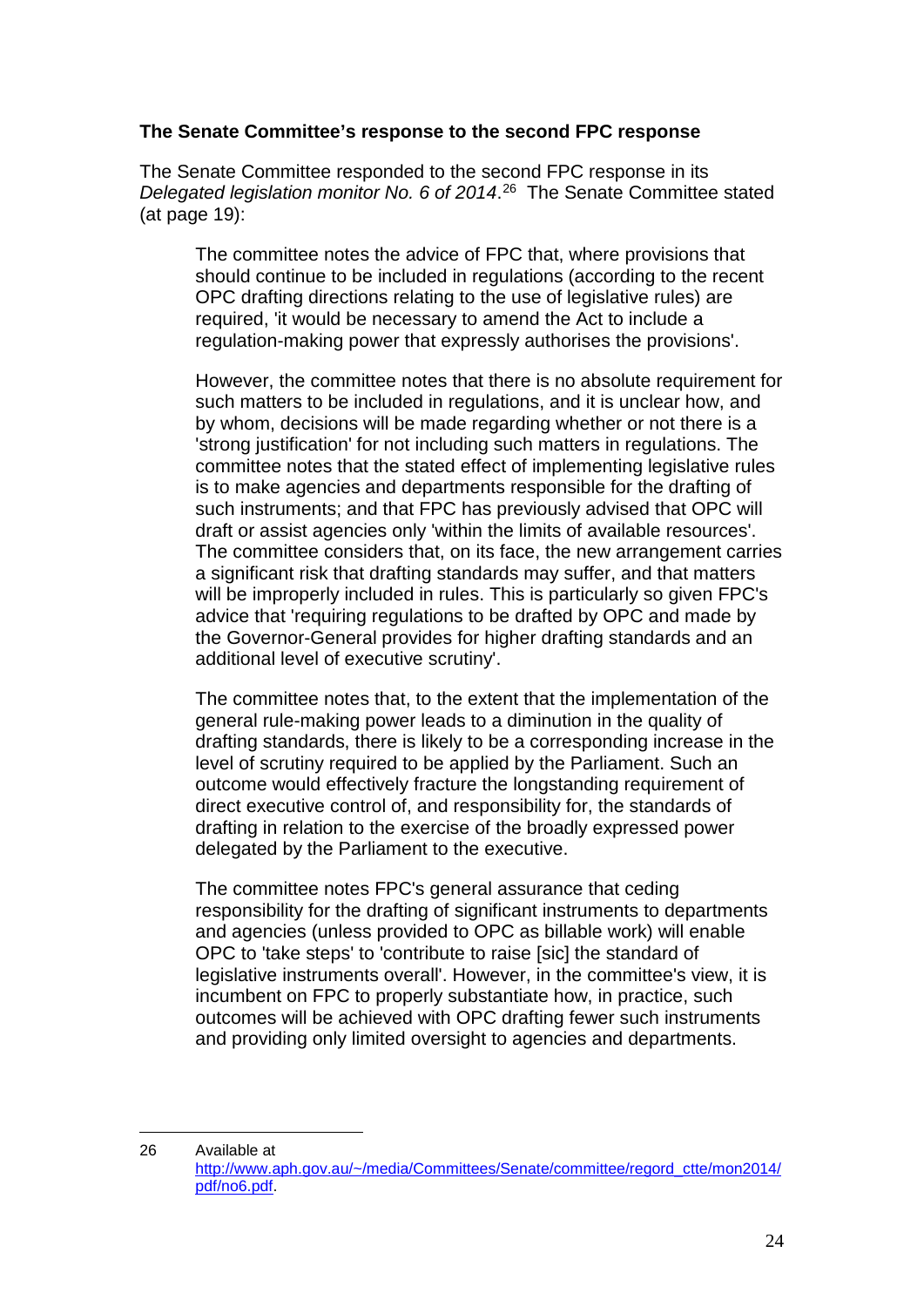# **FPC's third response to the Senate Committee's concerns**

In a letter dated 2 July 2014, FPC responded directly to the Senate Committee's (at that stage) most recent comments.[27](#page-24-0) Again, I will only selectively refer to material from that response.

### *Drafting standards*

After re-stating his view that OPC does not have the resources to draft all Commonwealth subordinate legislation, "nor is it appropriate for it to do so", FPC stated (at paragraph 12):

In my view, the approach set out in [Drafting Direction] 3.8 will allow OPC to ensure that it has the capacity to draft the instruments that have the most significant impacts on the community. It will enable OPC to draft the most significant instruments itesl and allow it either to draft or assist agencies to draft other instruments. These services include instrument design and template development, editing, commenting on draft instruments and providing advice. In my view this approach will enhance, and not diminish, the overall quality of legislative instruments and ensure that the most significant matters receive the highest level of drafting expertise and executive scrutiny.

This is, of course, good to hear. But (again, to interpose a personal view) it will also be quite a departure from current practice. In my experience at OLDP/OPC, between 2007 and 2013 (with section 16 of the Legislative Instruments Act operating for the whole of that period), I saw no evidence of instrument design or template development. Editing of or commenting on draft instruments was also actively discouraged. If these activities are carried out in the future then it will be a most welcome innovation.

# *Scope of general rule-making powers*

The third FPC response also included some significant suggestions in relation to the scope of general rule-making powers. At paragraph 18 of the response, FPC stated that, in his view, the kinds of provisions that he had originally indicated would not (without "strong justification") be included in legislative instruments other than regulations (ie offence provisions, powers of arrest or detention, etc), would, in fact, not be authorised by a general rulemaking power. FPC stated that, in his view, such provisions would require an express authorising provision for them to be able to be included in rules (as would be the case for their includion in regulations).

<span id="page-24-0"></span><sup>27</sup> The letter is reproduced in *Delegated legislation monitor No. 9 of 2014* (available at [http://www.aph.gov.au/~/media/Committees/Senate/committee/regord\\_ctte/mon2014/](http://www.aph.gov.au/%7E/media/Committees/Senate/committee/regord_ctte/mon2014/pdf/no9.pdf) [pdf/no9.pdf\)](http://www.aph.gov.au/%7E/media/Committees/Senate/committee/regord_ctte/mon2014/pdf/no9.pdf), at pages 49 to 53. <u>.</u>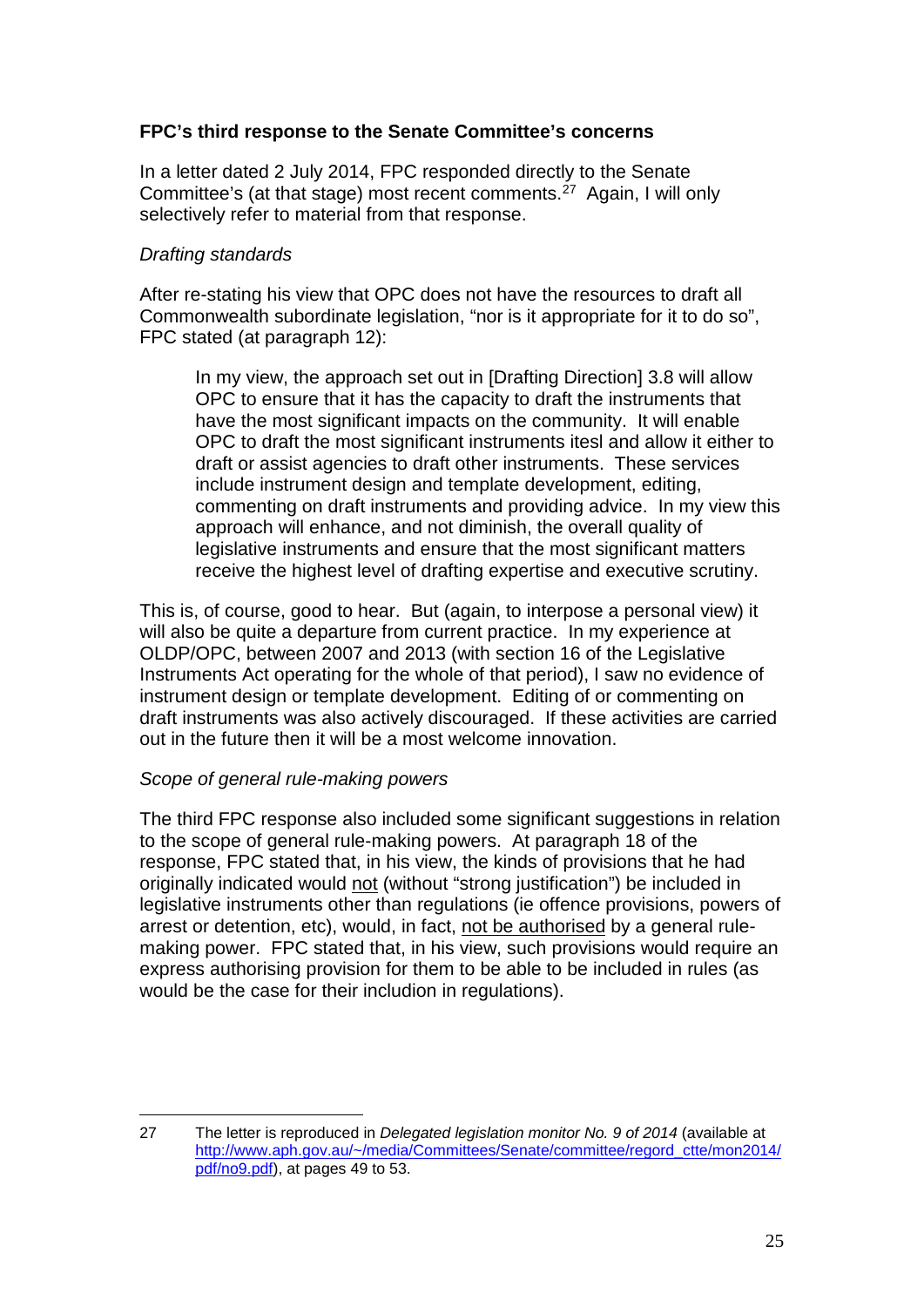The third FPC response goes on to state (at paragraph 19):

However, it may be possible to make the matter even more certain. For example, standard form of rule-making power … could be revised so that it expressly provides that the power does not enable the making of rules dealing with provisions of these kinds. This would ensure that the scope of rule-making powers in relation to these kinds of provisions was clear on the face of the provisions themselves, regardless of whether the resulting rule were to be drafted by OPC, in-house or by another legal services provider.

The third FPC response goes on (at paragraph 20):

Depending on the Committee's views on the matters that should be included in regulations rather than other types of legislative instruments, other measures may also be appropriate. For example, if any of the matters were inappropriate to be dealt with in express provisions of the kind that I have outlined, it may be possible to to deal with them through the issue of drafting standards under the *Legislative Instruments Act 2003* and the introduction of a requirement for explanatory statements to include a statement of compliance with the standards. This would achieve a high level of transparency and should facilitate the Committee's scrutiny function.

To interpose a personal view, these are welcome suggestions. Given an issue that I discuss further below (in relation to the inclusion of offence provisions in rules, even after FPC's statement that, without "strong justification", offence provisions should only appear in regulations), the suggestions are also timely.

# **The Senate Committee's response to the third FPC response**

The Senate Committee responded to the third FPC response in its *Delegated*  legislation monitor No. 9 of 2014.<sup>28</sup> In relation to the quality of drafting issue, the Senate Committee stated (at page 22):

… the committee notes that FPC's view and assurances that the new general-rule making power will 'enhance, and not diminish, the overall quality of legislative instruments'. However, it remains unclear to the committee how this outcome will be achieved in practice, given that departments and agencies will have responsibility for the drafting of rules. With reference to FPC's advice that the general rule-making power will not lead to OPC drafting fewer instruments, the committee has understood that one of the aims of instigating the general rulemaking power was to reduce the number of instruments required to be drafted by OPC. In particular, FPC has advised:

<span id="page-25-0"></span><sup>28</sup> Available at [http://www.aph.gov.au/~/media/Committees/Senate/committee/regord\\_ctte/mon2014/](http://www.aph.gov.au/%7E/media/Committees/Senate/committee/regord_ctte/mon2014/pdf/no9.pdf) [pdf/no9.pdf.](http://www.aph.gov.au/%7E/media/Committees/Senate/committee/regord_ctte/mon2014/pdf/no9.pdf) -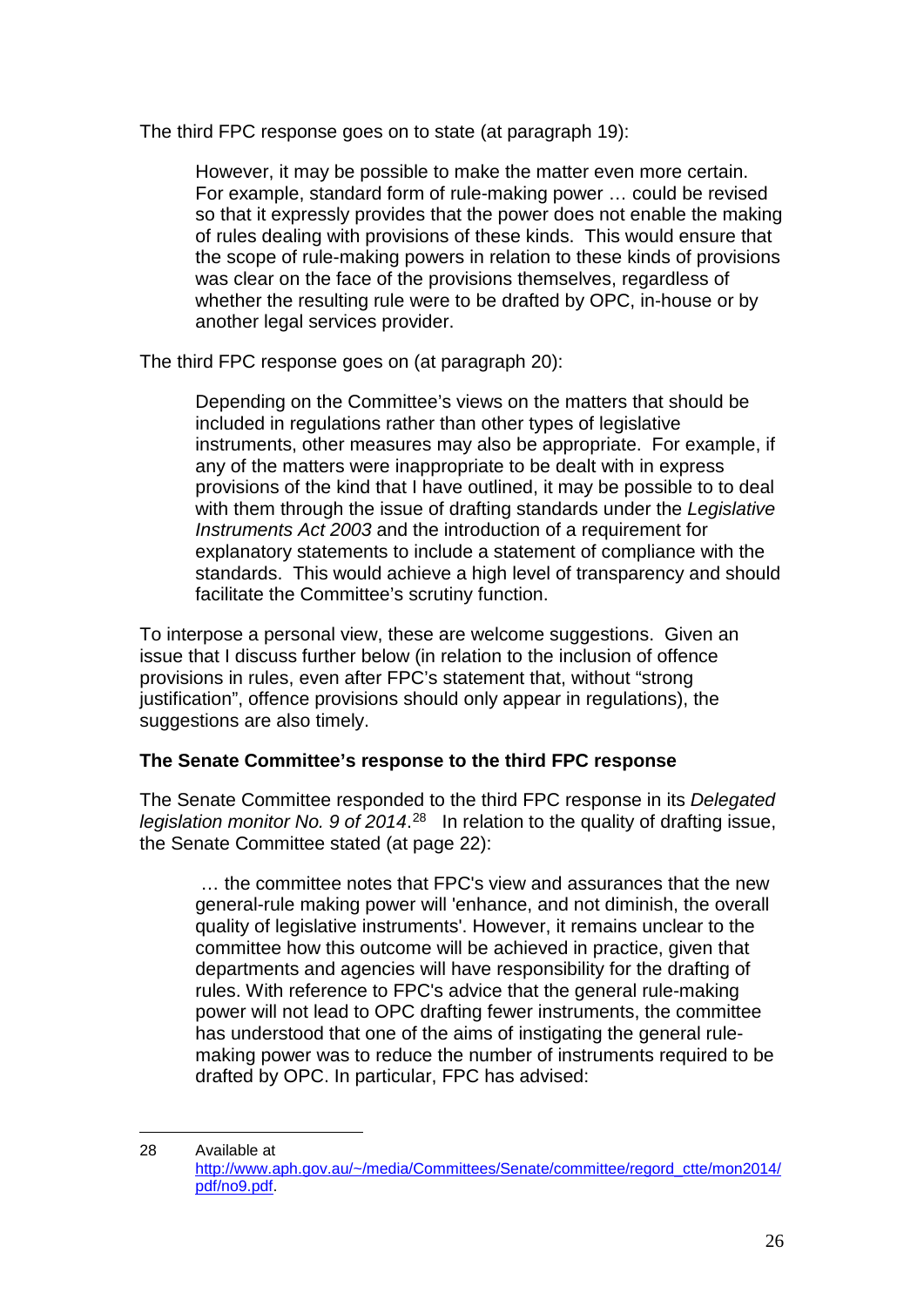OPC does not have the resources to draft all Commonwealth subordinate legislation, nor is it appropriate for it to do so.

12 In my view, the approach set out in [Drafting] Direction] 3.8 will allow OPC to ensure that it has the capacity to draft the instruments that have the most significant impacts on the community.

In addition to these questions, it is unclear to the committee what mechanisms are available to OPC to monitor the quality of drafting of instruments based on the new general rule-making power; and what resources and mechanisms may be available to OPC to respond in the event that drafting standards do in fact suffer.

In relation to the issue of the division of material between regulations and other legislative instruments, the Senate Committee stated (at page 23):

The committee notes FPC's statement that certain types of provisions such as offence, entry, search, seizure, and civil penalty provisions would not be authorised by either a general regulation-making power or a general rule-making power:

> Provisions of any of these kinds would require an express provision to authorise their inclusion in a regulation or any other kind of subordinate legislation. Accordingly, I think that there is no real risk of such provisions being inappropriately included in rules or regulations. Any such provision included without express legislative authority would be invalid.

However, FPC's statement leaves open the question of whether the inclusion of these types of provisions in a rule is both generally appropriate, and appropriate in a given case, thus supporting the inclusion of an express power in a rule to allow for the prescribing of such matters. The determination of this question appears to turn on the policy considerations which will inform judgements as to what is a 'strong justification' as provided for in Drafting Direction 3.8. The committee's inquiries to date have shed little light on would constitute a 'strong justification' for the inclusion of such matters in rules or, indeed, who will be responsible for the making of such judgements.

The Senate Committee then went on (at page 24) to do 3 things. It noted that a meeting with FPC that had previously been arranged had, due to issues with the Parliamentary program, not taken place and would be rescheduled. It also noted that, in the light of the "continued engagement" of FPC in relation to the Senate Committee's concerns, it had agreed to withdraw the "protective" notice of motion in relation to this particular legislative instrument.

The Senate Committee also referred to its comments in relation to another instrument, also discussed in *Delegated legislation monitor No. 9 of 2014*.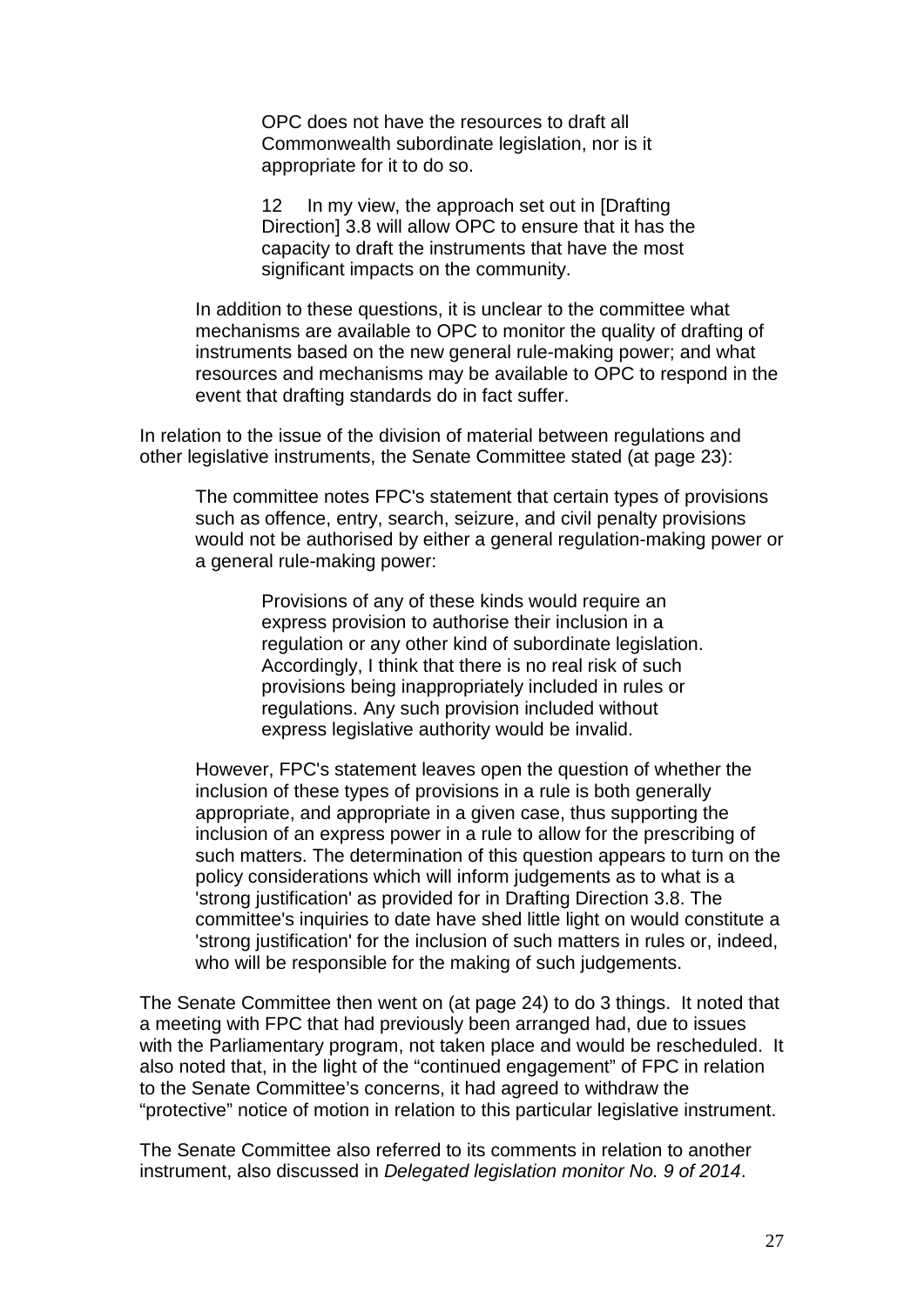The point of interest was that that instrument – the *Jervis Bay Territory Rural Fires Ordinance 2014* – provided for the creation of offences by legislative rules made under the ordinance. This was clearly contrary to the proposition stated in FPC's first response to the Senate Committee that, without "strong justification", offence provisions would be included in regulations, rather than another form of legislative instrument.[29](#page-27-0)

The Assistant Minister for Infrastructure and Regional Development, being the Minister responsible for that ordinance, responded to the Senate Committee's concerns in a letter dated 2 July 2014. The Minister stated (in part):

I am advised that the drafting of the …. Ordinance …. ran in parallel to the Office of Parliamentary Counsel's development of its formal policy on the preparation of subordinate legislative instruments, including in relation to regulation-making powers and the appropriateness of offence provisions to be included under a rule-making power.

The Department of Infrastructure and Regional Development will work with the Office of Parliamentary Counsel to address the comments made by the Committee, including amending the Ordinance to expressly create a regulation-making power, amending the Rule to remove all offence provisions and drafting Regulations with the offence provisions.

Given that this instrument appeared to have slipped through OPC's existing mechanisms and processes, clearly, the more formal mechanisms foreshadowed in FPC's third response to the Senate Committee cannot be implemented quickly enough.

# **Where does this issue now stand?**

At the time that this paper was submitted, the foreshadowed meeting between the Senate Committee and representatives of OPC is yet to take place.

# **What is the point?**

<u>.</u>

There are evidently many fundamental issues involved in the interchange between the Senate Committee and FPC that are set out above. However, I will now focus on just one of those issues – the potential effect of the new approach on the quality of drafting of delegated legislation in the Commonwealth jurisdiction. My personal view is that there is a real danger that the quality of drafting will suffer, as less delegated legislation is drafted by OPC, rather than more.

<span id="page-27-0"></span><sup>29</sup> It has been pointed out to me that the proposed policy of (in the absence of "strong justification") only including offence provisions in regulations is actually at odds with at least 2 recent Acts – the *Navigation Act 2012* (see section 342) and the *Marine Safety (Domestic Commercial Vessel) National Law 2012* (see section 163 of Schedule 1).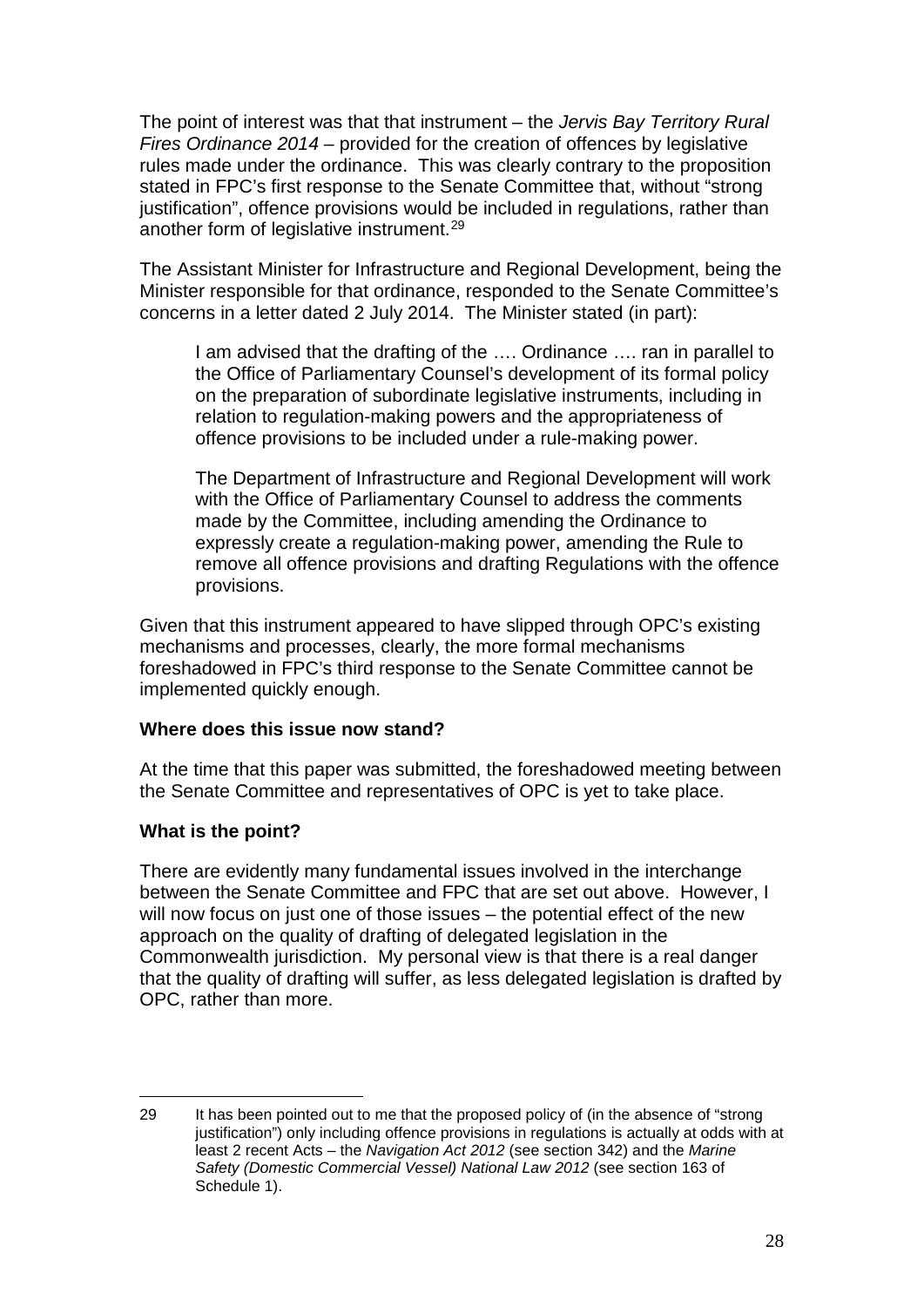# **Volume of legislation drafted other than by OPC**

In my 18 months as Legal Adviser to the Senate Committee, I have been fascinated to observe both the proportion of delegated legislation drafted other-than-by-OPC and also the (at best) variable quality of the non-OPCdrafted legislation.

On the proportion issue, I did some rough calculations for the purposes of a seminar that I presented in November 2013. The calculations were based on figures provided to me by OPC.

In 2011, 1,471 legislative instruments were registered on the Federal Register of Legislative Instruments (**FRLI**). Of those legislative instruments, 286 were "Select Legislative Instruments" or SLIs. Regulations are SLIs. In simple terms, it can safely be assumed that most SLIs were drafted by OPC. This being so, for 2011, just over 19% of legislative instruments registered on FRLI were drafted by OPC.

For 2012, 2,591 legislative instruments were registered on FRLI, of which 331 were SLIs. That means that, for 2012, just under 13% of legislative instruments registered on FRLI were drafted by OPC.

As of November 2013, 1,832 legislative instruments were registered on FRLI, of which 235 were SLIs. That means that, to that point, for 2013, just under 13% of legislative instruments registered on FRLI were drafted by OPC.

I am much more confident about my figures for 2014, as I have been keeping them myself. In particular, I have been keeping a running weekly total of the overall number of instruments that I scrutinise and the number of instruments within that number that have been drafted by OPC (with the latter group being identifiable by the presence of an OPC footer). At the time of submitting this paper, I have scrutinised 1,078 instruments in 2014, in my role as Legal Adviser to the Senate Committee. Of that number, 173 have been drafted by OPC. That's just over 16% of the total.

As already mentioned above, in his second response to the Senate Committee, FPC provided some figures in relation to the volume of legislative instruments. [30](#page-28-0) FPC stated (at paragraph 17):

In 2012 and 2013, Federal Executive Council (ExCo) legislative instruments drafted by OPC (or OLDP before the transfer to OPC in 2012) made up approximately 14% of all instruments registered on the Federal Register of Legislative Instruments (FRLI) and 25% to 30% of the number of pages of instruments registered. In addition, in 2013 OPC drafted approximately 4% of all non-ExCo legislative instruments registered and 13% of the number of pages of non-ExCo legislative instruments registered. This meant that in 2013 OPC drafted

<span id="page-28-0"></span><sup>30</sup> See *Delegated legislation monitor No. 6 of 2014* (available at [http://www.aph.gov.au/~/media/Committees/Senate/committee/regord\\_ctte/mon2014/](http://www.aph.gov.au/%7E/media/Committees/Senate/committee/regord_ctte/mon2014/pdf/no6.pdf) [pdf/no6.pdf\)](http://www.aph.gov.au/%7E/media/Committees/Senate/committee/regord_ctte/mon2014/pdf/no6.pdf), at page 65. -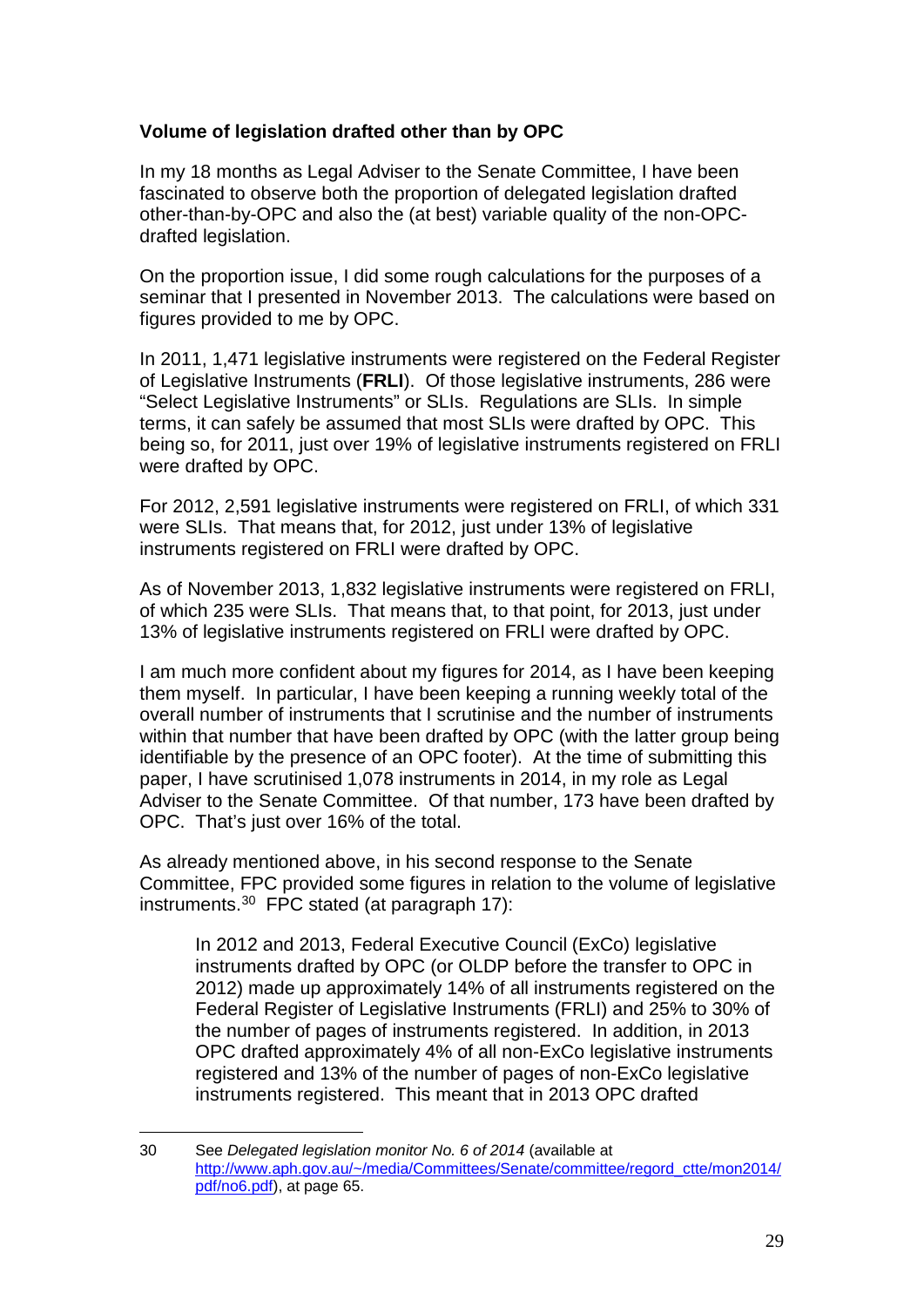approximately 35% of all the pages of legislative instruments registered on FRLI.

Clearly, the FPC figures are consistent with my "unofficial" figures. I actually think that the 35% page figure is probably inflated by some massive (many hundreds of pages<sup>31</sup>), annual instruments that OPC is currently required to draft because they are regulations. In any event, I have always been surprised that these percentages are so low, and that the percentage of non-OPC drafting is so high. For me, this high percentage is a matter of concern, not the least because the vast majority of the relevant instruments appear to be drafted by people without training in legislative drafting.

# **Quality of non-OPC drafting**

As I have already indicated, my experience with the Senate Committee leads me to observe that the quality of non-OPC drafting is, at best, *variable*. At one end of the spectrum is the drafting emanating from agencies such as the Australian Maritime Safety Agency (**AMSA**), which is responsible for making Marine Orders under section 342 of the *Navigation Act 2012*. Marine Orders constitute a significant body of delegated legislation. They are generally drafted to a very high quality. But this is not surprising, given that AMSA recruited senior, experienced drafters from OLDP to manage the making of Marine Orders. It is not surprising but the AMSA example is relatively unusual.

A good recent example of less-than-optimal non-OPC drafting is recent drafting of instruments by the Department of Foreign Affairs to "designate" a person or entity (for the purpose of the application of autonomous sanctions), under regulation 6 of the *Autonomous Sanctions Regulations 2011*. What often happens in this area is that an instrument is made that amends an earlier instrument. For example, the Autonomous Sanctions (Designated Persons and Entities and Declared Persons – Zimbabwe) Amendment List 2014, made by the Minister for Foreign Affairs on 8 April 2014, amends the Autonomous Sanctions (Designated Persons and Entities and Declared Persons - Zimbabwe) List 2012. Section 3 of the amending instrument provides:

# **3 Amendment of the** *Autonomous Sanctions (Designated Persons and Entities and Declared Persons – Zimbabwe) List 2012*

Schedule 1 amends the *Autonomous Sanctions (Designated Persons and Entities and Declared Persons – Zimbabwe) List 2012*.

<span id="page-29-0"></span><sup>31</sup> For example the *Health Insurance (General Medical Services Table) Regulation 2014* (available at [http://www.comlaw.gov.au/Details/F2014L00713\)](http://www.comlaw.gov.au/Details/F2014L00713). -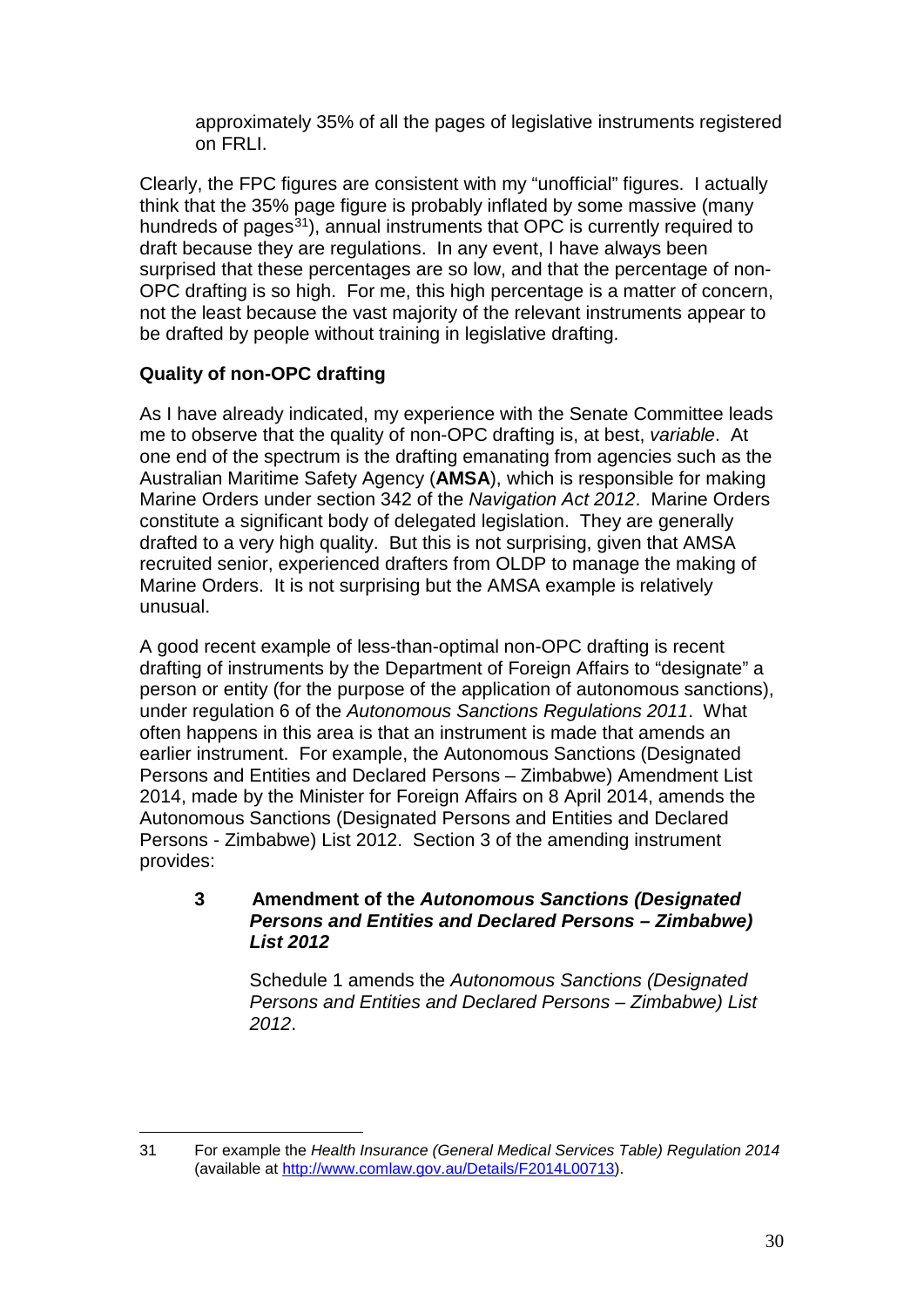Schedule 1 of the amending instrument then provides (in part):

# **Schedule 1 Designated persons and entities and declared persons**

(section 3)

#### **Part 1 Designated and declared persons**

#### **Item Description**

| 1             | Name of Individual:        | <b>Augustine CHIHURI</b>                                       |
|---------------|----------------------------|----------------------------------------------------------------|
|               | Additional<br>Information: | <b>Police Commissioner-General</b>                             |
|               | Date of Birth:             | 10/03/1953                                                     |
|               | Listing Information:       | Formerly listed on the RBA Consolidated List<br>as 2002ZIM0015 |
| $\mathcal{P}$ | Name of Individual:        | <b>Constantine CHIWENGA</b>                                    |
|               | Additional<br>Information: | Lt Gen, Commander Zimbabwe Defence<br>Forces                   |
|               | Date of Birth:             | 25/08/1956                                                     |
|               | Listing Information:       | Formerly listed on the RBA Consolidated List<br>as 20027IM0025 |

Schedule 1 then goes on for another page or so.

As a former legislative drafter, my problem with this instrument is that it simply does not work. Section 3 of the instrument states that Schedule 1 amends the principal instrument but (in my view) Schedule 1 does not, in fact, amend the principal instrument, because there is no amendment instruction in Schedule 1 that indicates *how* Schedule 1 amends the principal instrument. Clearly, what is intended is that Schedule 1 of the amending instrument replaces Schedule 1 in the principal instrument. But nowhere does the amending instrument actually say that.

…………………

In my view, this is a perfect example of persons who are other-than professional drafters attempting to draft by using an earlier instrument, drafted by a professional drafting office, as a "template" and then drafting another instrument, but without understanding what is behind the template.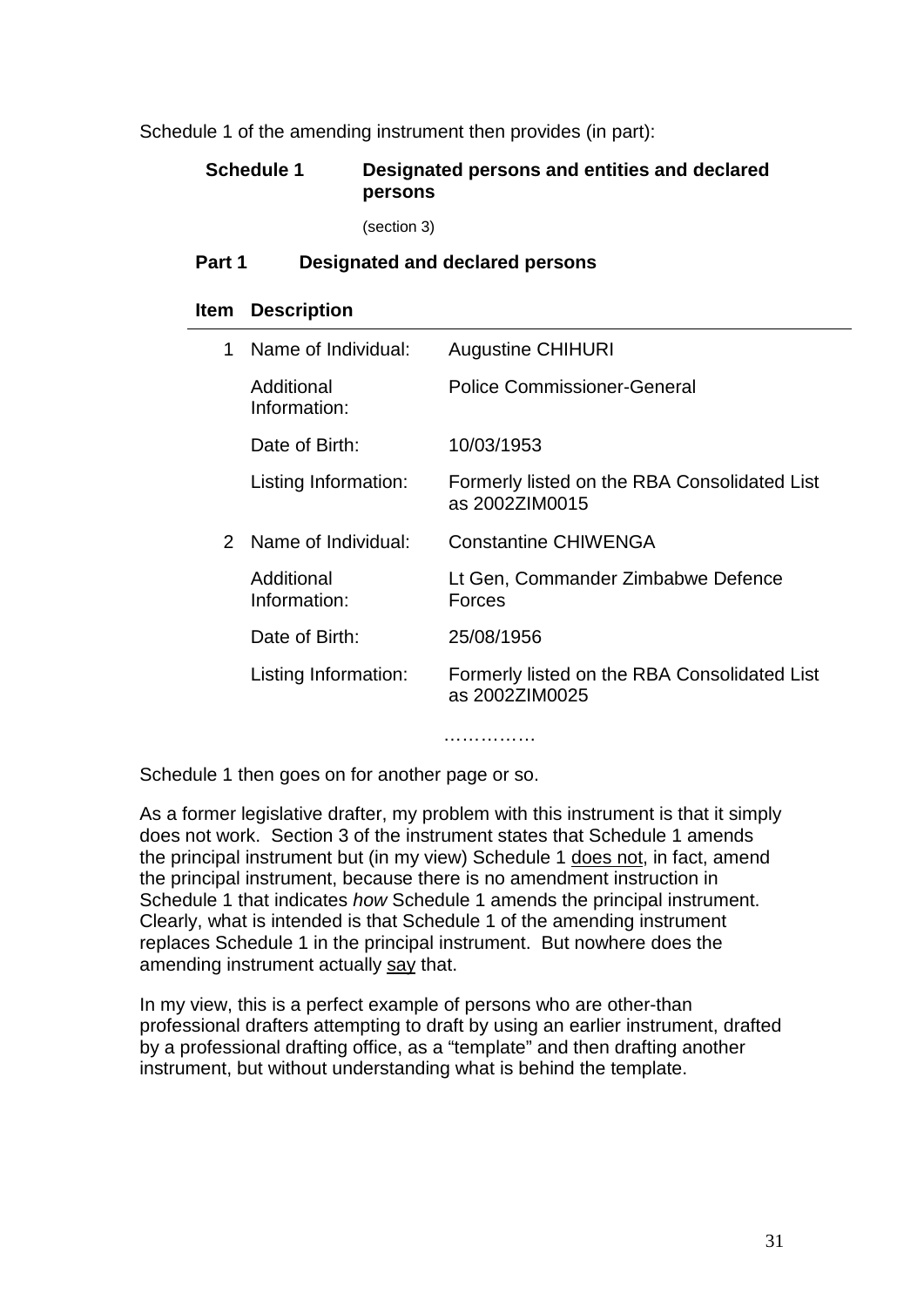The Senate Committee raised this issue with the Minister for Foreign Affairs, in *Delegated monitor No. 5 of 2014*. [32](#page-31-0) The Minister's responded to the Senate Committee in a letter dated 9 July 2014. The Minister stated (in part):

… the Instrument, which amends the *Autonomous Sanctions (Designated Persons and Entities and Declared Persons - Zimbabwe) List 2012* ('the Principal Instrument'), was drafted in accordance with standard drafting practice for these types of instruments under the *Autonomous Sanctions Regulations 2011*. On the basis of recent advice from the Office of Parliamentary Counsel and the comments of the Committee in the Monitor, DFAT has updated its drafting practices to ensure that future instruments include an express amendment instruction to indicate how the Principal Instrument will be amended.<sup>33</sup>

Clearly, the fact that this issue is to be addressed for the future is a good thing. However, I find the proposition that the instrument "was drafted in accordance with standard drafting practice for these types of instruments" a little alarming. The fact that it was drafted in accordance with "standard drafting practice" does not alter the fact that (in my view) it simply does not work.

# **Most Australian lawyers think that they can draft**

-

I do not intend to go through a series of examples of what I regard as lessthan-optimal drafting in non-OPC instruments. What I will say, however, is that, in my experience, a surprising proportion of Australian lawyers seem to think that they can draft. An alarming number of the instructors that I have encountered (and not all of them even lawyers) even seem to think that they can draft better than the trained legislative drafters. The words "I've given you the words – all you have to do is type them in!!" will haunt me for many years to come.

I do not know whether this is a peculiarly Australian experience (or whether it is, in fact, peculiar to my experience) but I believe that it helps to explain (in part) the approach of some non-OPC drafters to drafting. It helps to explain the approach that is underpinned by a belief that all a drafter of legislation needs to do is take an existing OPC document and change a few of the words to suit the particular case. I see this all the time. Instruments that are clearly based on an OPC document but that are drafted without an understanding of the OPC template, or the OPC style, or the OPC format, or specific issues such as the correct OPC amending words. And they are also presumably drafted without an understanding of changes to drafting style, as reflected in updating of relevant OPC drafting directions. Those are values that legislative drafters within an office such as OPC bring to drafting that (in my views) many instructors simply have no appreciation of.

<span id="page-31-0"></span><sup>32</sup> Available at [http://www.aph.gov.au/~/media/Committees/Senate/committee/regord\\_ctte/mon2014/](http://www.aph.gov.au/%7E/media/Committees/Senate/committee/regord_ctte/mon2014/pdf/no5.pdf) [pdf/no5.pdf](http://www.aph.gov.au/%7E/media/Committees/Senate/committee/regord_ctte/mon2014/pdf/no5.pdf)

<span id="page-31-1"></span><sup>33</sup> The letter is reproduced in *Delegated legislation monitor No. 9 of 2014* (available at [http://www.aph.gov.au/~/media/Committees/Senate/committee/regord\\_ctte/mon2014/](http://www.aph.gov.au/%7E/media/Committees/Senate/committee/regord_ctte/mon2014/pdf/no9.pdf) [pdf/no9.pdf\)](http://www.aph.gov.au/%7E/media/Committees/Senate/committee/regord_ctte/mon2014/pdf/no9.pdf), at pages 57 to 58.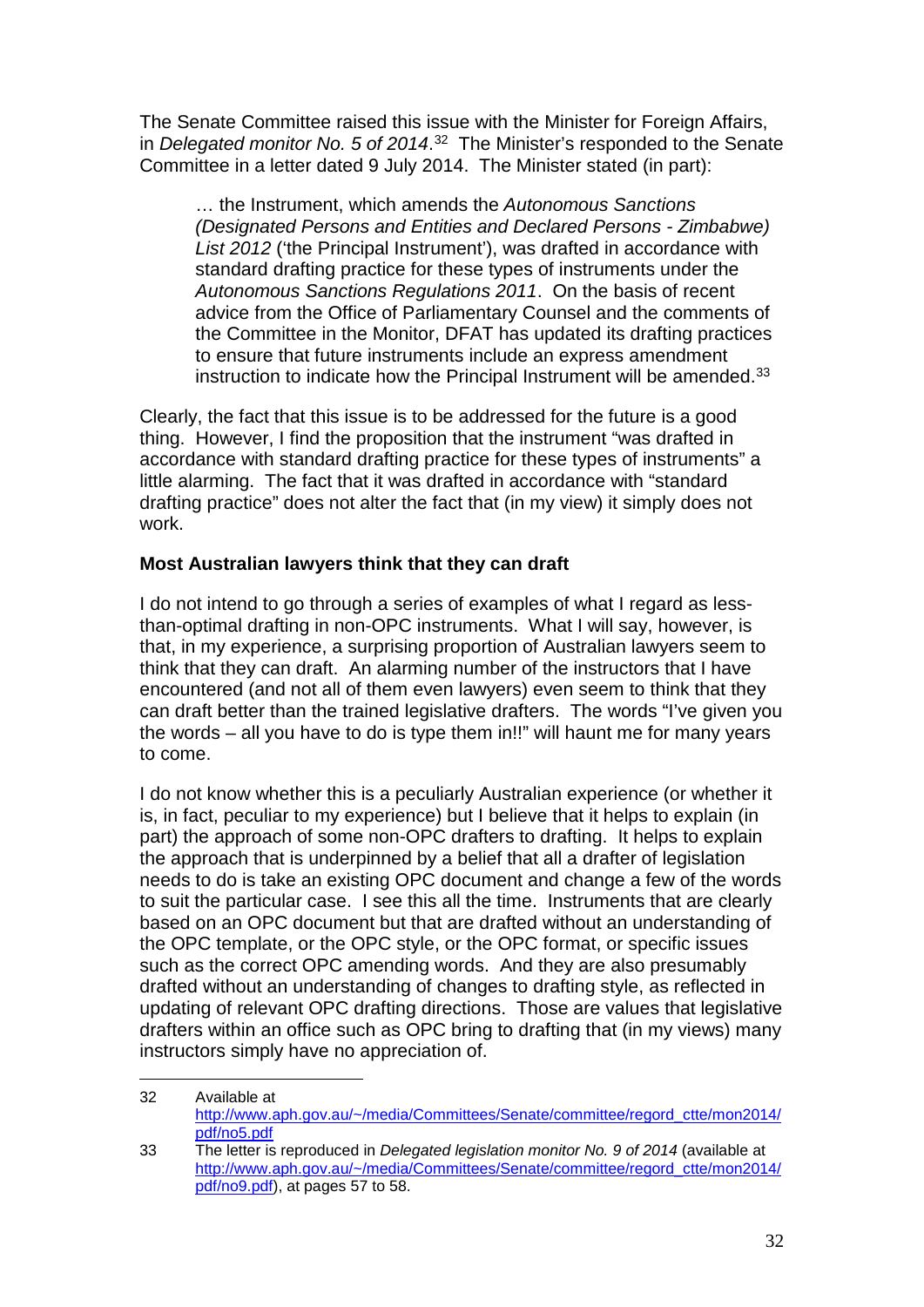# **The role of settlers and editors**

Another advantage of a specialist drafting office that I believe is not properly appreciated by the outside world is the role of settlers and, in particular, editors. In addition to their years of experience, and having the benefit of having drafts settled by (usually) more senior officers, legislative drafters usually have access to professional editors.

I have worked with some fantastic editors in my time. I have learned much from those editors. My drafts were invariably improved by comments that I received from the editors. I doubt that the majority of in-house drafters would have the same sort of access to settlers and editors (nor that there would be the same formal systems for settling and editing) that exist in a specialised drafting office such as OPC. This is a significant deficiency, in my view.

# **Rowena Armstrong's 1993 paper**

In demonstrating the point that I am attempting to make above, it is useful if I again refer to a paper that Rowena Armstrong QC, (then) Chief Parliamentary Counsel for Victoria, gave in 1993. Miss Armstrong's topic was "Should delegated legislation be drafted by a specialist drafting office?" Unsurprisingly, Miss Armstrong concluded that it should. In reaching that conclusion, Miss Armstrong stated:

In order to carry out the task [of drafting], the drafting office must have certain resources. It must have legally trained staff who specialise in constitutional and administrative law, statutory interpretation and who develop a particular and specialised knowledge of the statute book and of the scope of delegated legislation within the jurisdiction. The skills of this group of people will include a specialised knowledge of Parliamentary procedures.

Most importantly, the members of a drafting office learn from each other. Certain aspects of drafting are skills that are acquired through experience and practice. Drafters are like any other professional group in their interchange with each other. They meet together, criticise each other, discuss current issues and problems and, at least to some limited extent, try to establish a national network in Australia and New Zealand. This also makes it easier to deal with uniform legislation, where that is required, and to address issues about drafting practices, including public comment and criticism.[34](#page-32-0)

An even more flattering view on the role of legislative drafters has been expressed by VCRAC Crabbe:

The training given to parliamentary counsel, their vast knowledge of existing law, their experience of the probable consequences of a piece of legislation, all these matters place them on a pedestal from which

<span id="page-32-0"></span><sup>34</sup> Armstrong, RM (note 4), p 2. <u>.</u>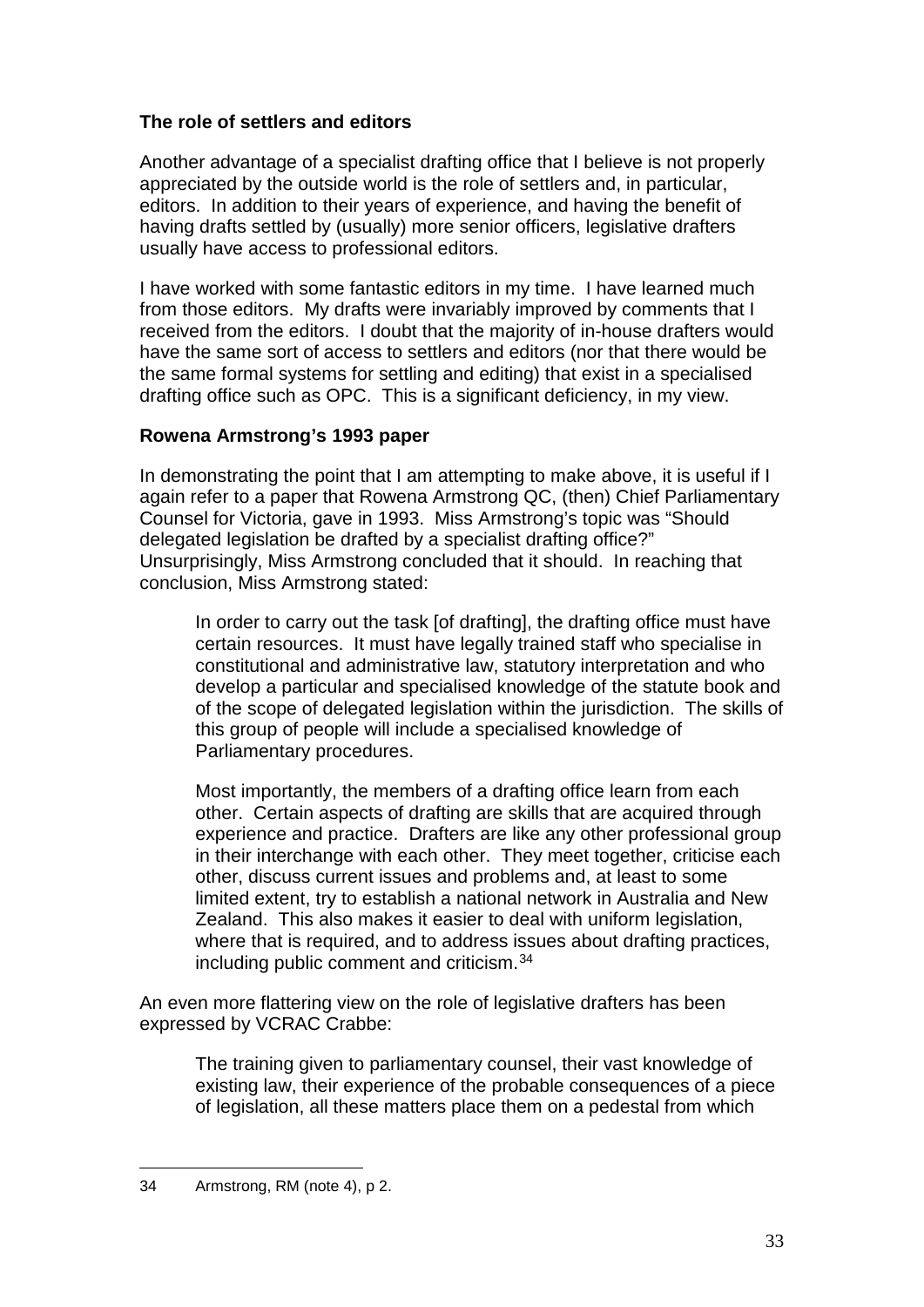they have to be consulted on policy issues and from which they have to advise and warn.[35](#page-33-0)

In making her comments in 1993, Miss Armstrong did not rule out a role for inhouse drafters. Indeed, she stated that the role of in-house drafters was, in certain circumstances, "particularly important".[36](#page-33-1) I do not disagree with that proposition. I would, however, make two additional comments.

First, one of the advantages that I see in a specialist drafting office that Miss Armstrong does not refer to is the tendency towards longevity. In my observation, legislative drafters do not tend to be the most mobile of lawyers. The nature of drafting and the nature of people who are attracted to drafting is that legislative drafters are ordinarily in it for at least the medium haul. This means that drafting offices can be great repositories of experience and "corporate knowledge". This is one of the reasons that they are so important to legislative scrutiny.

Instructors, on the other hand, come and go. In my experience, increasingly, they move from one project to another. Among other things, this means that, in their dealings with instructors, legislative drafters continually have to reinforce things such as the kinds of principles that emanate from legislative scrutiny committees. Legislative drafters cannot rely on their instructors to be aware of a legislative scrutiny committees' requirements because of previous experiences because they may not have had previous experiences. This means that an added advantage of legislative drafters is that they are, in effect, keepers of the faith.

My second point relates to the implications of all that I have said above in relation to legislation drafted outside of a specialist drafting office. I consider that it is less likely that someone outside of a specialist drafting office will have the sort of working knowledge of the work and requirements of legislative scrutiny committees that a legislative drafter would have. Not impossible but less likely. This is less than ideal.

That leaves the question of how to ensure that there is a "first bulwark" if legislation is drafted in-house. It follows from what I have said above that I think it is less likely that the same level of expertise and corporate knowledge will develop in departments as has developed in drafting offices. There are exceptions to this rule (in addition to the AMSA example discussed above, I note that the Civil Aviation Safety Authority has both a long history of using internal drafting resources and a high volume of output) but I think that it is generally less-than-optimal to rely on in-house legislative drafters to do the same job as legislative drafters in an office such as OPC.

In her 1993 paper, Miss Armstrong suggested that specialist drafting offices could assist in-house drafters by being available to advise and to assist and

<sup>35</sup> Crabbe, VCRAC, *Legislative Drafting* (1993). <u>.</u>

<span id="page-33-1"></span><span id="page-33-0"></span><sup>36</sup> Armstrong, RM (note 4), p 3.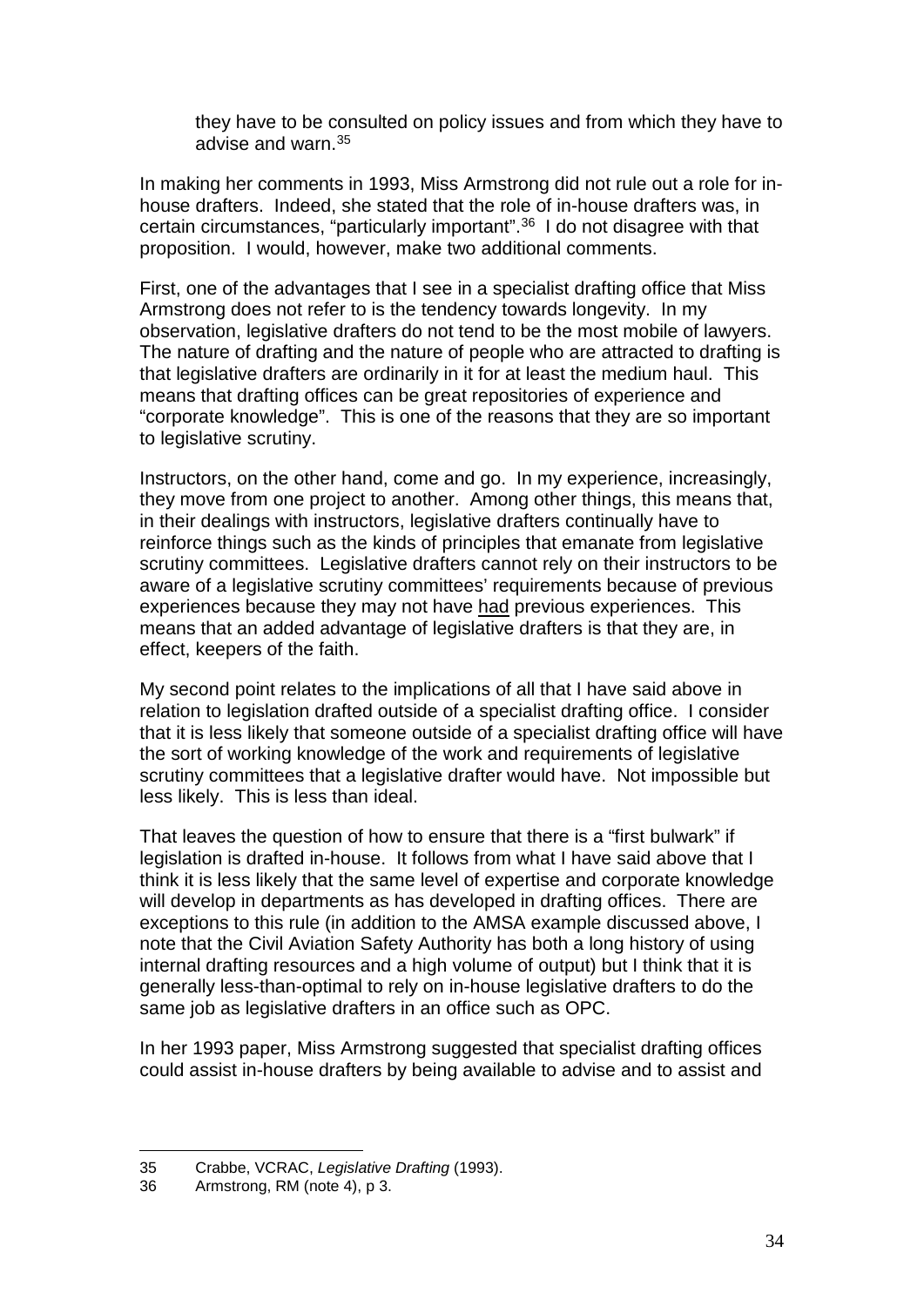by preparing drafts, where resources permitted. She suggested that drafting offices might also assist by preparing guidelines and setting standards.<sup>[37](#page-34-0)</sup>

I agree. Indeed, (as I have already noted) in the Commonwealth arena, this is actually required to be done, under of section 16 of the Legislative Instruments Act. In my view, in the light of the "legislative rules" development, this section 16 obligation is clearly more important than ever.

# **A final point**

The final, substantive point that I would like to make (in the context of this paper) is the potential impact of the new approach that has been discussed above on the interpretation of delegated legislation by the courts. I am grateful to Christopher Tran, a PhD candidate at Harvard University, for drawing my attention to this issue.

As I have noted above, Australian courts have tended to approach their interpretation of legislation with an acknowledgment of whether (or not) the relevant legislation was drafted by legislative drafters. In particular, I have already referred to the comments of the Full Court of the Federal Court of Australia, in *Evans v State of New South Wales*.

The question that Mr Tran posed, in discussions in relation to the proposed greater use of "legislative rules", as opposed to regulations, was "how will this affect the interpretation of delegated legislation by the courts?" This is a very pertinent question.

It is my observation that Australian courts make certain assumptions about legislation, depending on who drafted it. As *Evans* (and other decisions) demonstrates, courts tend to assume that legislation drafted by legislative drafters is drafted with certain fundamental legal principles (without wishing to pick up the particular, Queensland definition of that term) in mind.

This is a topic for another paper. I simply note that the following Australian decisions (in addition to the *Evans* decision) may offer some guidance as to the approach of Australian courts and tribunals to this issue:

- *Paintessa Developments Pty Ltd and Town of East Fremantle* WASAT 81 (1 July 2014), at paragraph 21;
- *Nostrebor Holdings Pty Ltd and Shire of Denmark* [2014] WASAT 64 (10 June 2014), at paragraph 11;
- *Nguyen v Minister for Immigration* [2013] FCCA 1864 (22 November 2013), at paragraphs 38 and 39;
- *Minister for Immigration and Citizenship v Anochie* [2012] FCA 1440 (18 December 2012), at paragraphs [25] to [27];

<span id="page-34-0"></span><sup>37</sup> Armstrong, RM (note 4), p 3. <u>.</u>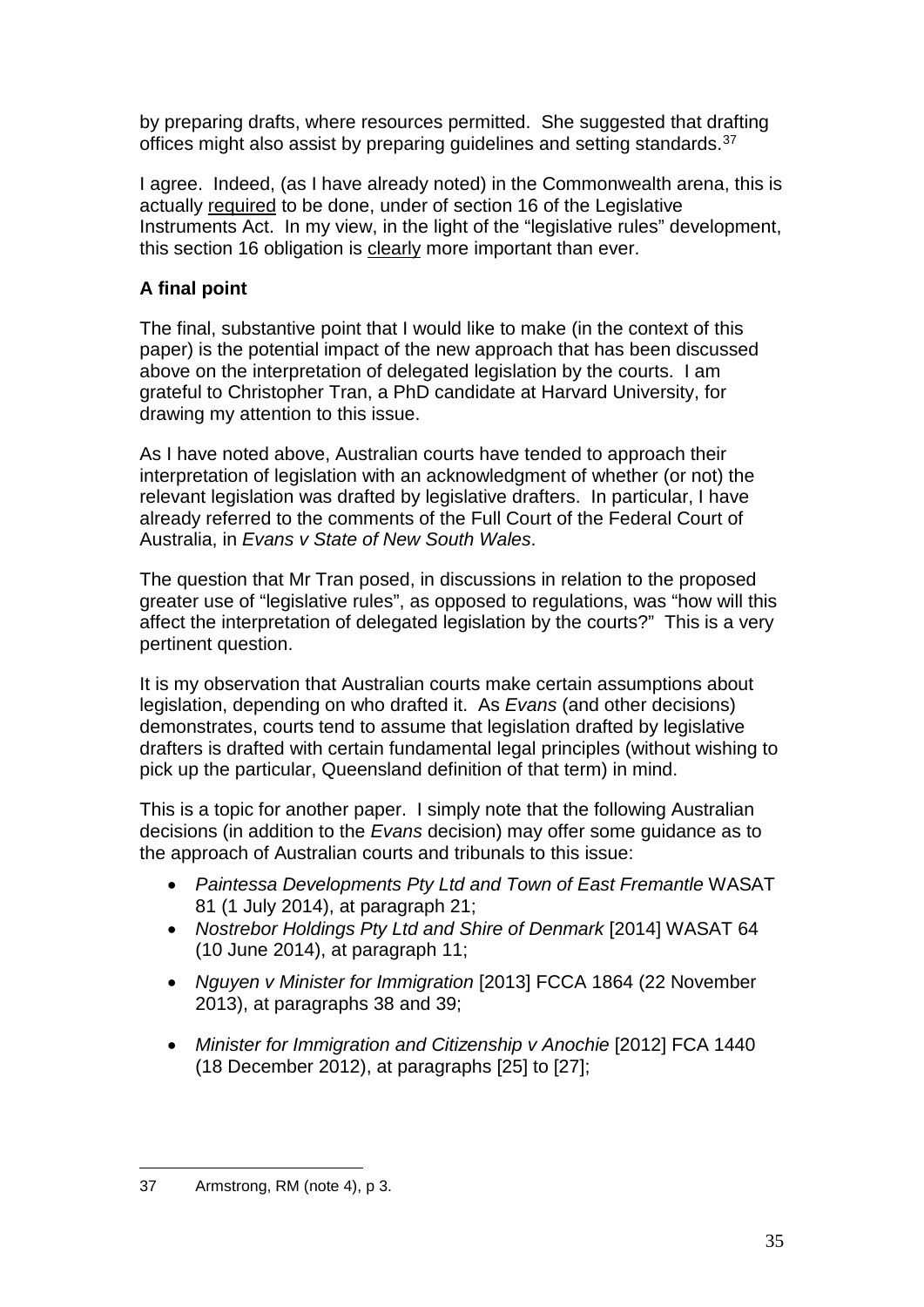- *Secretary, Department of Families, Housing, Community Services and Indigenous Affairs v Mahrous (No 2)* [2012] FCA 1275 (31 October 2012), at paragraph [33];
- *Seoud and Secretary, Department of Families, Housing, Community Services and Indigenous Affairs* [2011] AATA 640 (13 September 2011), at paragraph 13.

I also note the following passage from the Federal Magistrates Court's decision in *Kienle and Ors v Commonwealth of Australia* ([2011] FMCA 210 (1 April 2011)) as an indicative view of Australian courts and tribunals to the involvement of both legislative drafters and parliamentary scrutiny committee in relation to the various issues discussed above:

68. The Commonwealth Ombudsman further identifies the differing accountability measures available under legislative and executive schemes in the *Executive Schemes* Report No. 21, August 2009:

> *1.19 Government schemes that are established by legislation are subject to a range of accountability measures that do not apply to executive schemes.*

> *1.20 If the eligibility criteria for a grant or program are in an Act, they must pass through several stages of scrutiny before Parliament agrees to them. First, all bills are drafted by the Office of Parliamentary Counsel, whose officers give expert assistance to agencies to ensure allowance is made for transitional arrangements, unforeseen circumstances and protection of rights and liberties in accordance with standard drafting principles. Second, agencies preparing legislation must consult with other government agencies and, where appropriate, with other interested parties. Third, once a bill is introduced to Parliament, it is subject to scrutiny by at least one parliamentary committee. The Senate Scrutiny of Bills Committee considers and reports publicly on each bill against criteria such as whether the bill trespasses unduly on personal rights and liberties, whether it makes rights, liberties or obligations unduly dependent on insufficiently defined administrative powers or non-reviewable decisions, or whether it provides insufficient parliamentary scrutiny of how a power is exercised. In addition, many of the more complex or controversial bills are referred to standing committees for more detailed public inquiry and report before Parliament debates them.*

*1.21 When the criteria for a program or grant are in regulations made under an Act, there are similar although more limited measures to review their content. The Office of Legislative Drafting and Publishing (OLDP) drafts all regulations. The Senate Regulations and Ordinances Committee considers all regulations and reports on whether*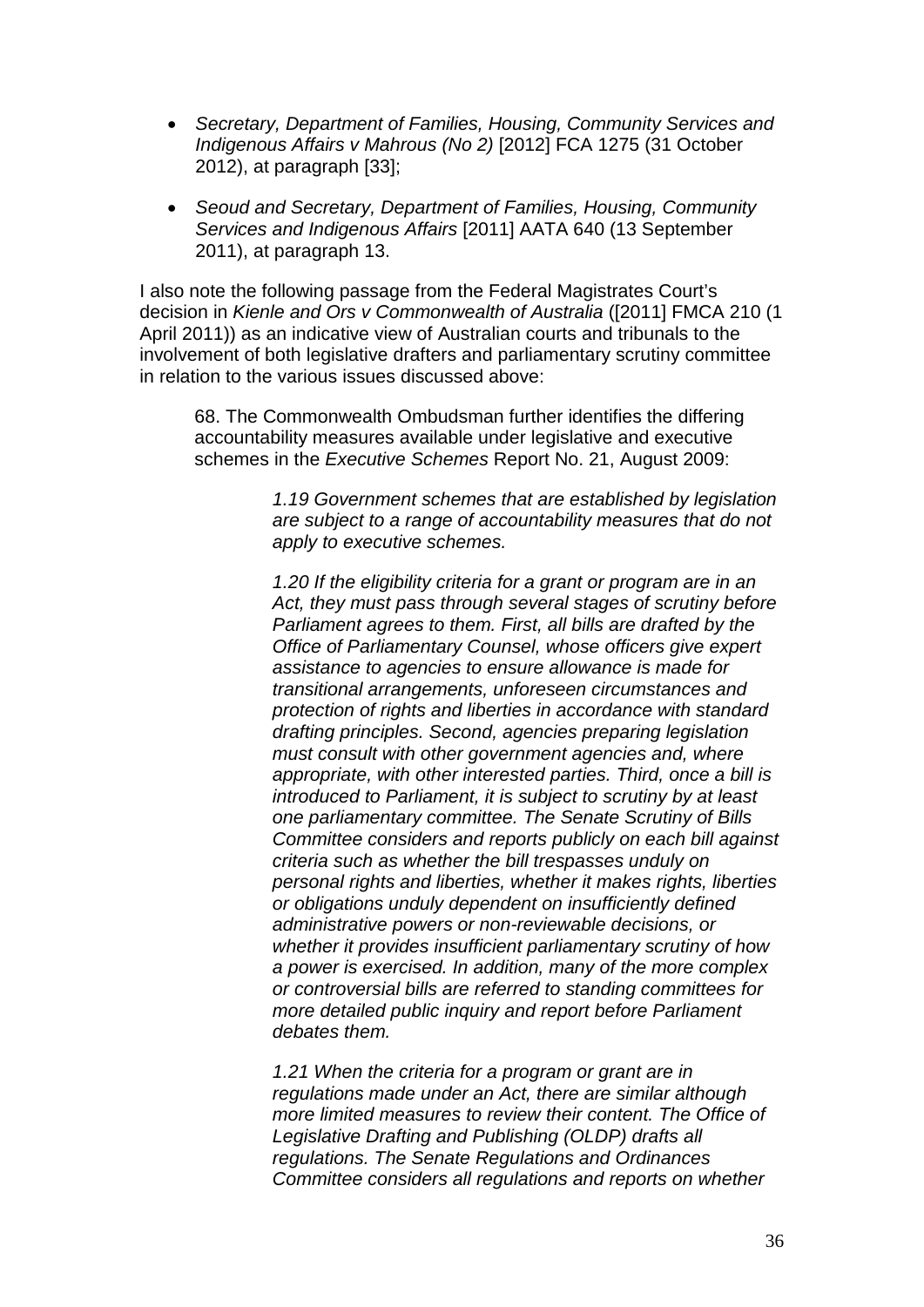*they are in accordance with the parent statute, whether their provisions would be more appropriately contained in legislation and whether they trespass unduly on personal rights and liberties or make rights unduly dependent on administrative decisions whose merits cannot be independently reviewed. All bills, Acts and regulations are available to the public online.* 

*1.22 Sometimes program criteria are not in legislation or regulations but are set out in a legislative instrument. Those too are subject to a range of safeguards: OLDP drafts some of those instruments on request by agencies; there are measures to promote high drafting standards; consultation is required where business may be affected; all instruments are published online on the Federal Register of Legislative Instruments; and all legislative instruments (with limited exceptions) are subject to disallowance by Parliament. These requirements are underpinned by the [Legislative Instruments](http://www.austlii.edu.au/au/legis/cth/consol_act/lia2003292/)  [Act 2003.](http://www.austlii.edu.au/au/legis/cth/consol_act/lia2003292/)* 

*1.23 By comparison, criteria for executive schemes:* 

- *are less likely to be drafted by a person who has training and experience in legislative drafting*
- *require no public consultation in their development or amendment (except if they are regulatory schemes covered by the Best Practice Regulation Handbook)*
- *are not routinely examined by Parliament, although high profile or controversial schemes may be the subject of committee inquiries or parliamentary questions, particularly during the Senate estimates process*
- *are not agreed by or subject to disallowance by Parliament*
- *are not necessarily published as soon as they come into effect or when they are amended.*

As I said, possible issues for another paper.

# **Two steps forward, one step back?**

I started this paper by referring to the work of the late, great Professor Douglas Whalan. Professor Whalan was an inspiration to me (as a scrutineer of legislation) and also a predecessor to me in my work for both the ACT Committee and the Senate Committee. He was also a great supporter of my work, something for which I will be eternally grateful.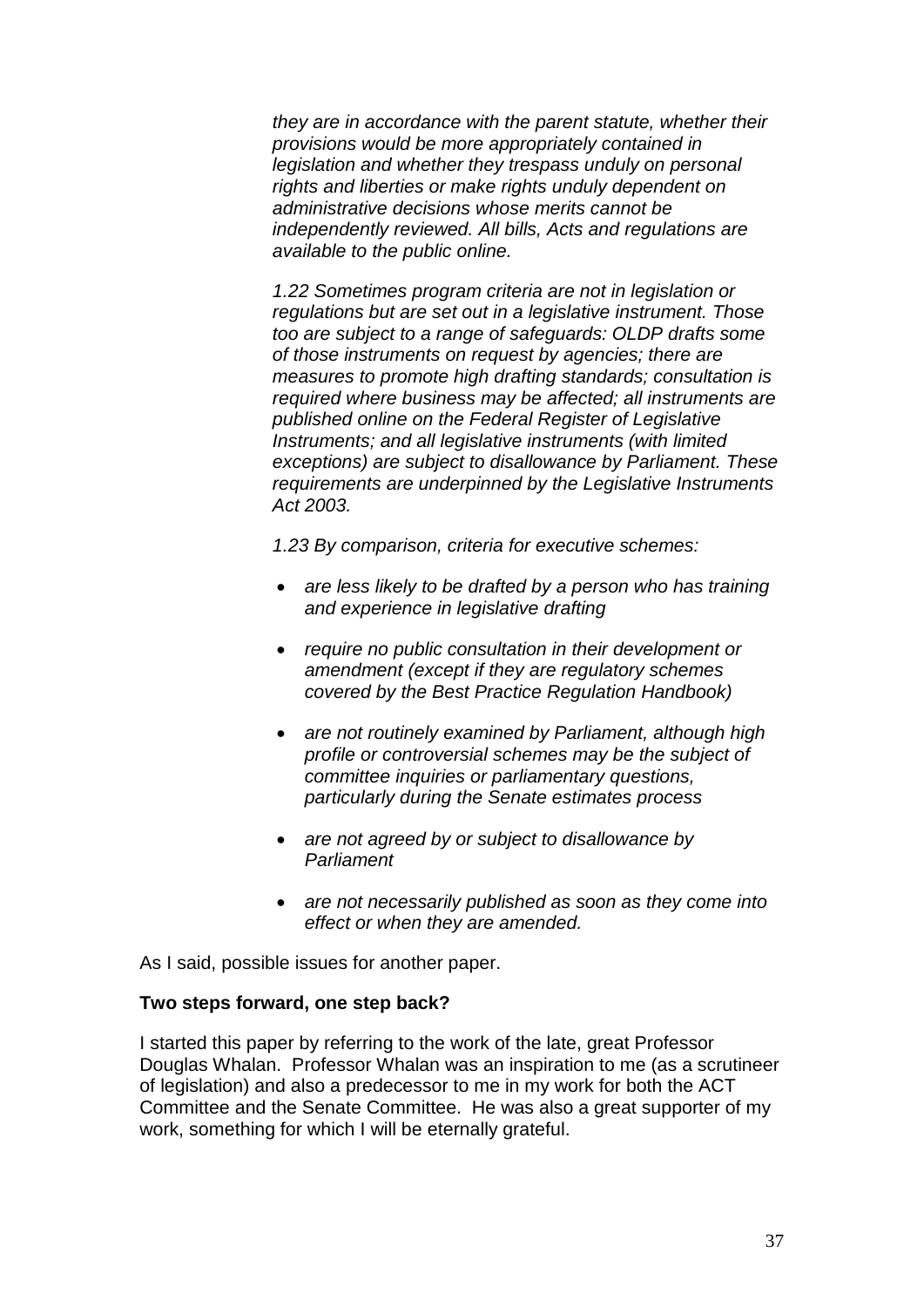In 1990, Professor Whalan, while Legal Adviser to the Senate Committee, said this:

There is relatively easy access to statutes, regulations and, indeed, ordinances. Not only are they drafted by specialist professionals, but they are properly published in a series in print that can be read without the aid of a microscope. In contrast, some instruments have turned up on rather scrappy bits of paper, with the drafting in them of poor standard and with an indecipherable signature.<sup>[38](#page-37-0)</sup>

Professor Whalan was speaking at a time when the passage of the Legislative Instruments Act was still quite some way (and quite some pain) into the future.

In 2003, the Commonwealth Parliament passed the Legislative Instruments Act. As I have previously said, this Act is also an innovation worthy of its own paper, not the least because of the lengthy (more than 11 years) gestation period that the Legislative Instruments Act required before finally being enacted.

In brief, the Legislative Instruments Act establishes a comprehensive regime for the making, publication, tabling, parliamentary scrutiny (including disallowance) and "sunsetting" of delegated legislation in the Commonwealth jurisdiction. It also establishes a registration regime, with delegated legislation published on the Federal Register of Legislative Instruments (FRLI). The Legislative Instruments Act not only requires new delegated legislation to be registered but also sets out procedures for "backcapturing" delegated legislation that existed at the time that the Legislative Instruments Act came into effect and that is intended to have continuing effect.

For me, the most exciting innovation introduced by the Legislative Instruments Act is the key concept on which the Act operates: its application to "instruments of a legislative character".

The Legislative Instruments Act applies to "legislative instruments". This concept is defined (largely) in section 5 of the Act, which provides:

# **5 Definition—a legislative instrument**

- **(1)** Subject to sections 6, 7 and 9, a *legislative instrument* is an instrument in writing:
	- (a) that is of a legislative character; and
	- (b) that is or was made in the exercise of a power delegated by the Parliament.

<span id="page-37-0"></span><sup>38</sup> Whalan, DJ, "The final accolade: Approval by the committees scrutinizing delegated legislation", paper given to seminar conducted by the (Commonwealth) Attorney-General's Department titled "Changing attitudes to delegate legislation", held in Canberra on 23 July 1990, at page 9 of the paper. <u>.</u>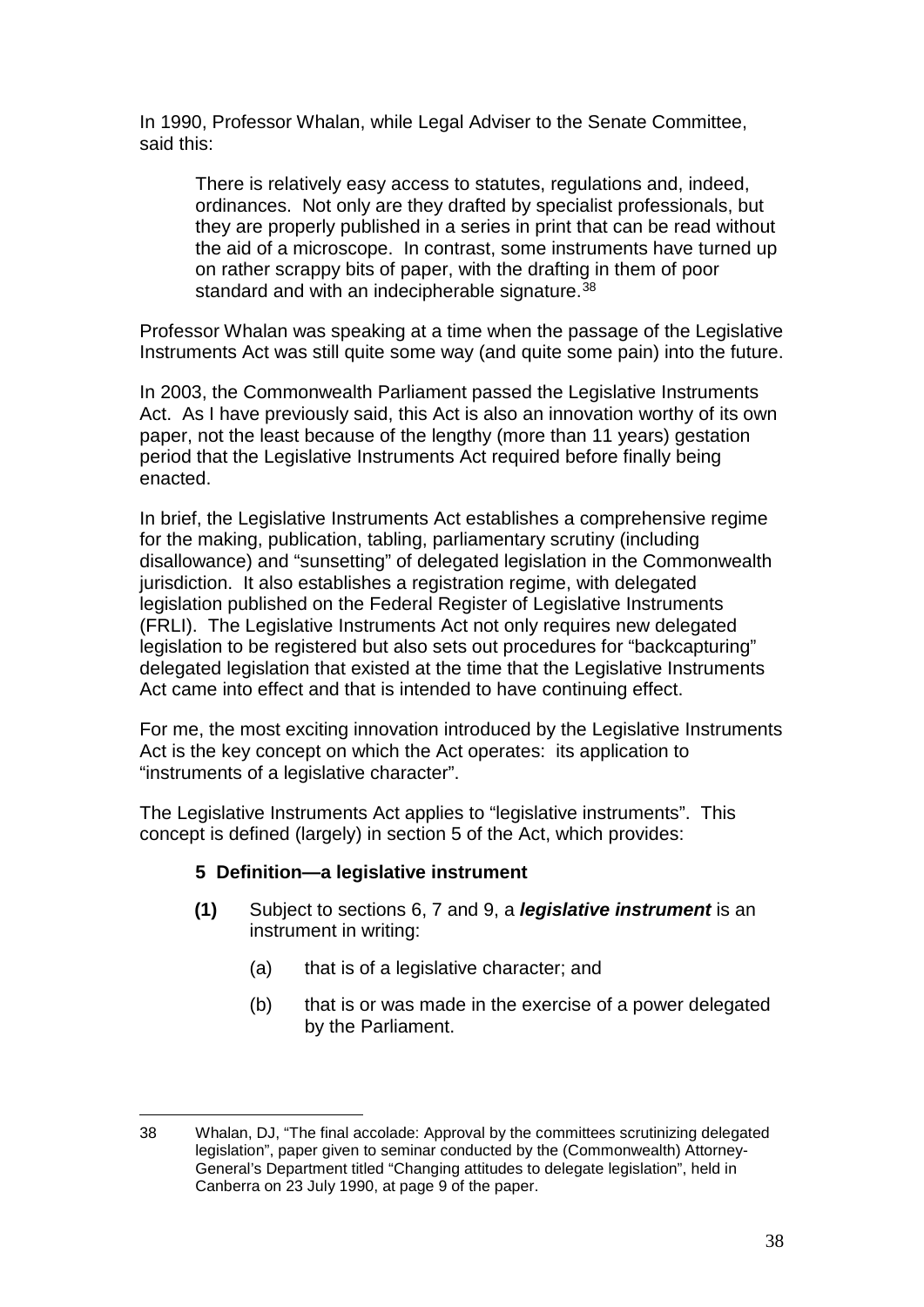- **(2)** Without limiting the generality of subsection (1), an instrument is taken to be of a legislative character if:
	- (a) it determines the law or alters the content of the law, rather than applying the law in a particular case; an
	- (b) it has the direct or indirect effect of affecting a privilege or interest, imposing an obligation, creating a right, or varying or removing an obligation or right.
- **(3)** An instrument that is registered is taken, by virtue of that registration and despite anything else in this Act, to be a legislative instrument.
- **(4)** If some provisions of an instrument are of a legislative character and others are of an administrative character, the instrument is taken to be a legislative instrument for the purposes of this Act.

While this definition is not without its problems, my very firm view has always been that the use of this key term is a stunning development. It means that the Legislative Instruments Act (and all the mechanisms for parliamentary scrutiny, etc that it contains) applies to instruments of delegated legislation based on what they do, rather than (as in all other Australian jurisdictions) based on what they are called. My particular interest in this issue is that, over a period of 20 years or more, prior to the passage of the Legislative Instruments Act, a vast body of delegated legislation was provided for that escaped proper parliamentary scrutiny purely because it was called something other than, say, a "regulation" or a "statutory rule". Whatever its other faults, the Legislative Instruments Act put a stop to that happening.

Further, it has also always been my view that the enactment of the Legislative Instruments Act also went a long way towards addressing the issues identified by Professor Whalan in 1990. I have always believed that section 16 of the Legislative Instruments Act was of particular relevance in this regard.

Recently, however, I have come to question that belief. My observation of the real impact of section 16 of the Legislative Instruments Act, in my time in OLDP/OPC, is that there has been no real impact. If there *has* been a real impact then it has eluded me. And I stand to be corrected on this point.

More worrying, however, is that I am concerned that the recent developments in relation to pushing material that was previously in regulations into "legislative rules" may result in the Commonwealth legislative landscape being taken backwards, not forwards. If non-OPC drafters are to be responsible for drafting even more Commonwealth delegated legislation than they do at present then – in the absence of a concerted effort by OPC to carry out the obligations imposed by section 16 of the Legislative Instruments Act – I have significant concerns for the effect on the overall quality of Commonwealth delegated legislation.

This is not to disparage the work of non-OPC drafters in the Commonwealth jurisdiction. I am sure that they all do their best to produce the best legislation